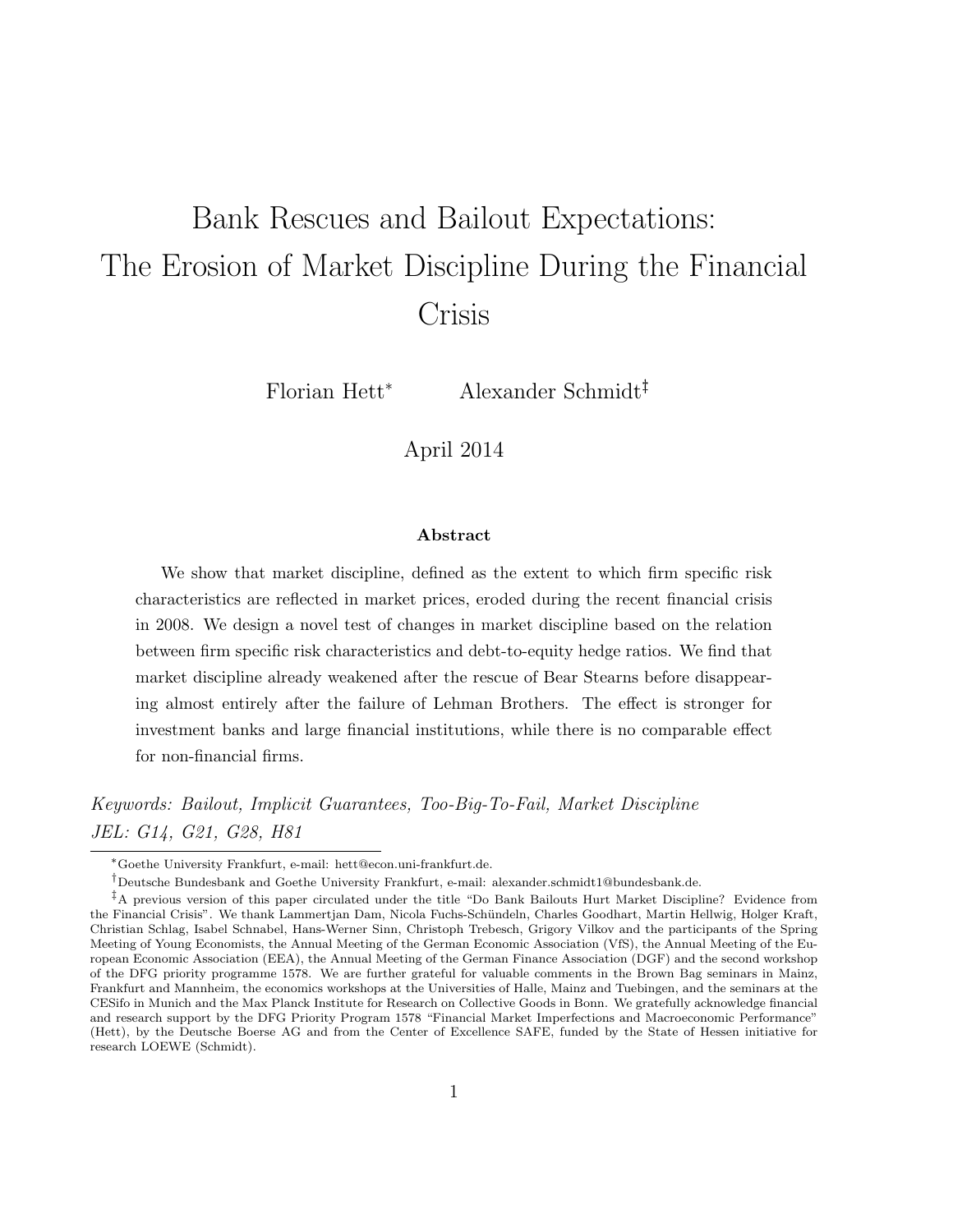## 1 Introduction

Public interventions in the financial sector during the recent financial crisis have been discussed controversially. A major concern has been the fear of a decline in market discipline: market participants may react to interventions by adjusting their expectations about the likelihood of future bailouts of distressed financial institutions. This would weaken market participants' incentives to monitor and control banks' risk-taking, which in turn increases the probability of future crises. Hence, whether a troubled bank should be supported also depends on the question how strongly market participants adjust their expectations after public interventions.

In this paper, we test how major events during the crisis affected market discipline for large US financial institutions. In particular, we analyze the effect of the bailout of Bear Stearns in March 2008 and the bankruptcy of Lehman Brothers and subsequent events in October 2008. We define market discipline as a situation in which changes of security prices reflect the riskiness of the underlying firm. Market participants ultimately care about actual cash flows resulting from their claims. Thus, the extent to which they incorporate individual bank risk into market prices depends on how strongly bank risk affects these cash flows. However, government interventions typically change the relation between individual bank risk and investors' claims, for example by guaranteeing debt in order to prevent bankruptcy. Thus, if rational investors perceive the probability of future support by the government to increase, this should lead to a reduction of the sensitivity of market prices to bank risk. In order to measure changes in the degree of market discipline, we develop a novel model-free test that exploits the asymmetric treatment of debt and equity holders during public bailouts. The fundamental idea of our test approach is that bailouts change the structural link between CDS and equity returns and affect the sensitivity of the debt-to-equity hedge ratio to firm specific risk characteristics. We find that market discipline eroded during 2008, which can be linked to the events surrounding the failure of Lehman Brothers as well as the rescue of Bear Stearns.

The failures of these investment banks provide two particularly interesting events in order to analyze the relation between government interventions and market discipline. During the bailout of Bear Stearns in March 2008, the Federal Reserve supported J.P. Morgan in acquiring Bear Stearns by guaranteeing creditors' claims worth of \$30 billion. Although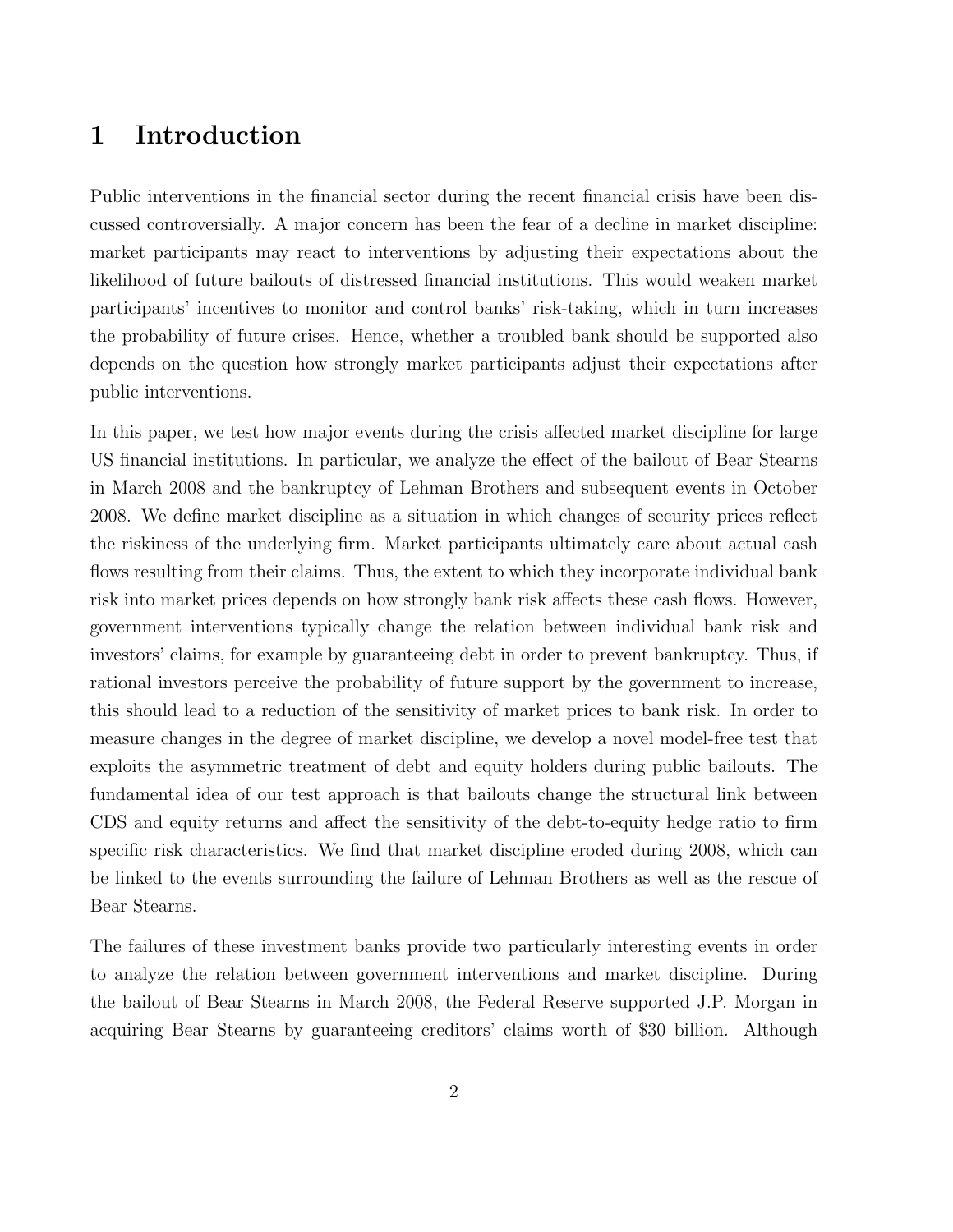the notion of "Too-big-to-fail" (TBTF) was widely recognized prior to March 2008<sup>1</sup>, Bear Stearns was the first case where the TBTF doctrine was applied to a large investment bank.<sup>2</sup> Thus, it seems reasonable to assume that market participants perceived this as an increase in the likelihood of future support measures in case of bank distress. Accordingly, we would expect market discipline to decline in the period after March 2008.

Furthermore, we analyze the failure of Lehman Brothers in September 2008, including actions taken during the subsequent financial turmoil, e. g. the bailout of AIG and the introduction of TARP and other worldwide financial sector rescue packages. For this series of events, it is not clear a priori what the overall effect on market discipline might be. One might interpret the failure of a large investment bank like Lehman Brothers as the inverse event to the rescue of Bear Stearns. Accordingly, one could expect an increase in market discipline, reflecting declining expectations of future bailouts. However, the magnitude of the financial turmoil following the Lehman Brothers bankruptcy has been unexpected by market participants as well as policy makers. One can thus interpret the Lehman default as revealing the actual costs of letting systemically important institutions fail. As these costs turned out to be substantially higher than expected, this might have convinced the market that policy makers will not allow comparable events to ever take place again. As a result, the perceived likelihood of future support measures might have increased even further. Actions taken in the aftermath of the Lehman failure support this interpretation: The bailout of AIG as well as the introduction of TARP oppose the view, that governmental support for financial institutions would be less likely in the future. Given the opposing nature of these events, it remains an empirical question whether the net effect on market discipline has been positive or negative.

Our analysis shows that the rescue of Bear Stearns was followed by a reduction in market discipline: The sensitivity of the hedge ratio<sup>3</sup> to bank specific risk characteristics weakens after March 2008 for investment banks and large financial institutions. With respect to the Lehman failure and subsequent events, we find that the pre-crisis level of market discipline has not been re-established. In fact, compared to the period after the rescue of Bear Stearns,

<sup>1</sup>O'Hara and Shaw (1990) provide early evidence, that market participants care about TBTF. Stern and Feldman (2004) stress the fundamental role TBTF plays for financial regulation.

 ${}^{2}\text{In}$  1998, the hedge fund Long Term Capital Management was bailed out. However, in that case the FED only acted as a coordinator among other banks and did not put up public money.

<sup>&</sup>lt;sup>3</sup>The hedge ratio is defined as the ratio of the first derivatives of debt and equity with respect to the firm value. See section 2 for details.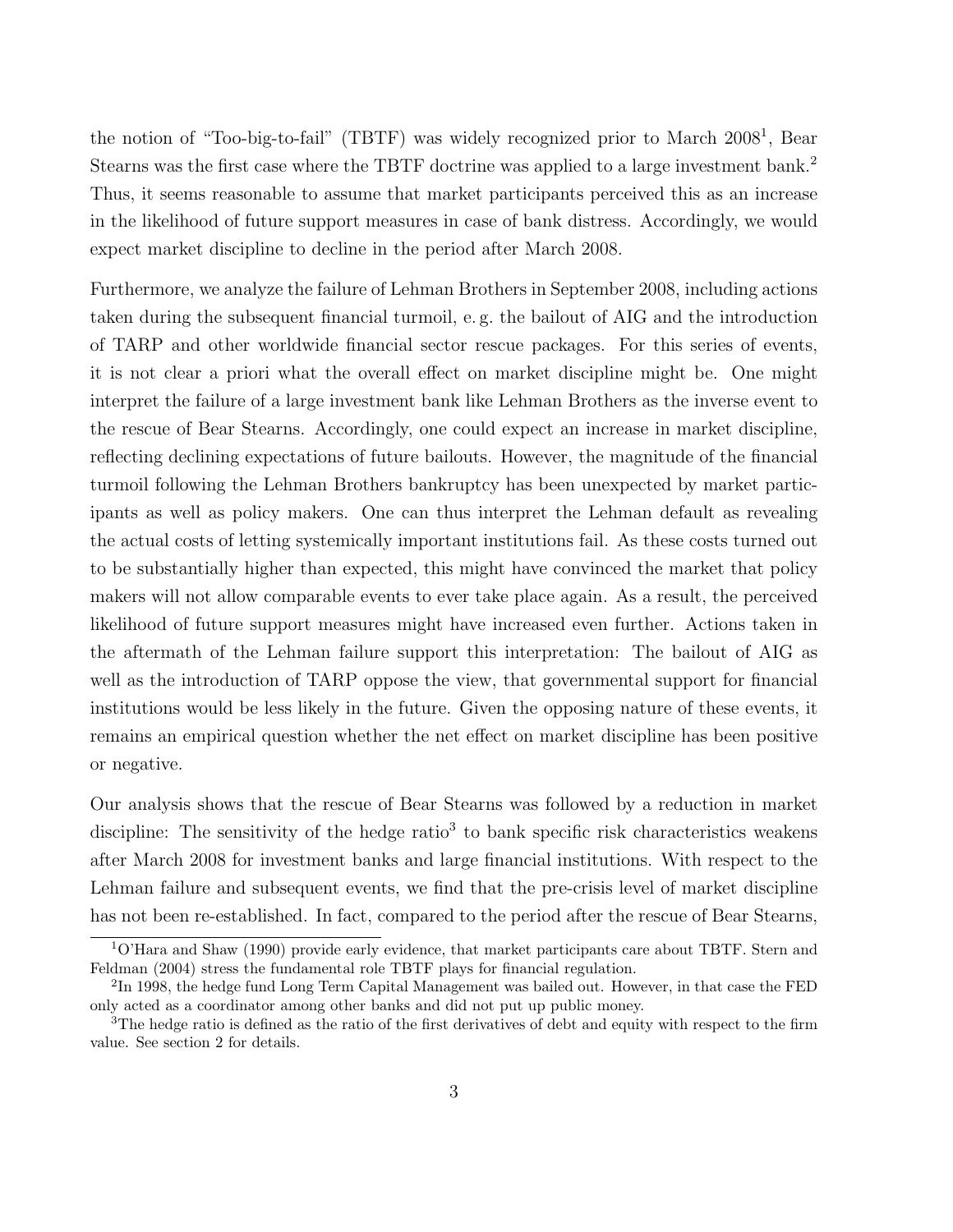market discipline declined even further, rendering debt-to-equity hedge ratios insensitive to all risk characteristics. Analyzing the heterogeneity of the effects, we find that the decline in market discipline is more pronounced for the largest banks and for investment banks. Furthermore, we conduct the same kind of analysis for a broad set of non-financial firms. In contrast to financial institutions, we find that debt-to-equity hedge ratios remain sensitive to underlying risk characteristics throughout the whole sample for non-financial companies. This rules out the possibility that our results for the financial sector just capture a general change in the market environment.

Overall, our results indicate that letting Lehman Brothers fail was not sufficient to convince market participants that the probability of future bailouts had decreased. Apparently, the subsequent turmoil including the respective actions taken by policy makers<sup>4</sup> strengthened the belief in future support to the financial sector. In summary, our results cast a damning light on the behavior of policy makers during the crisis. A main motivation for letting Lehman Brothers fail was to re-establish market discipline.<sup>5</sup> Our results suggests that policy measures taken have not been successful in reaching this goal.

In general, our paper adds to the empirical literature analyzing market discipline. From a theoretical point of view, market discipline as a regulatory tool has been advocated by, amongst others, Calomiris and Kahn (1991) and Calomiris (1999). Flannery (2001), Bliss and Flannery (2001) as well as Hellwig (2005) discuss the ambiguous use of the term in the literature and provide a structured view on what should and what should not be called market discipline. As Bliss and Flannery (2001) point out, market discipline consists of two distinct components: First, monitoring refers to market prices reflecting the condition of a bank, most importantly its probability of default. However, the mere fact that information about bank behavior can be extracted from market prices does not yet imply a disciplining function of the market. Second, *influence* describes how this market information translates into incentives for bank managers to adhere to a proper risk behavior. By analyzing how the riskiness of banks is reflected in its different securities, our paper relates to the first category in this classification.

Avery et al. (1988) and Gorton and Santomero (1990) are early studies analyzing the mon-

<sup>4</sup>See Panetta et al. (2009) for an overview of the measures.

 $5$ Sorkin (2011) describes discussions and lines of reasoning during this period, indicating that this has indeed been the main motivation, especially put forward by several senate members in the US.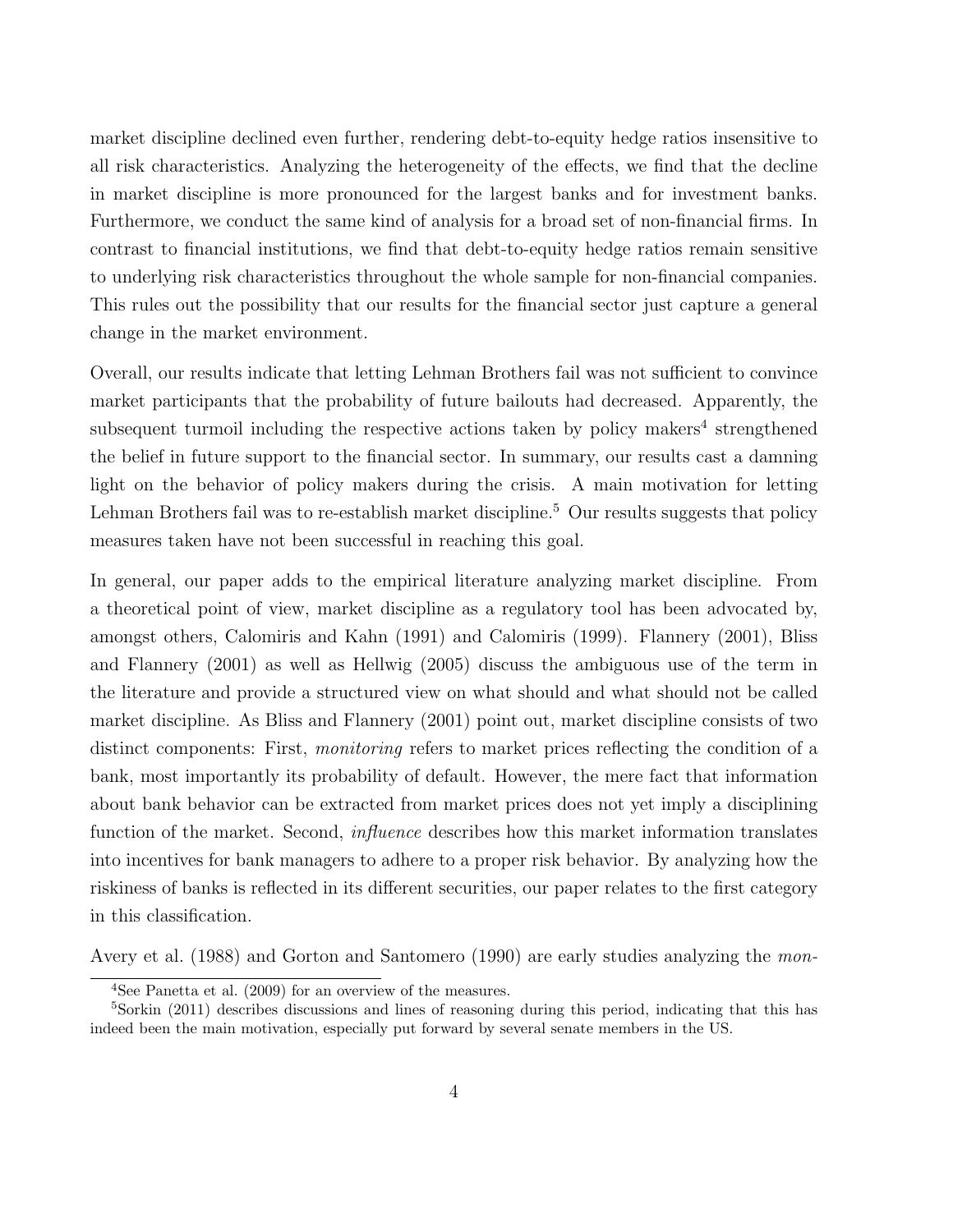itoring function of market discipline. They reject the notion that yield spreads reflect individual bank risk. In a more recent study, Krishnan et al. (2005) confirm this result by analyzing spreads adjusted to liquidity and market characteristics. By contrast, Flannery and Sorescu (1996), Hannan and Hanweck (1988), Hancock and Kwast (2001), Jagtiani et al. (2002), Morgan and Stiroh (2001), Sironi (2003) and Gropp et al. (2006) find significant relations between debt spreads and bank risks.<sup>6</sup> In the literature on sovereign risk, the paper by Dell'Ariccia et al. (2006) shows how changes in bailout expectations affect the pricing of risk.

All the aforementioned papers deal with the reaction of market prices to individual risk, i. e. testing the functioning of monitoring. Another strand of the literature looks at the interaction of implicit or explicit guarantees and banks' risk-taking, thereby testing the influence channel of market discipline. These papers argue that such guarantees weaken market discipline, which in turn leads to excessive risk taking by banks. Papers in this area are Keeley (1990), Demirguc-Kunt and Detragiache (2002), Gropp and Vesala (2004), Gropp et al. (2011), and Dam and Koetter (2012). Overall, the literature confirms the link between banks' risk-taking and the strength of explicit or implicit guarantees.

A paper similar in spirit to ours is that by Schweikhard and Tsesmelidakis (2012). They compare equity-implied CDS spreads to actual market prices and ascribe the wedge between the two to bailout expectations. In line with our results, they find that during and after the crisis this wedge increased, reflecting an increase in perceived bailout probabilities. However, in order to derive their results they have to rely on a correct calibration of a specific firm value model. By contrast, our approach is independent of any specific modeling assumption and mainly draws upon the general insight that the hedge ratio can be approximated by a function of risk characteristics (see for instance Campello et al. (2008), even though their ultimate research aim is different). Considering the aim of the test to compare pricing relations during crisis times, this robustness of our methodology to changes in underlying structural parameters is particularly beneficial.

<sup>6</sup>Flannery (1998) provides an extensive survey on the early evidence in this literature strand.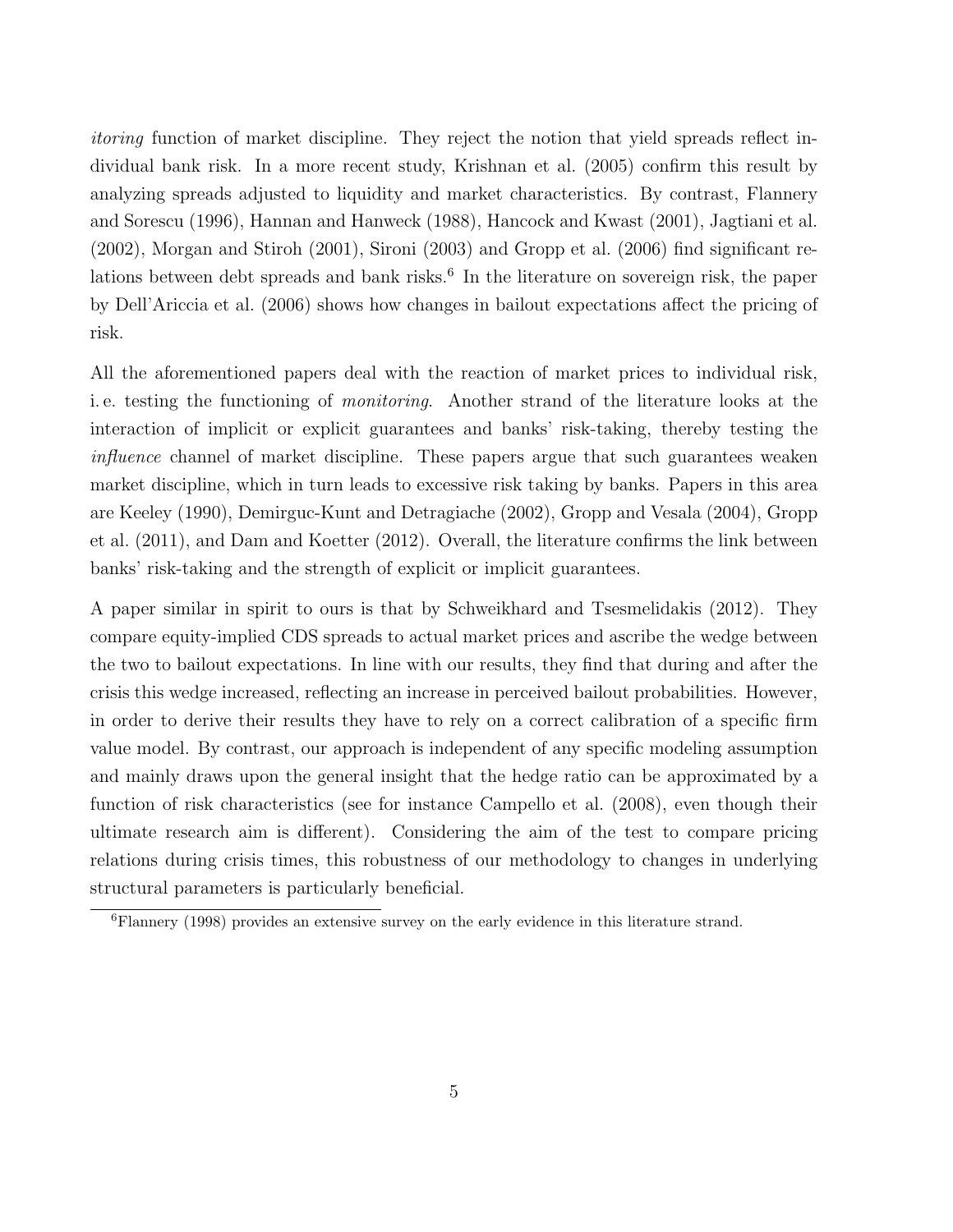## 2 Theory

Market discipline requires market prices to mirror individual company risk: In a regime of perfect market discipline investors demand a fairly-priced risk premium in order to provide funds. If market prices of debt and equity reflect refinancing costs of banks, the sensitivity of market prices to individual bank risk incentivizes banks to adhere to proper risk behavior. In this paper we restrict the analysis to the monitoring function, i. e. we test to what extent market prices actually reflect individual bank risk. Thus, our first step is to derive a relation between market prices and individual bank risk that holds in the presence of market discipline, i. e. defines a regime of market discipline. In a second step, we show that this relation weakens if market participants perceive a higher probability of bank bailouts in the future.

When constructing a test for changes in market discipline, it is crucial to impose as few assumptions about structural relations between market prices as possible. As we aim to analyze a period of high financial distress, we want to base the analysis only on relations that are unlikely to change fundamentally even in times of crises. Thus, in order to derive a relation between market prices and individual bank risk, we start from only two general assumptions. First, we make use of a fundamental insight from a parsimonious firm value model. In particular, we rely on the fact that the CDS to equity semi-elasticity is fundamentally driven by the unobservable ratio of the first derivatives of debt and equity with respect to the firm value, also known as the debt-to-equity hedge ratio  $(HR)$ . While the true functional form of the hedge ratio is unknown and highly model-dependent, it is straightforward to show that the hedge ratio unambiguously increases in absolute value for declining firm values and increases in a firm's risk. Second, we draw upon the fact that public bailouts favor debt over equity holders. Introducing a discrete bailout probability PB for bondholders only, we show that the new hedge ratio  $HR^*$  in the presence of possible bailouts is equal to the product of the old hedge ratio  $HR$  and the non-bailout probability  $(1 - PB)$ . Given these two insights, we estimate the hedge ratio as a function of company specific risk characteristics in a control period before the crisis and evaluate how this relation changes during the crisis as a consequence of government actions.

As outlined above, we draw upon the fundamental insights of the structural firm value approach, which was pioneered by Merton (1974). It states that the prices of equity  $E_t$  and debt  $D_t$  can be interpreted as derivatives on the fundamental firm value  $V_t$  and thus can be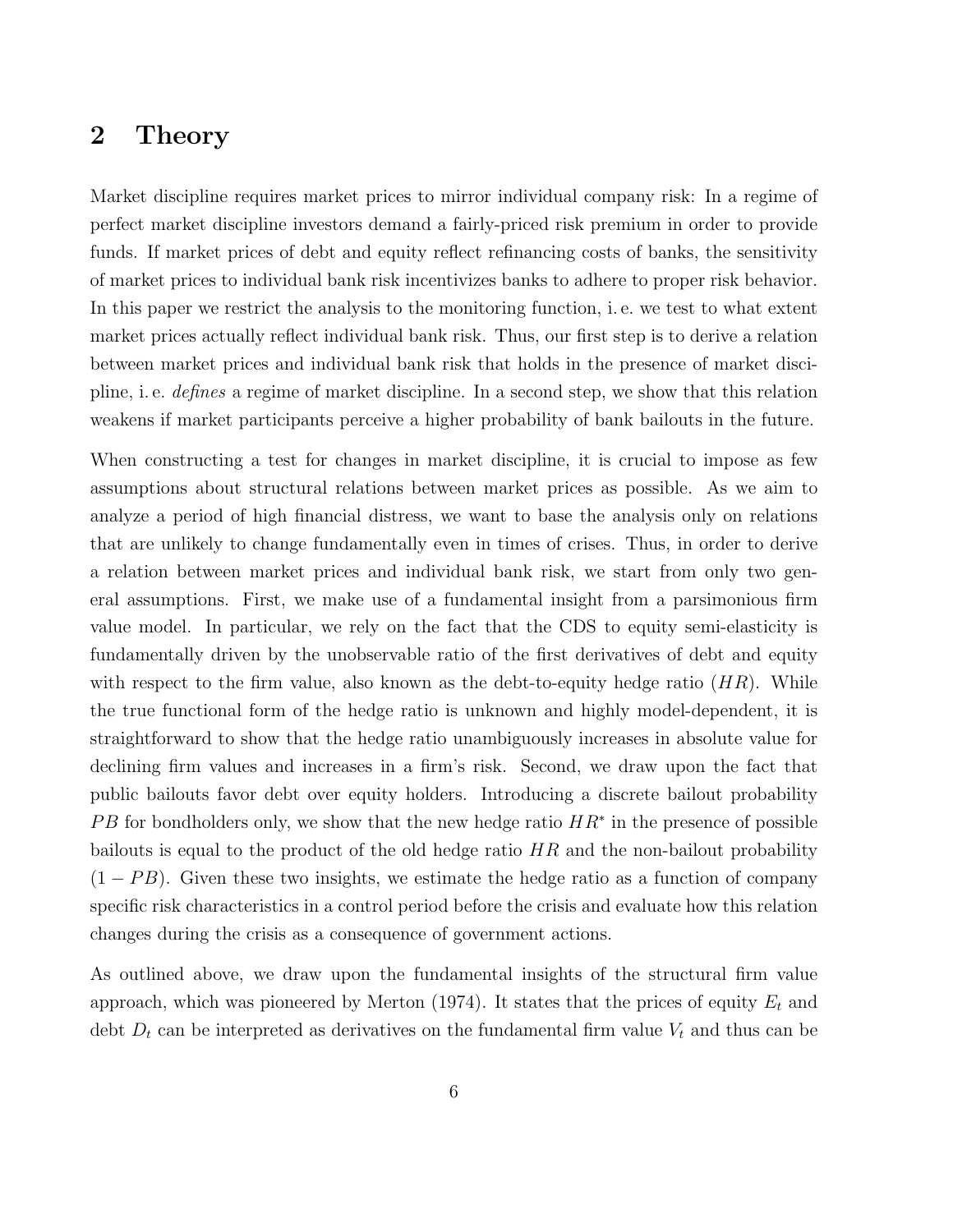valued using option pricing theory, i. e.

$$
V_t = E_t + D_t \tag{1}
$$

$$
E_t = f(V_t) \tag{2}
$$

$$
D_t = g(V_t) \tag{3}
$$

In particular, equity can be seen as a call option on the firm value with a strike price equal to the face value of debt. Accordingly, debt is equivalent to a risk-free investment plus a short put option on the firm value. Furthermore, the credit spread  $CS_t$  for the risky bond can be written as

$$
CS_t = -\frac{1}{T} log(\frac{D_t}{B_t}) = -\frac{1}{T} log(D_t) - r_f
$$
\n(4)

with  $r_f$  being the yield of a risk-free zero coupon bond  $B_t$ , where both  $D_t$  and  $B_t$  refer to a risky and risk-free bond with the same notional and the same time to maturity T.

Following the firm value approach, changes in the value of equity and debt (and hence the credit spread) are both driven by the same changes in the underlying firm value and should therefore be structurally linked. In particular, after some re-arranging the semi-elasticity of credit spread changes to equity returns  $\beta_{CS,E}$  can be written as

$$
\beta_{CS,E} = \frac{\partial CS}{\frac{\partial E}{E}} = \frac{\partial CS}{\partial D} \frac{\partial D}{\partial V} \frac{\partial V}{\partial E} E = -\frac{1}{T \cdot D} \frac{D_V}{E_V} E
$$

$$
= -\frac{1}{T} \frac{E}{D} \frac{D_V}{E_V} = -\frac{1}{T} (\frac{1}{L} - 1) \cdot HR
$$
(5)

with the market leverage L being defined as the ratio of the debt to firm value, i.e.  $L = D/V$ . The semi-elasticity itself depends on the time to maturity, leverage as well as the ratio of two non-observable inputs, i. e. the derivatives of debt and equity with respect to the firm value. As the time to maturity and leverage can be proxied by market data reasonably well, our focus is on the theoretical behaviour of this hedge ratio. In particular, we derive how the hedge ratio changes if the firm value and the fundamental risk of a company changes. For that, we need to take a look at the first derivative of the hedge ratio with respect to the firm value: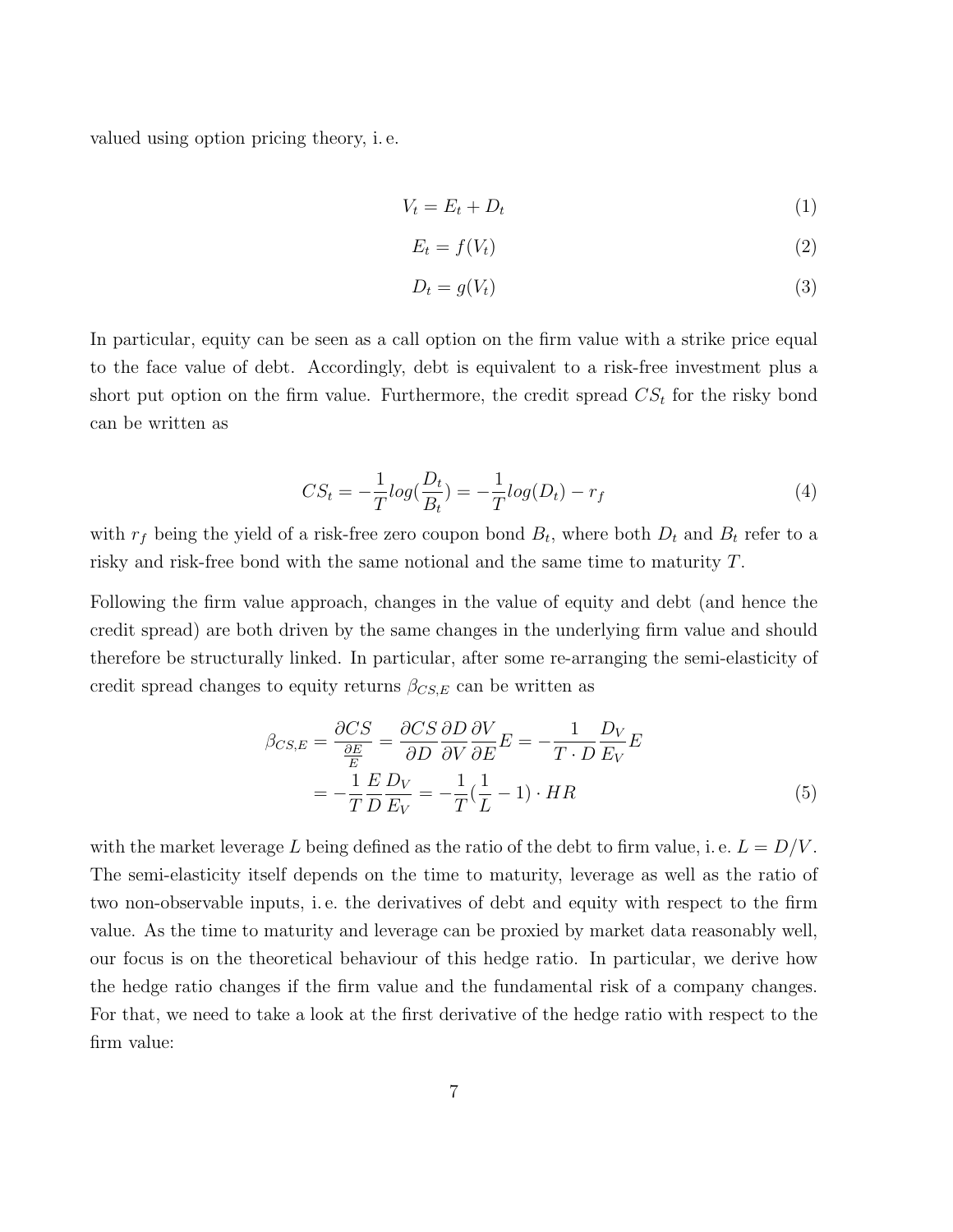$$
\frac{\partial HR}{\partial V} = \frac{\partial \frac{D_V}{E_V}}{\partial V} = \frac{D_{VV} \cdot E_V - D_V \cdot E_{VV}}{E_V^2} = \frac{D_{VV} \cdot (1 - D_V) + D_V \cdot D_{VV}}{E_V^2} = \frac{D_{VV}}{E_V^2} < 0 \tag{6}
$$

as  $D_{VV}$  < 0. Equation (6) shows that the hedge ratio unambiguously declines in the firm value. Note that this insight is most general and in particular does not rely on any particular modelling assumption such as the form of the firm value process (e. g. diffusion and/or jump process) or the default trigger (default only at maturity or exogenous or endogenous default barrier).

Still, the question remains how to measure the unobservable hedge ratio. Schaefer and Strebulaev (2008) estimate the hedge ratio based on a simple Merton model and show that their estimated hedge ratio can successfully explain the comovement between stock and bond prices for non-financial firms. When applied to financial companies however, there are several drawbacks of calculating the hedge ratio directly from any particular firm value model. First of all, banks are highly leveraged firms with low implied asset volatilities. A simple Merton model as well as most of its diffusion-only extensions (e. g. Black and Cox, 1976) cannot be reasonably calibrated to capture this. Most of the time, traditional firm value models imply a flat zero default probability and hence a zero credit spread even for longer time horizons. Modelling positive credit spread levels requires additional uncertainty about the distance to default, for instance by introducing jumps (Zhou, 2001) or a nonobservable default barrier (Finger et al., 2002), but even then it appears to be difficult to calibrate those models for reasonable parameter values. Even by introducing additional uncertainty, those extensions still inherit a feature of classical firm value models that misses out on the special characteristics of financial institutions. In classical firm value models, a company only defaults if its asset value drops below a certain critical threshold. This in turn implies that the entire risk of a company is measurable via its distance to default.<sup>7</sup> While this might be a reasonable assumption for non-financial firms, it entirely ignores the funding risks of banks. As outlined in the theoretical literature on bank runs started by

<sup>7</sup>The distance to default is usually interpreted as the number of asset value standard deviations the firm value exceeds the critical default barrier.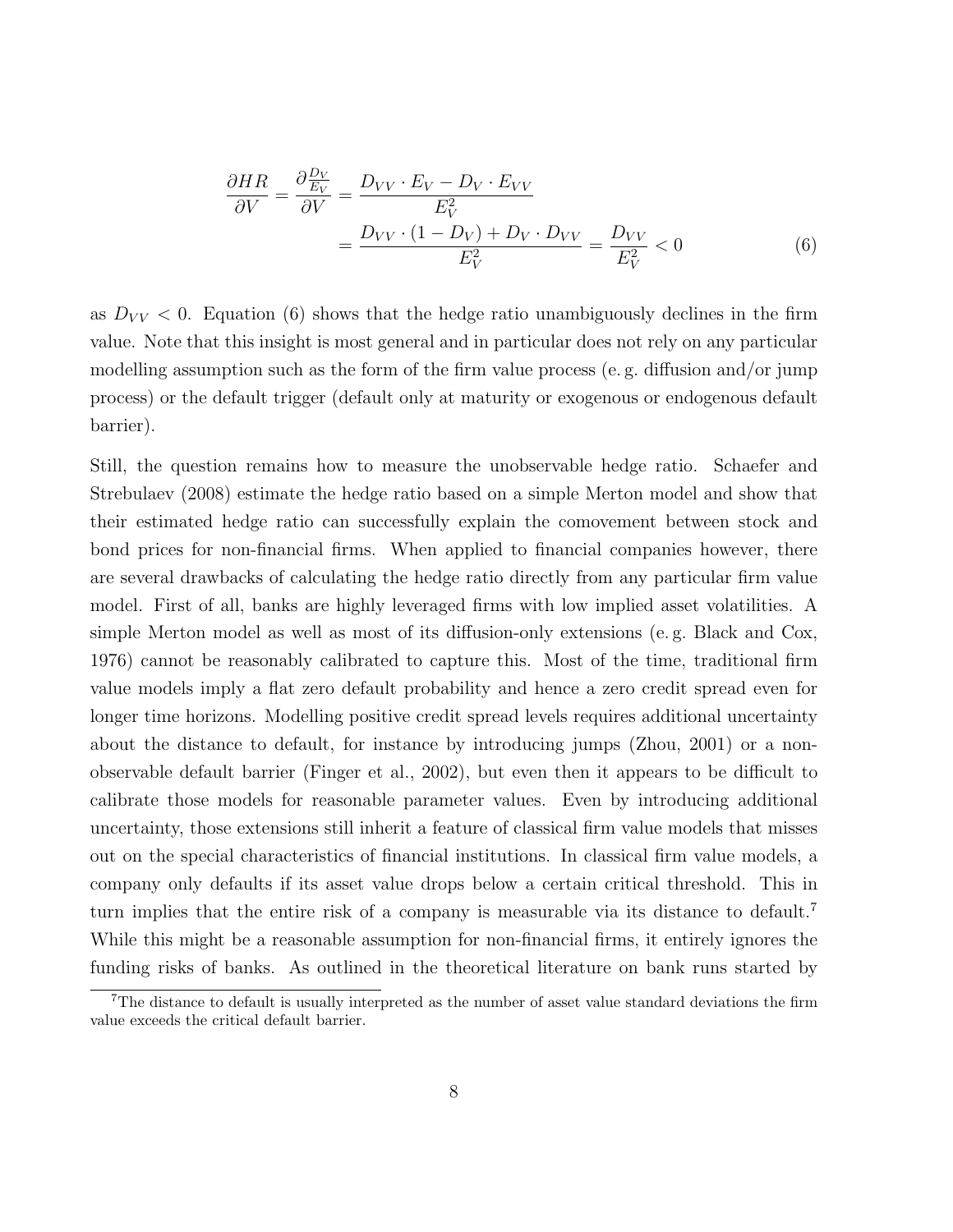Diamond and Dybvig (1983) and as witnessed in the recent financial crisis, an omnipresent risk for financial firms with illiquid assets is the inability to fund those assets, even when the overall financial status is relatively solid. That is, banks are severely prone to default due to liquidity and funding problems, a feature which lies outside the theoretical firm value approach. While asset values and funding problems are often interrelated, they represent two distinct risks and should therefore be treated separately. As a consequence, we refrain from using theoretical model-dependent hedge ratios as these models do not feature some of the main sources of risk for financial companies.

Instead we base our analysis on a more fundamental insight from general option pricing theory. As the hedge ratio is the ratio of the first derivatives of two options on the firm value with the same strike price, it depends on the moneyness of the underlying options and hence on the riskiness of the firm itself. Intuitively, when the firm is very healthy, the risk of bankruptcy is very low and changes in the firm value mainly affect the residual claim, i. e. the stock price. The hedge ratio thus becomes very small for low risk companies. If, however, the firm value is very low and the company is very likely to default, small changes in firm value strongly affect the value of bonds but to a lesser extent the value of equity, i. e.  $D_V(E_V)$  strongly increases (decreases) relative to the low risk case. Hence, the hedge ratio increases when the firm value declines. A similar intuition applies to other characteristics, for instance asset volatility, which affect a firm's risk profile. As a consequence, the hedge ratio generally increases in a company's risk exposure. We assume a simple linear relation between the hedge ratio and the company risk characteristics  $X$ , i.e.

$$
HR_{i,t} = \alpha_0 + \sum_{j=1}^{k} \alpha_j X_{i,t}^j,
$$
\n(7)

which is very similar to the approach taken by Campello et al.  $(2008)$  who estimate the debtto-equity sensitivity as a function of leverage, stock volatility and interest rates.<sup>8</sup> Combining equations (5) and (7) yields the following relation between CDS changes and equity returns:

$$
\Delta CDS_{i,t} = (\alpha_0 + \sum_{j=1}^{k} \alpha_j X_{i,t}^j) \cdot (-\frac{1}{T}) (\frac{1}{L_t} - 1) \cdot \frac{\Delta E_{i,t}}{E_{i,t}} \tag{8}
$$

<sup>8</sup>See Appendix C for a further discussion of the restrictiveness of the linearity assumption.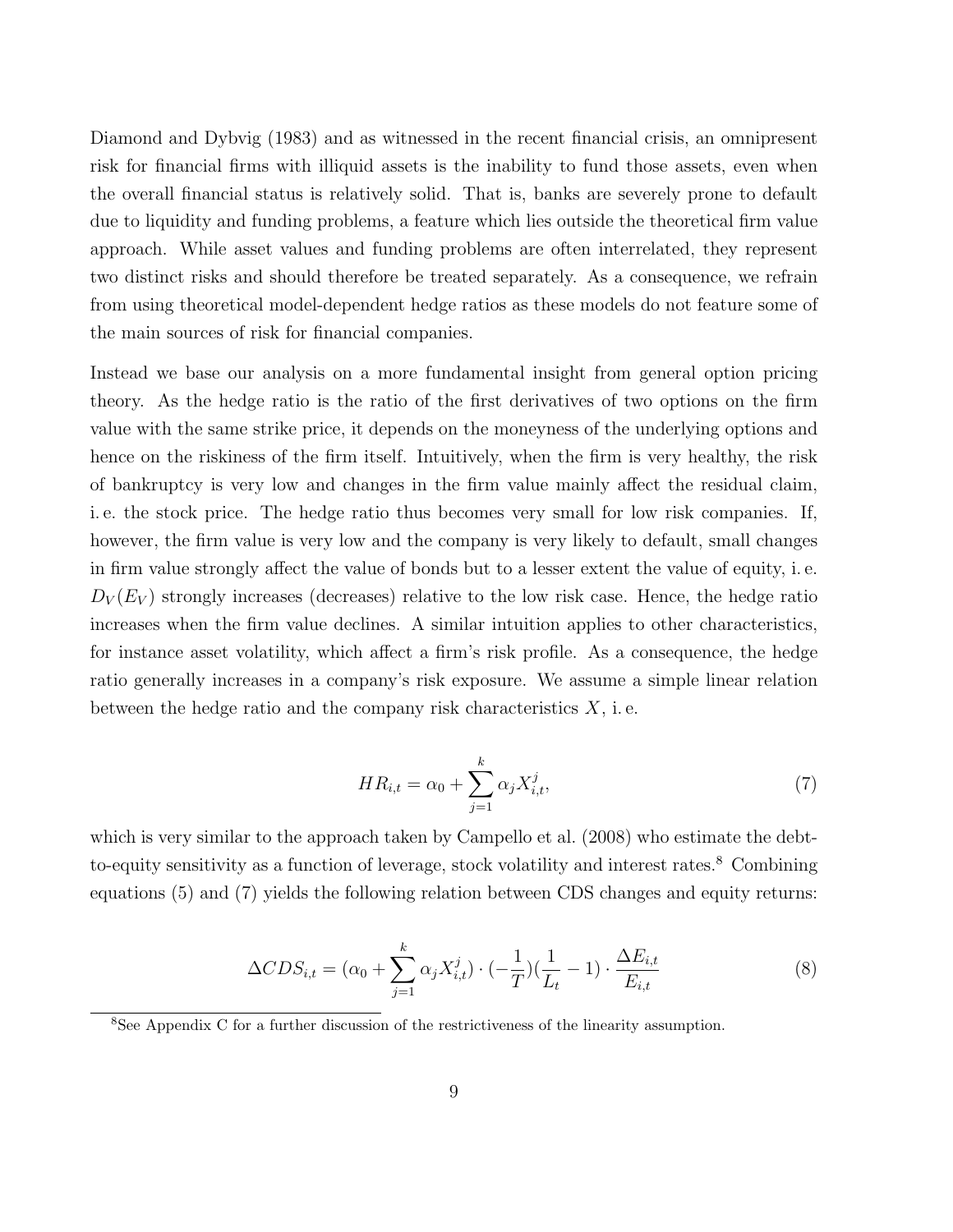Equation (8) thus represents a fundamental relation between market prices and individual bank risk that defines the regime of market discipline. From Equation (7) we see that the hedge ratio is increasing in individual bank risk as long as  $\alpha_j > 0 \forall j$ .

We now derive how the relation between the hedge ratio and individual bank risks changes when there is a non-zero bailout probability  $PB$  for bondholders only. The assumption that only bondholders but not stockholders will be bailed out is motivated by the fact that bailing-out financial institutions aims at avoiding a market-wide collapse of the financial system. To achieve this, it is necessary to prevent a bank from bankruptcy, which can be achieved via guaranteeing or actually repaying debt obligations, but does not require to compensate equity holders in addition.<sup>9</sup>

Hence we adjust the general firm value model by including the possibility of a public bailout in the following way. The new firm value  $V^*$  is the sum of the fundamental firm value V and the expected value of the government payment which recovers the defaulted debt to treasury<sup>10</sup> with a probability  $PB$ , i.e.

$$
V_t^* = V_t + PB \cdot GovGuarantee_t = D_t^* + E_t^* \tag{9}
$$

$$
GovGuarantee_t = E^Q(e^{-r_f \cdot (\tau - t)}(B_\tau - V_\tau)^+ 1(\tau \le T))
$$
\n
$$
(10)
$$

 $\tau$  is thereby the timing of the first default after t and PB is assumed to be independent of the fundamental firm value. Because the bailout payment is only made when the company is already in default and the full firm value is transferred to the debt holders, the equity holders remain unaffected by the potential bailout.

$$
E_t^* = E_t \tag{11}
$$

$$
D_t^* = (1 - PB)D_t + PB \cdot B_t > D_t \tag{12}
$$

<sup>&</sup>lt;sup>9</sup>For example over the weekend of the Bear Stearns rescue, the 5 year CDS rate on Bear Stearns improved by over 350 bps but the stock price plummeted by 90% as a direct response to the bailout. The Economist (2008) notes that the real value of the bank probably actually substantially exceeded the acquisition price shareholders received. This would imply that shareholders did not only not benefit from the bailout but even suffered from it.

 $10$ The assumption of recovery to treasury is made for analytical convenience but can be easily adjusted without changing the underlying rationale.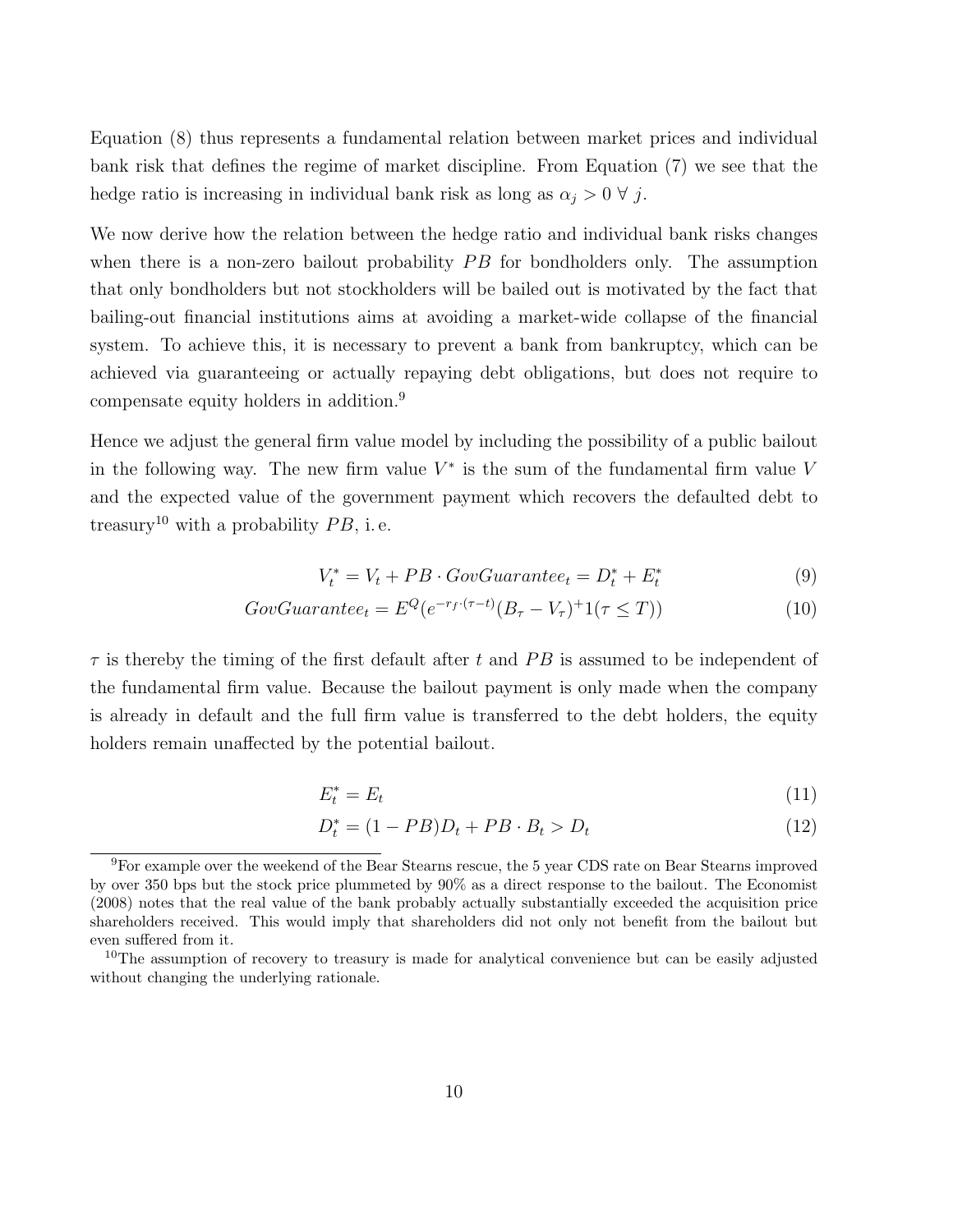This in turn implies for the partial derivatives with respect to the firm value

$$
E_V^* = E_V, \ D_V^* = (1 - PB)D_V \tag{13}
$$

such that in the presence of an exogenous bailout probability the new hedge ratio  $HR^*$ adjusts to

$$
HR^* = (1 - PB)\frac{D_V}{E_V} < HR. \tag{14}
$$

Of course, one can argue that the effects of public interventions went beyond the securing of individual companies' bond repayments. In particular, actual government bailouts involved equity injections and had a stabilizing effect on the market as a whole. In addition, equity holders should also benefit from improved refinancing conditions due to increased bailout expectations. The important point to note is that all these effects do not affect the fundamental relation between hedge ratios and risk characteristics. In our framework, such indirect effects of public interventions already enter via a change of the fundamental firm value.

Equations (14) and (7) now imply that

$$
\frac{\partial HR^*}{\partial X^j} = (1 - PB) \cdot \alpha_j < \frac{\partial HR}{\partial X^j},\tag{15}
$$

and therefore

$$
\frac{\partial \frac{\partial HR^*}{\partial X^j}}{\partial PB} = -\alpha_j < 0,\tag{16}
$$

i. e. that the sensitivity of the hedge ratio to individual risk is declining in the bailout probability.

This relation is the fundamental link between bailout expectations and market discipline that we will base our analysis on. Equation (16) states that a higher perceived bailout probability weakens the marginal effect of risk on the hedge ratio. Put differently, changes in bailout expectations affect the link between individual bank risks and market prices. This link is an important prerequisite for market discipline to work: Only if market prices correctly reflect changes in banks' individual risks, banks have an incentive to manage their risks accordingly. Equation (16) thus builds the theoretical framework how to analyze perceived bailout expectations and the implied decline in market discipline: One can test for changes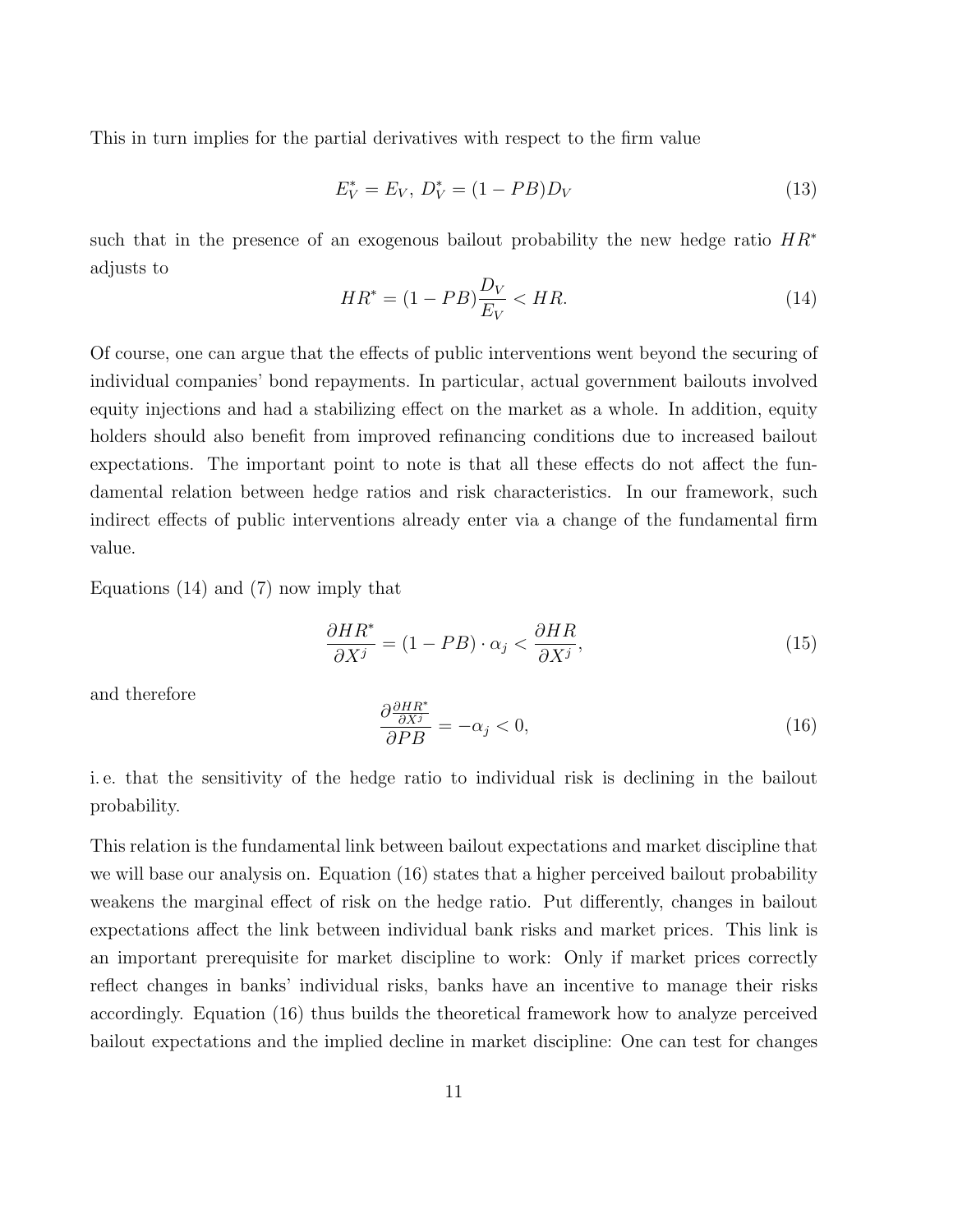in bailout expectations by testing for structural declines in the relation between bank risks and hedge ratios.

Following those theoretical considerations, the empirical implementation of this test is straightforward. To capture the relation between the hedge ratio and individual risks we employ the following baseline estimation equation:

$$
\Delta CDS_{i,t} = c + (\alpha_0 + \alpha_j X_{i,t}^j) \cdot (-\frac{1}{T}) (\frac{1}{L_t} - 1) \cdot r_{E,i,t} + \epsilon_{i,t}
$$
  
=  $c + \beta_1 \cdot r_{AE,i,t} + \beta_2 \cdot X_{i,t}^j \cdot r_{AE,i,t} + \epsilon_{i,t}$  (17)

where  $r_{E,i,t}$  is the percentage equity return of company i and the adjusted equity return  $r_{AE,i,t}$  being defined as:

$$
r_{AE,i,t} = \frac{1}{T}(\frac{1}{L_t} - 1) \cdot r_{E,i,t}
$$
\n(18)

Equation (17) explicitly allows for the hedge ratio to depend on the current level of company risks. Equation (16) now states a higher perceived bailout probability implies a lower HR sensitivity to fundamental company risks. This implies that testing for changes in perceived bailout probabilities corresponds to testing for changes in  $\beta_2$ . Accordingly, we interact Equation (17) with dummy variables reflecting the different time periods of interest. Finally, we compare coefficients over time where significant differences can be contributed to changes in market discipline.

## 3 Hypotheses

As the previous section has shown, our empirical strategy provides a rigorous test of changes in market discipline: Changes in the perceived probability of bailouts are reflected in changes in the sensitivity of the hedge ratio to individual bank risk. This sensitivity is captured by  $\beta_2$  in the regression equation (17). To assess the change of the degree of market discipline, we first estimate equation (17) in a control period, prior to any events of interest. First, this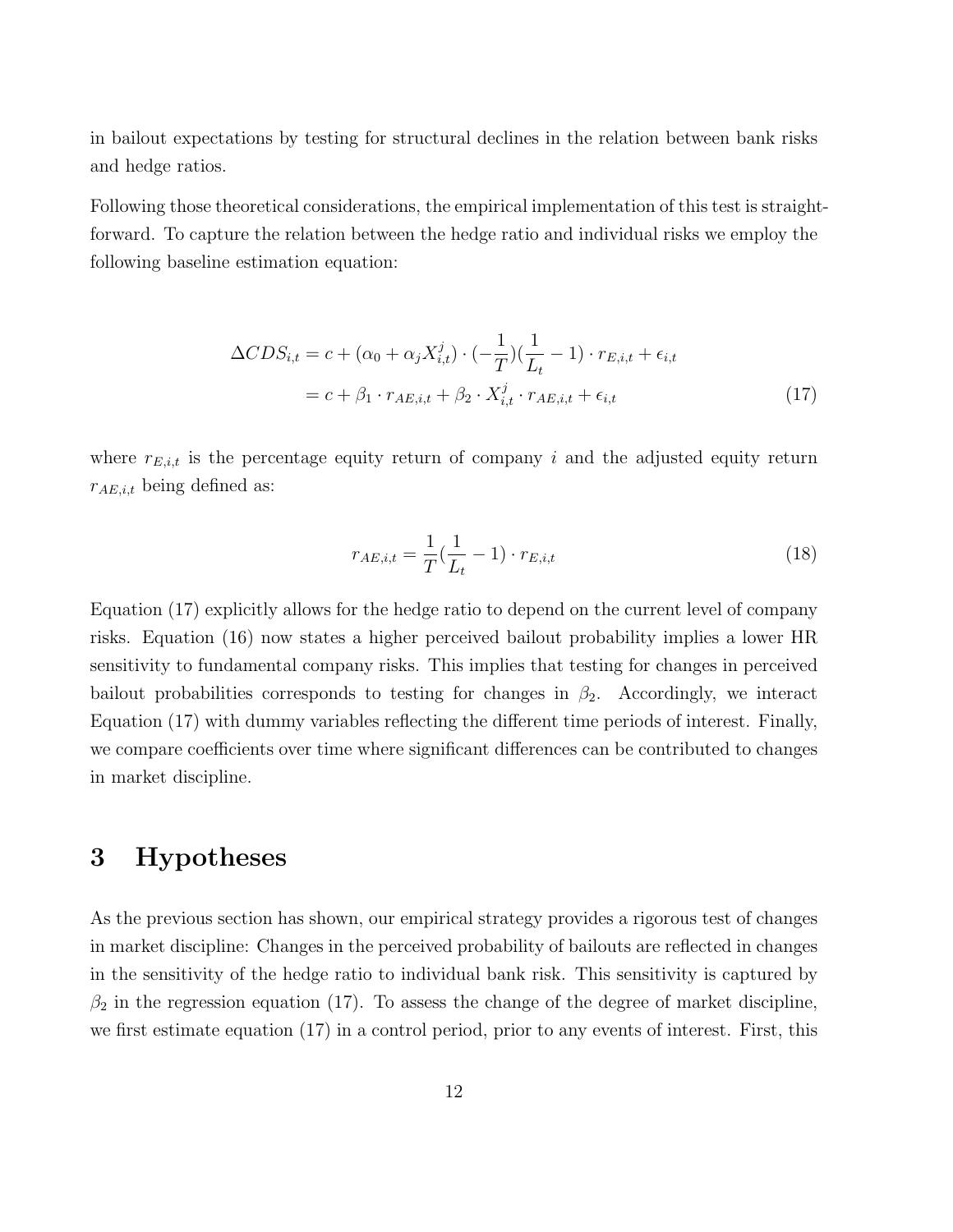serves as a check of the reliability of our approach: Assuming that there has been at least some degree of market discipline prior to the rescue of Bear Stearns, we should observe a significant influence of individual bank risks on the hedge ratio. Second, those estimates can be interpreted as a benchmark level of market discipline, which then serves as a comparison for the strength of the relation after our events of interest.

## Hypothesis 1: In the period after the rescue of Bear Stearns,  $\beta_2$  is significantly lower in absolute terms than in the control period.

The first event of interest is the bailout of Bear Stearns in March 2008. The Federal Reserve supported J.P. Morgan in acquiring Bear Stearns by guaranteeing creditors' claims worth of \$30 billion. Of course, already prior to this event banks had been supported by the government, giving rise to the notion of "Too-Big-To-Fail". Nevertheless, the event can be assumed to have a high informational value, as it was the first time that an investment bank was explicitly supported by the government. As a result, market participants should subsequently have adjusted their expectations about the likelihood of future bailouts upwards, resulting in a lower degree of market discipline.

The second event we analyze is actually a series of incidences starting with the failure of Lehman Brothers in September 2008 and additionally includes the bailout of AIG and the introduction of TARP as well as other worldwide financial sector rescue packages. Given the short time spans between these events, it is not possible to robustly distinguish their isolated effects on market discipline and we rather test their joint effect. Given this multiplicity of events as well as the fact that for some of them the effects on market discipline are not a priori clear, there are different possible results to expect:

## Hypothesis 2a: In the period after the failure of Lehman Brothers,  $\beta_2$  is significantly larger in absolute value compared to the period between Bear Stearns and Lehman Brothers.

First, one might expect that the failure of Lehman Brothers led to a re-establishment of market discipline. Contrary to the Bear Stearns bailout, Lehman Brothers was not supported. Accordingly, these two events should have opposing effects on future bailout expectations and market discipline.

Hypothesis 2b: In the period after the failure of Lehman Brothers,  $\beta_2$  is signifi-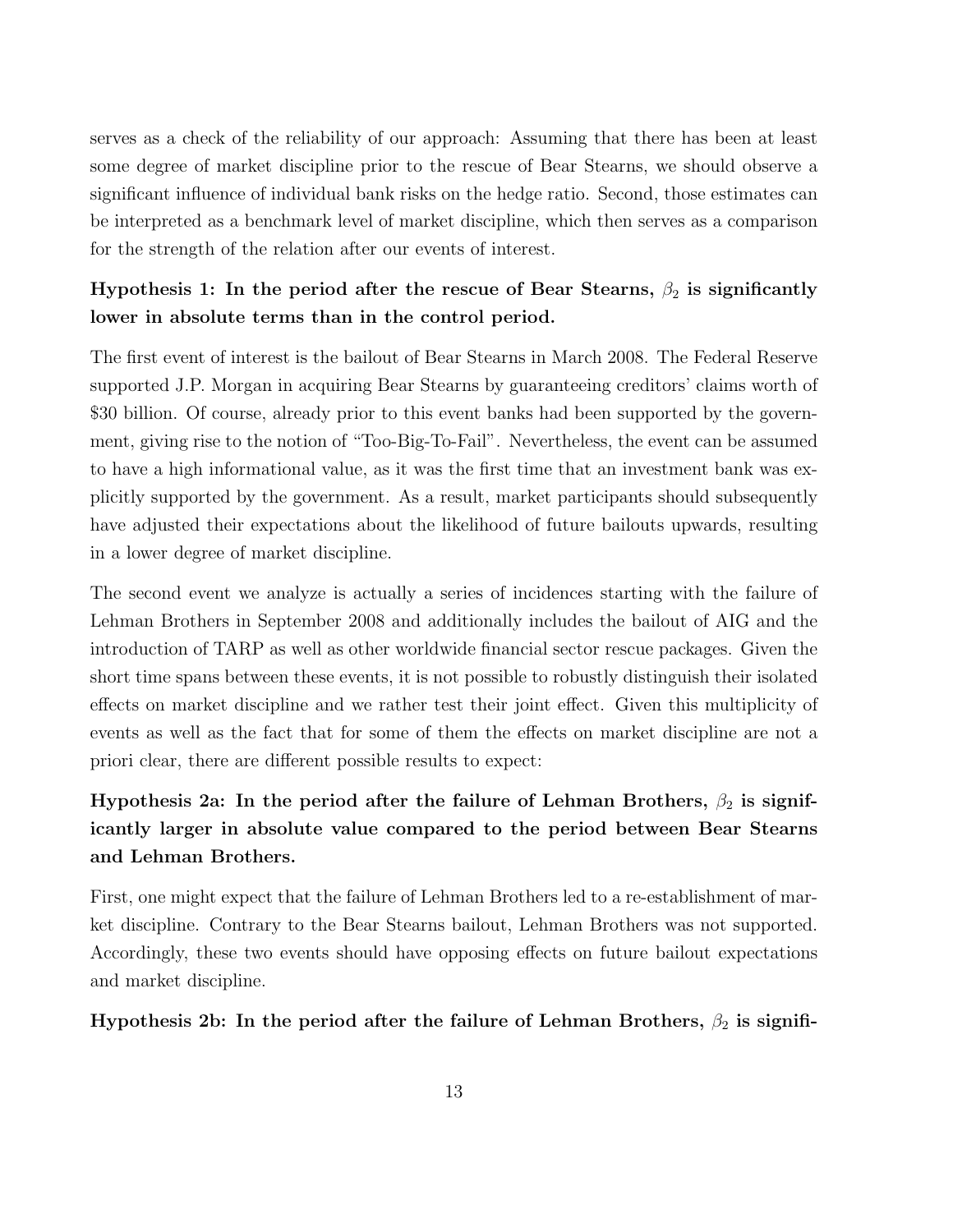#### cantly lower or equal in absolute value compared to the control period.

However, the failure of Lehman Brothers was not an isolated incident but rather the starting point of a series of events, most importantly the bailout of AIG and the introduction of TARP. Both events oppose the view that governmental support for financial institutions had become less likely in the future. In addition, the magnitude of the financial turmoil following the Lehman Brothers bankruptcy might have convinced the market that policy makers would not allow comparable events to take place ever again. This might have increased the perceived likelihood of future support measures even further. Overall, this could have led to a further decline in market discipline, overshadowing the potential signal sent out by the non-intervention in the Lehman filing. As a result, market discipline might be even lower than prior to Bear Stearns or at least not back to its level in the control period.

## Hypothesis 3: The effects on market discipline are particularly pronounced for large financial institutions.

It is unlikely that the effects on market discipline were homogeneous across all financial institutions. As already noted above, the rationale to prevent banks from failure is to avoid a complete breakdown of the financial system. However, the systemic risk of any particular bank should depend on its characteristics. Thus, a common belief is that the failure of larger banks represents a bigger threat to the stability of the economy than the collapse of a small bank, a notion typically captured by the expression "Too-Big-To-Fail".<sup>11</sup> As a result, the changes in the degree of market discipline should depend on its size: For large banks there should be a stronger effect than for small banks.

## Hypothesis 4: The effects on market discipline are particularly pronounced for investment banks.

A further important characteristic is an institution's business model. As investment banks have been at the focus of the crisis, the effects should be stronger for investment banks than for other institutions. As a result, we should observe a particular strong effect for the remaining investment banks. In particular, this should hold true for the time period immediately after Bear Stearns rescue, as this was the first time that an investment bank

<sup>11</sup>Admittedly, size is typically not regarded as the only determinant of systemic importance of financial institutions (see for instance Acharya et al., 2010; Adrian and Brunnermeier, 2011; Barth and Schnabel, 2013). However, it seems uncontroversial to assume that a larger bank is ceteris paribus more systemic important than a smaller bank.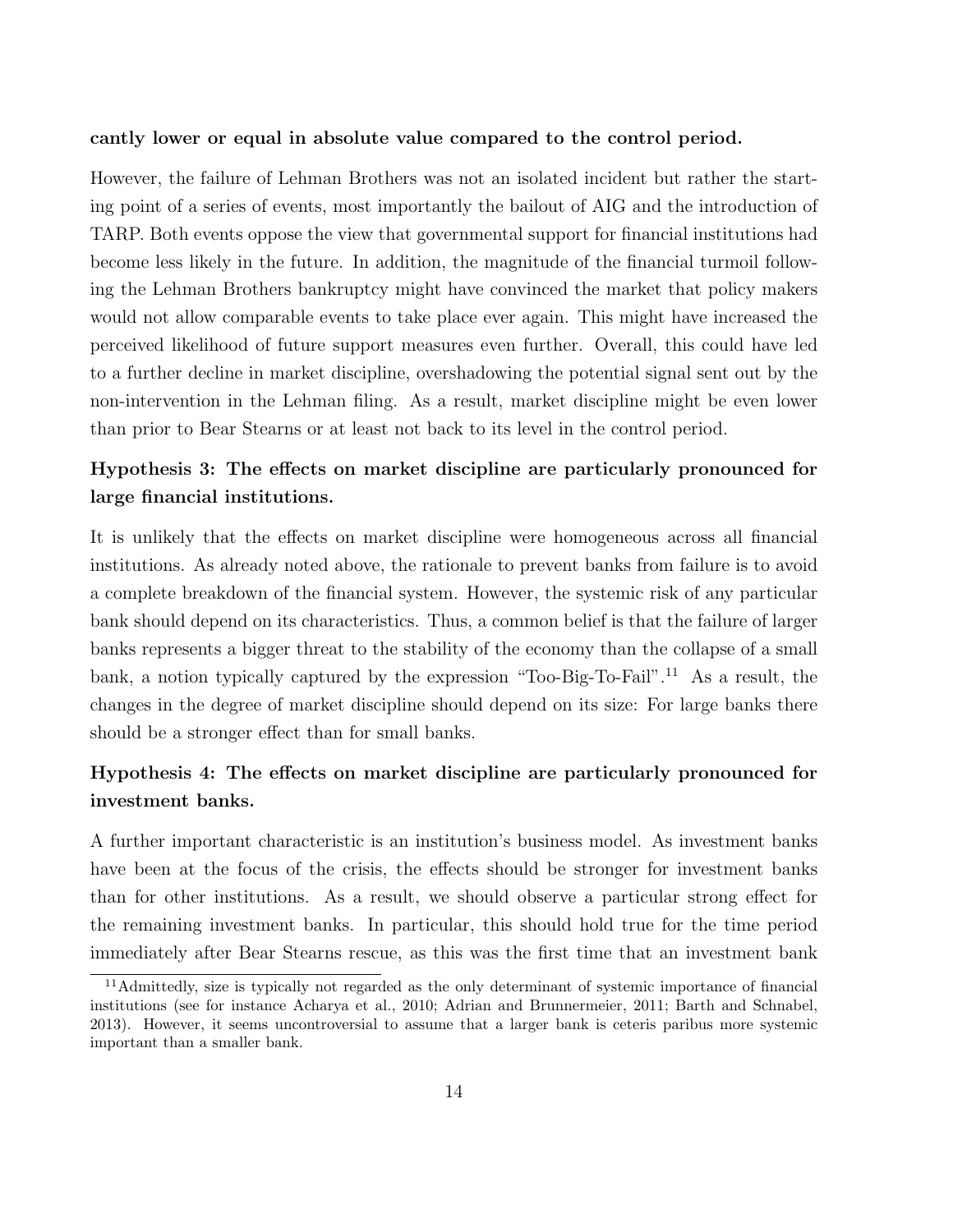received public support.

## Hypothesis 5: The effects on market discipline for non-financial firms are less pronounced.

Given that the majority of governmental interventions in the period of interest concerns financial institutions, we expect that non-financial firms are less affected with respect to changes in market discipline. Thus, if the sensitivity of the hedge ratio to firm specific risk weakens for non-financial firms to the same extent as for financial institutions, it might be that our test simply picks up changes in pricing structures not necessarily related to changes in bailout expectations. Hence, the analysis of the non-financial sector also serves as a robustness check and can thus be interpreted in the spirit of a placebo treatment.

## 4 Risk proxies and data summary

#### 4.1 Measuring individual bank risks

In order to cover the various risks for financial institutions, we employ several risk measures. Equity volatility can be identified as a key variable for asset value risk. In addition we calculate an liquidity and funding risk measure and an option-implied skewness measure to capture default risk implied in equity markets.

#### 4.1.1 Asset value risk

Classical firm value models emphasize the importance of leverage and asset volatility as the main determinants of credit risk. Gorton and Santomero (1990) use the framework proposed by Black and Cox (1976) in order to test whether implied asset volatilities of junior bank debt are related to other credit risk proxies but find no significant relation. By contrast, Flannery and Sorescu (1996) and Balasubramnian and Cyree (2011) find that junior bank debt yield spreads were sensitive to variables such as leverage and stock volatility. This was particularly true for time periods when financial companies were not perceived to be too-big-too-fail. Their results remain robust to the addition of other conventional balance sheet risk characteristics such as loan composition and performance. In our setup, we prefer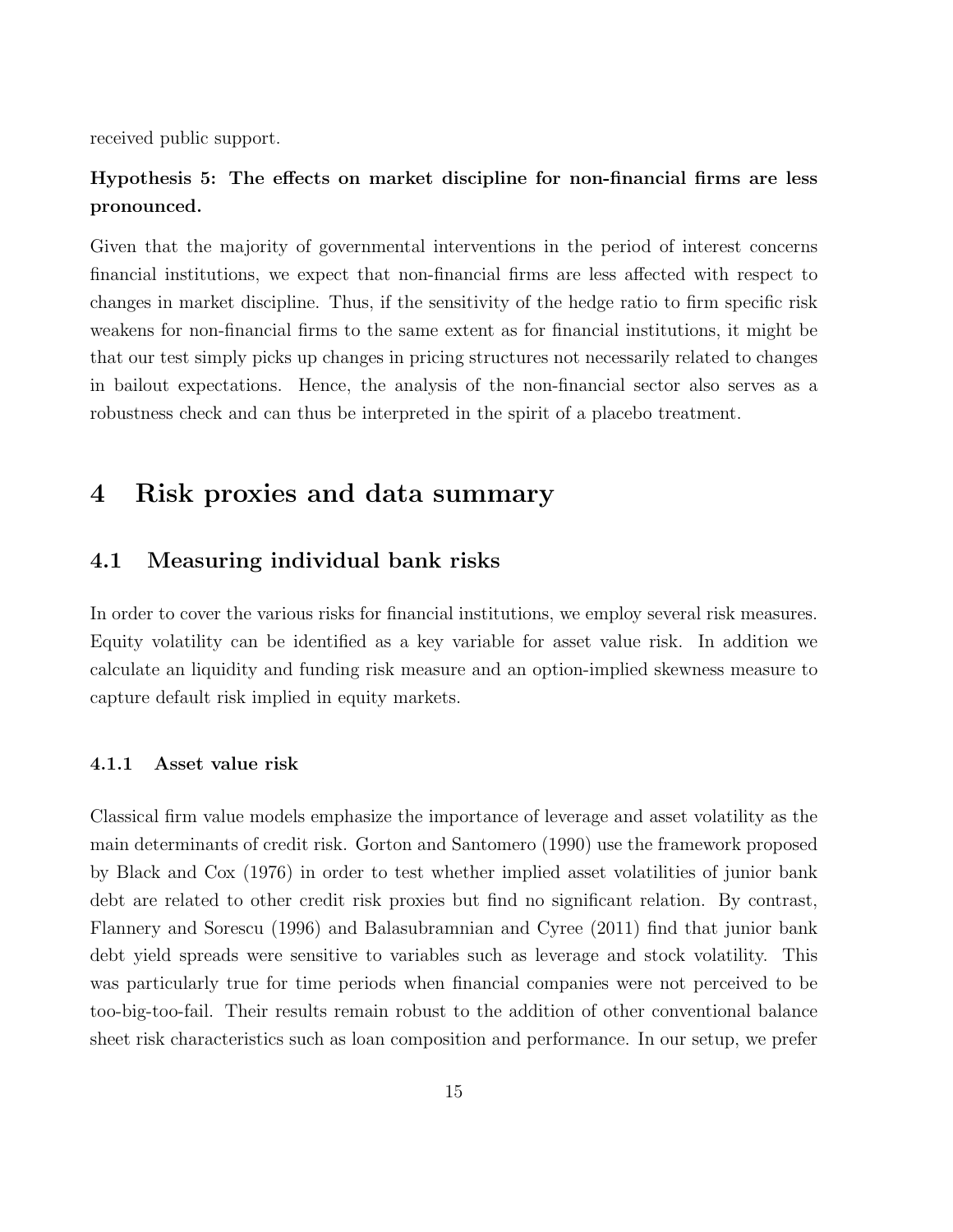forward-looking option-implied volatilities to historical volatilities as these should employ more information about associated future risks. Thus, we proxy asset value risk by using 1y at-the-money (ATM) call option volatilities.

#### 4.1.2 Liquidity and funding risk

As financial institutions are refinancing a large portion of their debt by rolling over of shortterm debt, they are subject to potential liquidity and funding shortages. In order to control for this important risk source, we compute the average spread of Financial Commercial Paper (FCP) to Non-Financial Commercial Paper (NFCP) with a remaining time to maturity of one month. As the FCP-spread is based on a broad range of commercial paper, it should largely mirror the relative ease and difficulty of financial institutions to acquire short-term funding. Nevertheless, not all financial institutions rely on short-term funding to the same extent, so that funding risk might be very different for individual firms. In order to account for this heterogeneity, we interact the spread with the company specific ratio of short- and long-term debt, i. e.

$$
FCP - funding_{i,t} = (FCP_t - NFCP_t) * \frac{STD_{i,t}}{LTD_{i,t}} \tag{19}
$$

Short-term debt (STD) is thereby defined as current debt maturing within one year. It does not include deposits, as the yield spreads mainly apply to wholesale funding.

#### 4.1.3 Option-implied skewness

Recent contributions to the empirical asset pricing literature have shown that option surfaces contain information about the implied distribution of future stock returns. Various measures of idiosyncratic implied skewness have been successfully used in order to establish the link between skewness and stock returns. For instance Yan (2011) examines the steepness of the implied volatility curve for short ATM options as a proxy for the average jump size and finds that stocks with higher slopes underperform. Rehman and Vilkov (2012) use the model-free implied skewness measure from Bakshi et al. (2003) and find that stocks with a more negatively skewed return distribution perform significantly worse in the future. A similar finding was made by Xing et al. (2010), who employ the difference between OTM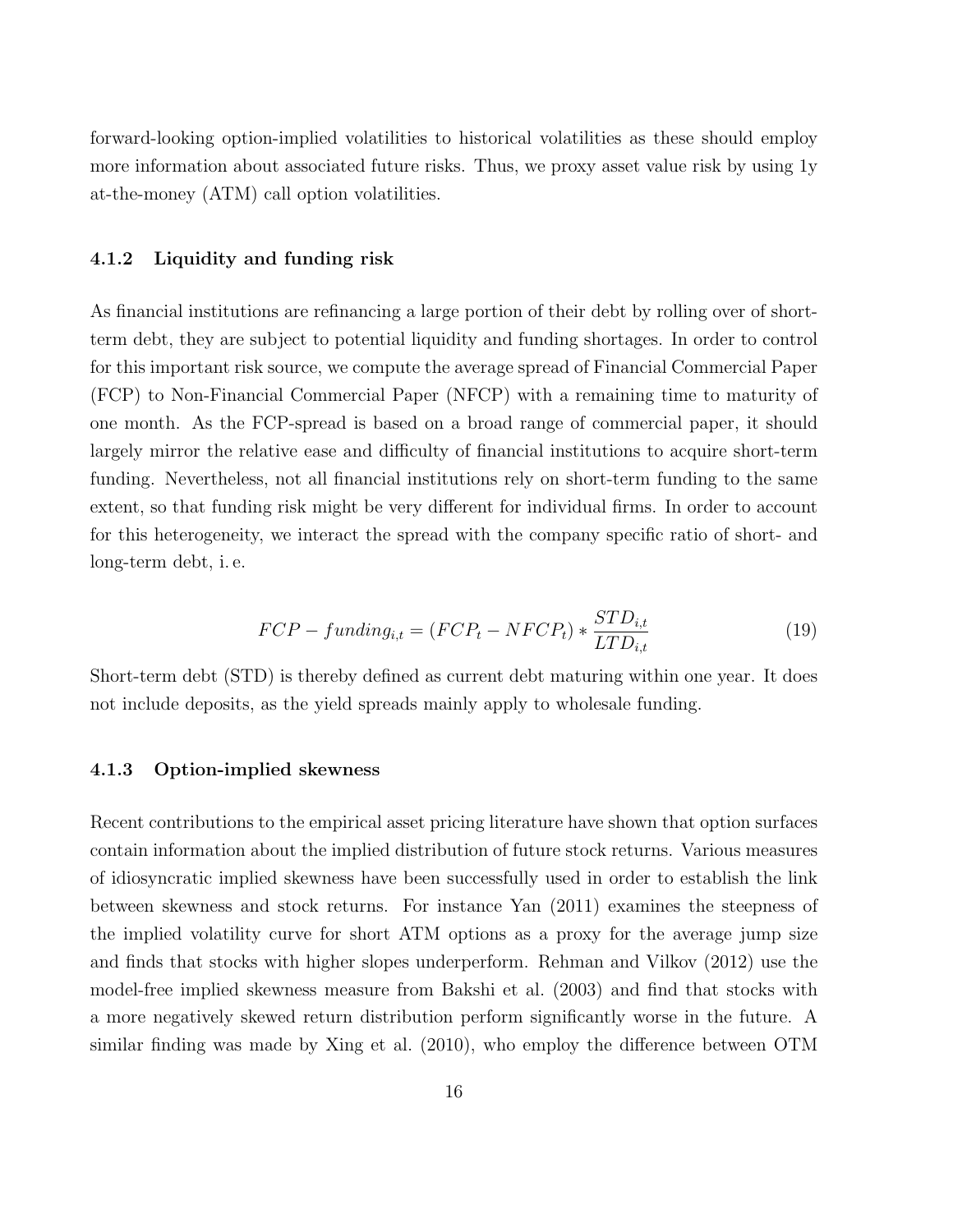and ATM option volatilities as an indicator of implied skewness. While Rehman and Vilkov (2012) find that the return differences stem from stock over- and undervaluations relative to their industry peers, Xing et al. (2010) show that the most negatively skewed stocks experience the worst earnings shocks in the next quarter.

While these papers differ with respect to the presumed sources of risk, they stress the importance of option-implied information for the riskiness of a firm and the implied default probability, as any default comes along with large negative stock returns. The riskier a company and the more likely it is to default on its debt, the higher should be the implied probabilities of very large negative stock returns, especially relative to large positive returns. As our particular interest lies in the distribution of very large negative stock returns and due to its computational simplicity, we follow Xing et al. (2010) by calculating our skewness measure as the difference between the 1y implied volatilities of OTM put and ATM calls with stock deltas of 0.2 and 0.5 respectively:

$$
skewness_{t,i} = vol_{OTM\ Put} - vol_{ATM\ Call} \tag{20}
$$

The higher the skewness measure, the more likely are very large negative stock returns relative to very positive ones, which we interpret as a signal for higher implied default risk.

#### 4.1.4 Leverage

Besides asset volatility, leverage is one of the key determinants of a company's risk profile and an integral part of any reasonable firm value model. Nevertheless, in our baseline estimation (17) the inclusion of leverage as a separate risk characteristic turns out out to be problematic as leverage already enters the regression equation via the calculated adjusted stock return  $r_{AE,i,t}$ . This leaves the information content on a possible  $\beta_{Leverage}$ -coefficient highly questionable in the base case. Yet, we do not question the overall importance of leverage for company risks and hedge ratios. In the robustness analysis of Section 6, we therefore repeat our regression analysis using unadjusted equity returns  $r_{E,i,t}$  on the righthand side of regression (17) and include leverage as an additional risk characteristic. Its inclusion in the baseline estimation is further complicated by the fact that theoretical firm value models suggest a possible non-linear leverage effect on the hedge ratio, especially when leverage is measured as  $L = D/(D + E)$ . The non-linearity problem, however, is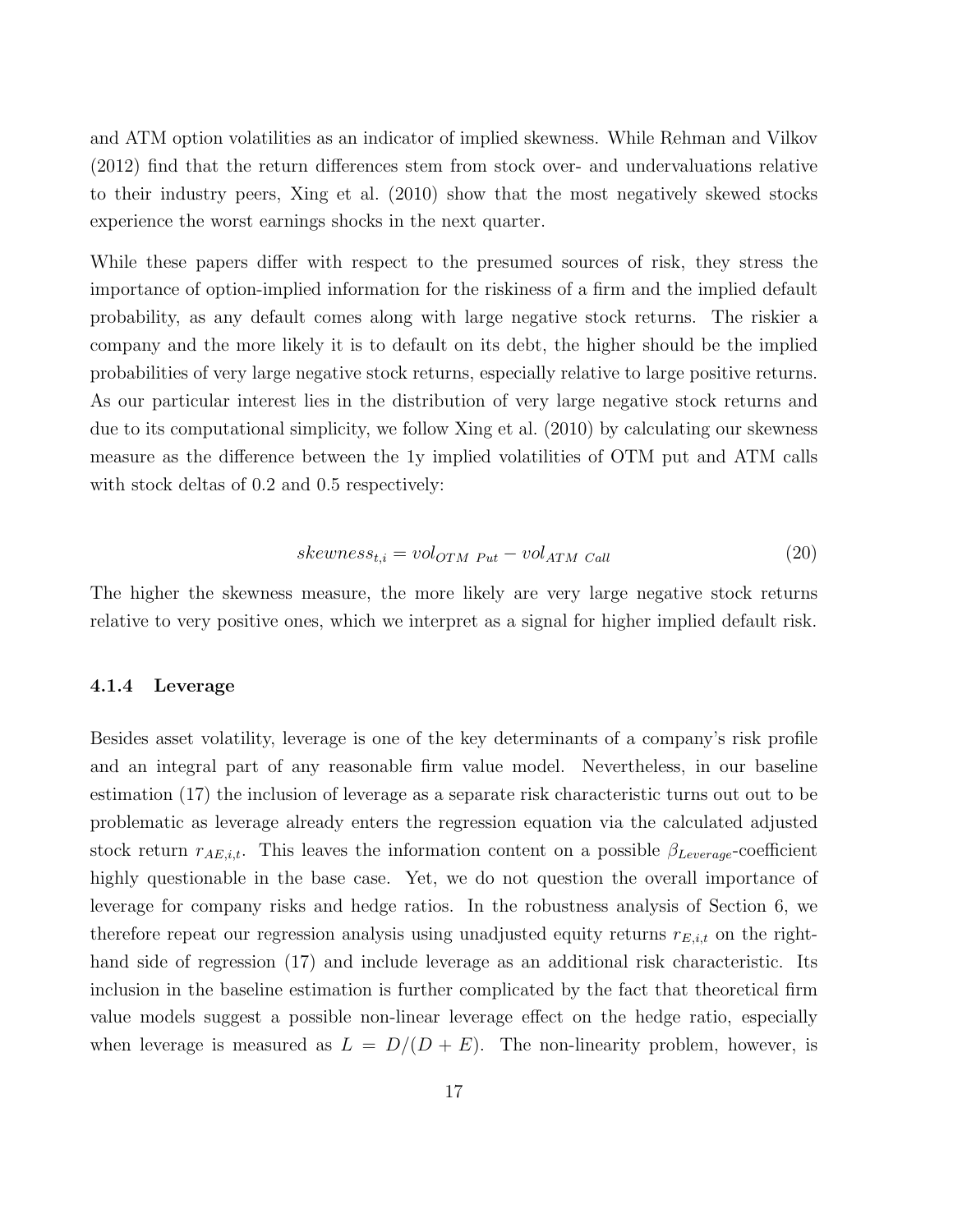mitigated when leverage is measured as  $L^* = D/E$  (see Appendix C). Given the latter leverage definition, halfing the equity value doubles the leverage proxy regardless of the size of the debt value. Thus, for the risk characteristic analysis, we prefer to define leverage as the ratio of debt to equity value. In the regression with unadjusted returns, the estimated coefficients are determined by the overall debt-to-equity sensitivity rather than the hedge ratio. While strictly speaking Section 2 only derives the theoretical link between hedge ratios and risk characteristics, the empirical results by Campello et al. (2008) suggest a similar relation for the debt-to-equity sensitivity.

### 4.2 Construction of the data set

We rely on a data set constructed from different sources. For the period from January 1 2004 to September 30 2010, it contains information on 31 of the largest US financial institutions. Starting from the 50 largest US financial institutions by market capitalization in 2007, we eliminate all companies for which no time series of CDS and option quotes are available. We also drop the government sponsored enterprises Fanny Mae, Freddy Mac, and Sally Mae. Daily equity prices and CDS quotes are obtained from CRSP and Thomson Datastream, equity option quotes from Optionmetrics, interest rate data from the Federal Reserve Bank and quarterly balance sheet information from Compustat.

Regarding data cleansing, we ignore daily observations where market information on either the change in CDS level or the equity return for a given institution is not available. Furthermore, we omit observations where the CDS level did not change at all or by more than 100 basis points in absolute value relative to the day before. As some of the CDS time series show signs of illiquidity and lack of trading activity, these omissions take care of CDS quotes that are not updated on a daily basis. We delete all observations for credit spreads of more than 2000bps as we expect very low liquidity in CDS markets for extremely distressed companies. In addition, we ignore all observations for Bear Stearns, Merrill Lynch, Wachovia, Lehman Brothers, Washington Mutual and CIT after their announced take-overs or bankruptcies in 2008. Finally, we winsorize all included variables at the 1% level.

As there is a well-known phenomenon of excess correlation in times of extreme market distress, our findings could be substantially biased during the heights of the turmoil. To avoid this, we exclude all observations from March 2008 and September 2008, i. e. those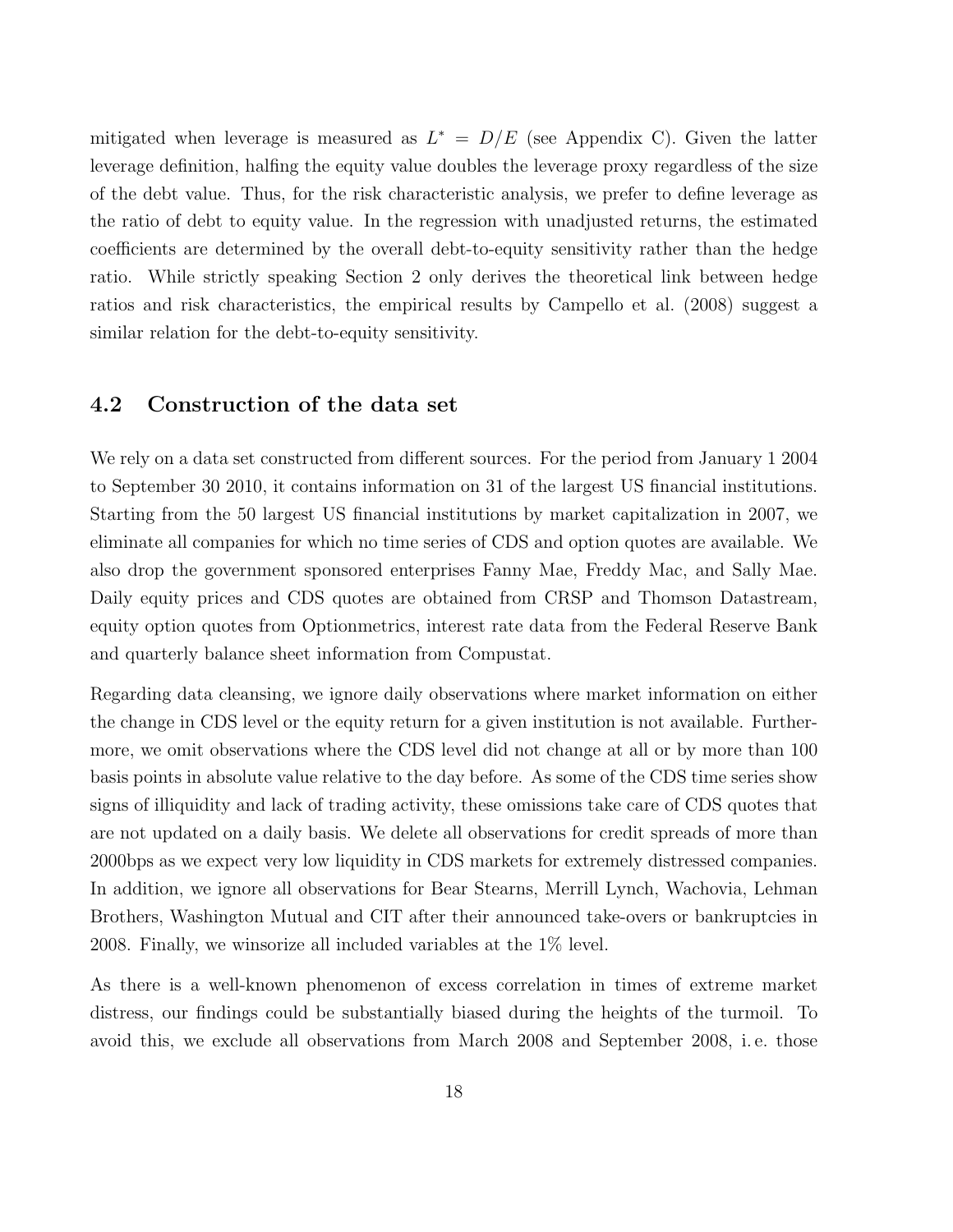months in which our main events took place. Thereby we also circumvent the problem of precisely defining the point in time at which new information about bailouts entered the market and thus the actual cutoff dates for our periods of interest. Numbers from the quarterly or (semi-)annual reports are used from the day of their announcements onwards.

Those adjustments leave us with a total of 8,760 observations over the whole sample, with 6,064 observations falling into the control period, 548 observations in the period after Bear Stearns and 2,148 observations after September 2008.

As can be seen from Table 1, average variable values differ substantially between the subperiods.<sup>12</sup> The average CDS spread increases from 46 bps in the control period to 218 bps and 299 bps after the Bear Stears and Lehman Brothers collapses, indicating a strong increase in the market perception of risks in the financial sector. The higher risk can also be seen from our risk proxies where implied volatilities and skewness as well as funding spreads strongly increase after Bear Stearns relative to the control period.<sup>13</sup>

Figures 1 and 2 depict the evolution of the risk characteristics we consider in our analysis. Until the first half of 2007, they remain relatively stable. With the beginning of the crisis in second half of 2007, however, our risk proxies mirror developments in the financial markets, with implied volatility and skewness almost doubling and the funding risk measure rising from 0.04 to 0.21. After equity valuations for financial companies had reached their maxima in mid-2007, declining stock prices lowered equity buffers and increased effective leverage, a trend that continued until mid 2009.

After the bailout of Bear Stearns, the following short recovery is only of temporary nature as concerns regarding the health of the whole financial system drive volatility and skewness proxies further up and reach all time highs after the bankruptcy of Lehman Brothers. After staying at elevated levels for the rest of the year, the subsequent declines of the risk measure do not take place prior to early or mid-2009.

<sup>&</sup>lt;sup>12</sup>The minimum and maximum values are very similar across all subperiods due to the 1% winsorization of all variables.

 $13$ Following the definition of the skewness indicator a higher positive value implies a more pronounced negatively skewed distribution.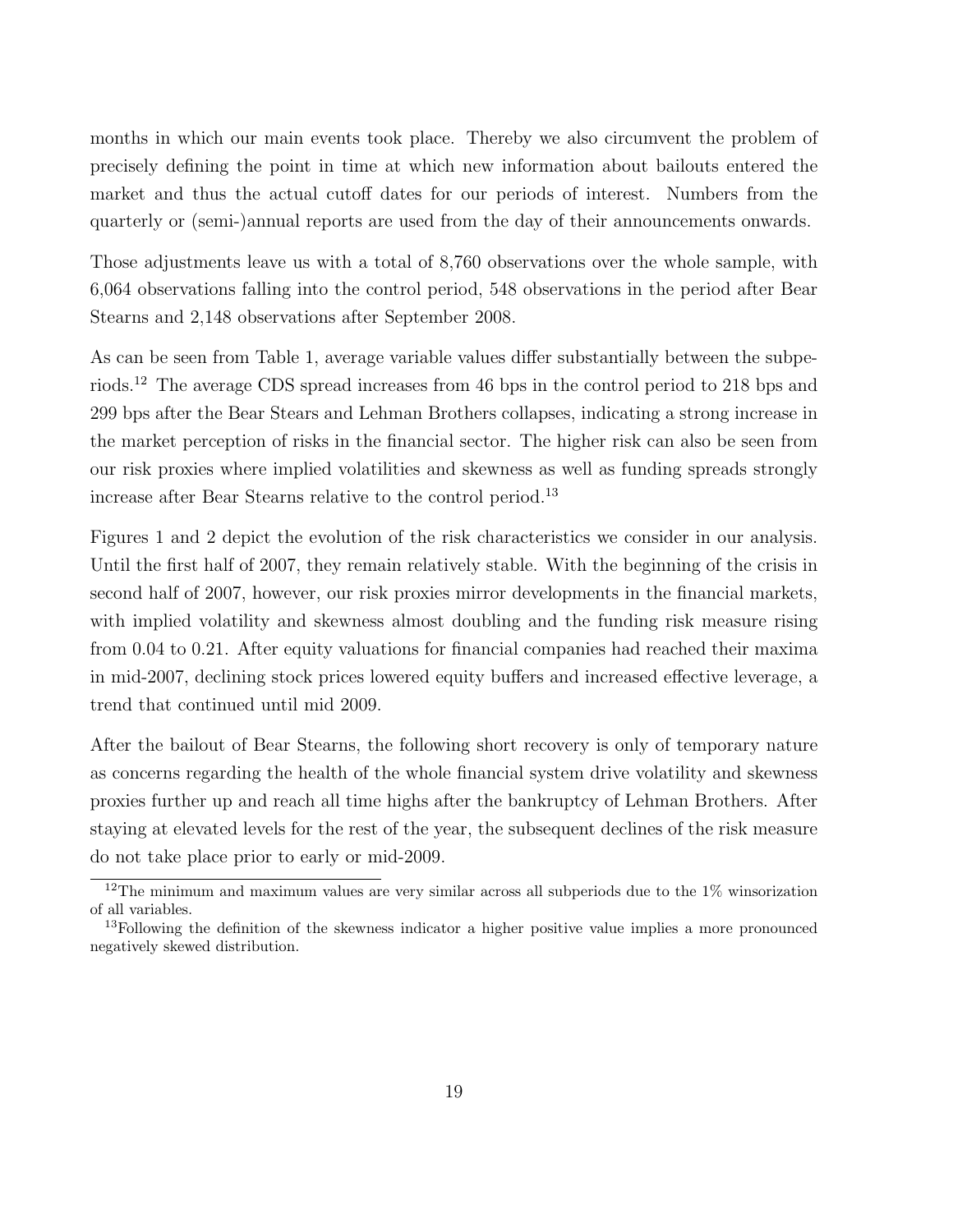## 5 Results

Table 2 reports the results from the baseline specification using weekly data. Note that as the relation between CDS changes and adjusted stock returns should be negative, a more negative coefficient reflects a stronger sensitivity of the hedge ratio to risk, i. e. a stronger degree of market discipline.

We see that in the control period the hedge ratio systematically varies with all included risk characteristics, as the interactions of adjusted stock returns with skewness, implied volatility, and funding risk are each negative and statistically highly significant. This finding is in line with the prediction from the theoretical firm value model. Hence, we can confidently conclude that in the control period at least some degree of market discipline was in place. Note that our methodology is not able to identify a regime of perfect market discipline. Changes in the coefficient estimates only indicate relative changes over time. However, bailout certainty and the absolute absence of market discipline would empirically correspond to a total insensitivity of the hedge ratio to individual risk characteristics. Hence, the significance of the coefficients of the individual risk characteristics reflects the existence of some market discipline, and a structural decline of this relation a weakening in market discipline.

Regarding Hypothesis 1, namely the effect of the bailout of Bear Stearns on market discipline, we see that the sensitivity of the hedge ratio to skewness as well as to funding risk decreases. However, as these changes are not statistically significant we cannot conclude that market discipline decreased significantly after the rescue of Bear Stearns - at least not for the total sample of financial institutions included in our data set.

Regarding the two opposing hypotheses about the post Lehman effects, our results are strongly in favor of Hypothesis 2b, i. e. that market discipline declined after the autumn of 2008. First, the point estimates of the interactions are quantitatively smaller in absolute values than in both subperiods prior to the Lehman collapse. Second, looking at the coefficients of the individual risk factors, we see that they are only marginally significant or not at all. In turn, this result implies that we cannot reject the hypothesis of the complete absence of market discipline anymore. Formal equality tests for the risk sensitivity coefficient reject the null hypothesis in all post-Lehman test setups (see bottom of Table 3). This confirms the finding that market discipline decreased significantly after September 2008.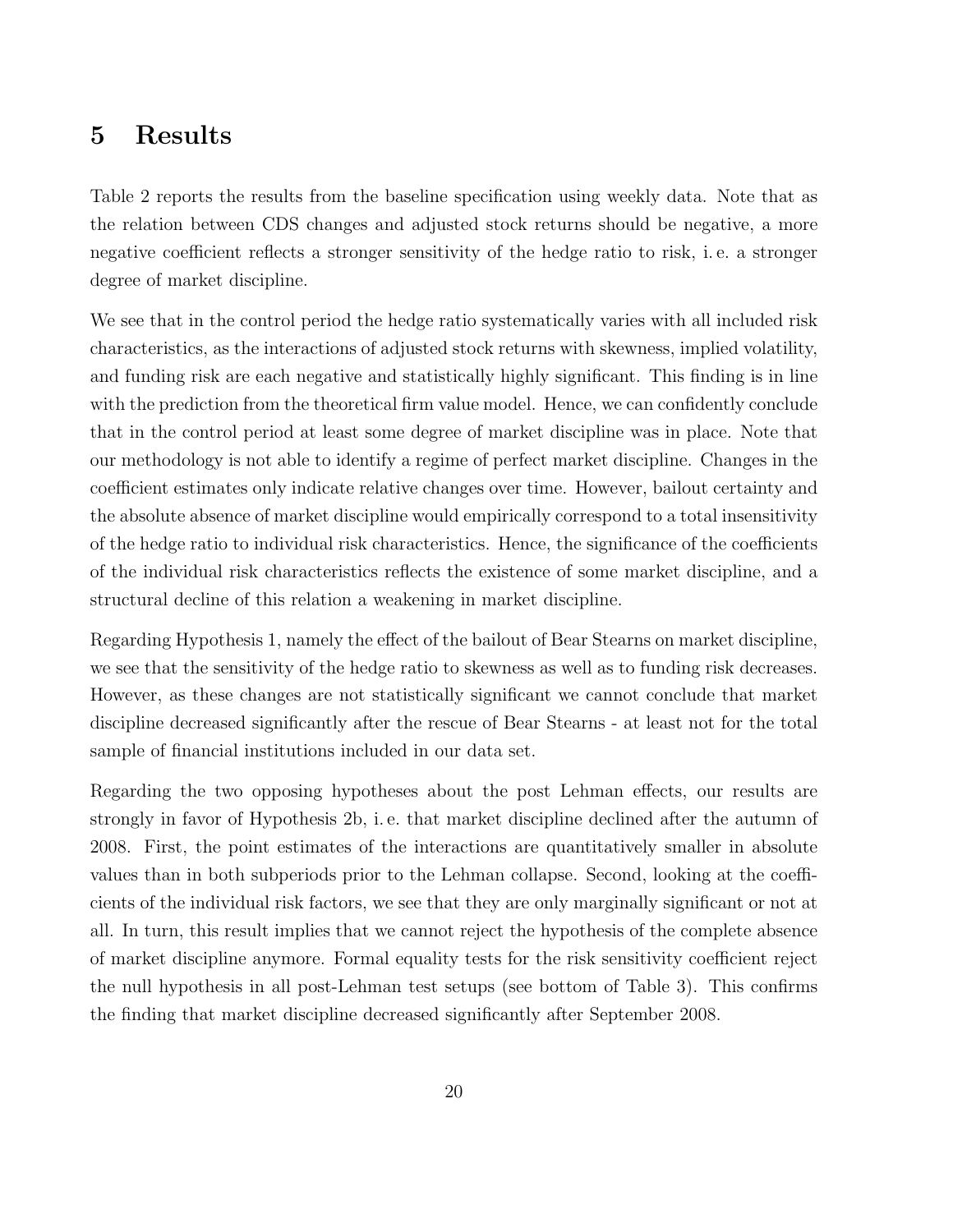We now turn to Hypotheses 3 and 4 that take a closer look at the heterogeneity of the effects on market discipline. First, Table 3 reports the results for the subsample of financial institutions whose asset value is above the sample median, i. e. that can be regarded as relatively large.<sup>14</sup> Again, we find that the sensitivity of the hedge ratio to individual risk characteristics is statistically significant in the control period, confirming the existence of market discipline. Yet, in contrast to the earlier results based on the full sample, we now observe a stronger drop of market discipline with respect to skewness and implied volatility already after March 2008. Here, the influence of skewness and implied volatility on the hedge ratio turns statistically insignificant after the rescue of Bear Stearns. However, the changes in these sensitivities are still not statistically significant across all specifications. Analyzing the period after the Lehman default, the results resemble those from the full sample: The hedge ratio is entirely insensitive to individual bank risk characteristics and the difference to the control period is statistically highly significant. Overall, those results provide some support for Hypothesis 3: The effect on market discipline is particularly strong for large banks, as we see a decline in market discipline already as a reaction to the Bear Stearns rescue. After the Lehman bankruptcy, market discipline has disappeared entirely, as was the case in the total sample.

Table 4 reports the estimation results for the subsample of investment banks. The findings allow us to analyze Hypothesis 4, i. e. whether the effect on market discipline was particularly pronounced for those institutions.<sup>15</sup> Again, as in all previous specifications, in the control period the hedge ratio depends on the banks' individual risk characteristics. This relation between hedge ratios and risks entirely collapses after March 2008 for skewness and implied volatility, as those variables turn statistically insignificant. The differences in sensitivities between the periods are also highly significant. While this indicates a strong drop in market discipline after Bear Stearns already, the sensitivity of the hedge ratio to funding risk only drops significantly after the Lehman default. Overall, those results are in line with Hypothesis 4, suggesting that the decline in market discipline was particularly severe for investment banks in the sense that it took place already after Bear Stearns.

With respect to Hypothesis 5, Table 7 reports the estimation results for the sample of non-financial firms. As short-term funding risks are specific to financial institutions, we

<sup>14</sup>See Appendix D for the list of institutions classified as large.

<sup>15</sup>See Appendix D for the list of institutions classified as investment banks.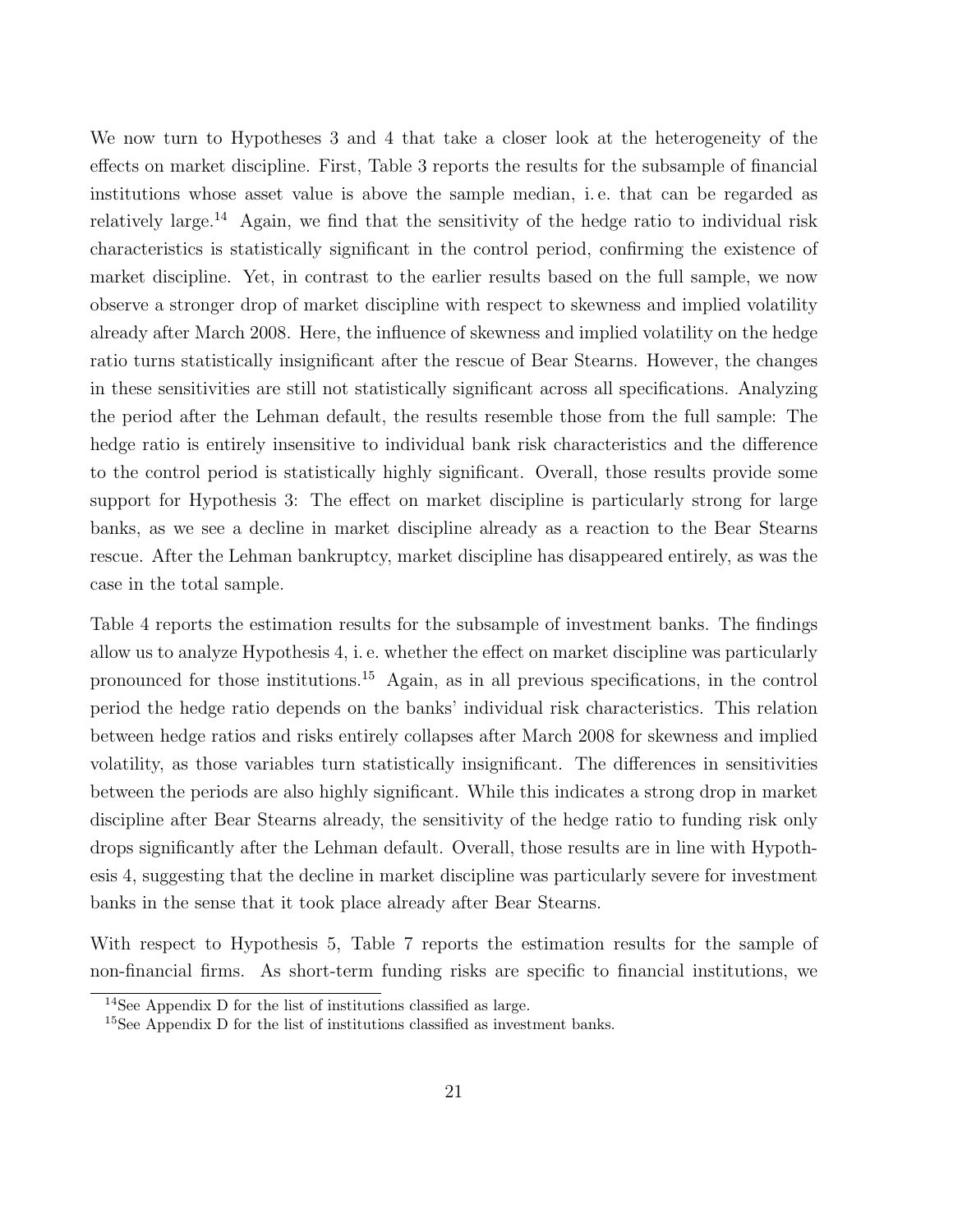focus on the volatility and skewness effects for the non-financial firms. Even though the coefficient estimates decline to some extent over time, we find them to be negative and strongly significant in every subperiod. As a result, we can confidently conclude that there are no comparable effects for non-financial firms to those reported for financial institutions. This finding further confirms the interpretation of our main results. With no similar effects for non-financial companies, the change in the hedge ratio risk sensitivity is specific to financial institutions and strengthens the argument for a decline in market discipline due to higher bailout expectations.

To summarize, we find a significant relation between the hedge ratio and individual risk characteristics in the control period in all specifications. This is in line with the finding by Campello et al. (2008) and confirms the existence of market discipline prior to the rescue of Bear Stearns. Another robust finding across all specifications is the decline in market discipline after the failure of Lehman Brothers, as we observe significant drops in the coefficients of the risk characteristics. Yet, the results are heterogeneous with respect to the Bear Stearns rescue: Here, we only find significant declines in the two subsamples of large institutions and investment banks, while there are no significant differences in the baseline specification.

## 6 Robustness analysis

In addition, we perform a series of robustness checks along various dimensions: First, previous results were all based on weekly averages of all included variables. To address the potential concern that the drop in the sensitivity of the hedge ratio to individual risk characteristics is just a result of too much noise in the data, we perform the same analysis using monthly averages. With monthly data we trade off the benefits of a higher number of observations against the benefit of a reduction of noise in the data, such that the analysis is based on more stable relations. Second, as outlined in Section 4.1.4 we repeat our estimation procedure using unadjusted equity returns and leverage as an additional risk characteristic.

The results when using monthly instead of weekly averages can be found in Table 5. Overall, the results are in line with the baseline specification of Table 2, with the only difference being that the funding risk measure is insignificant in the control period. Apart from that, the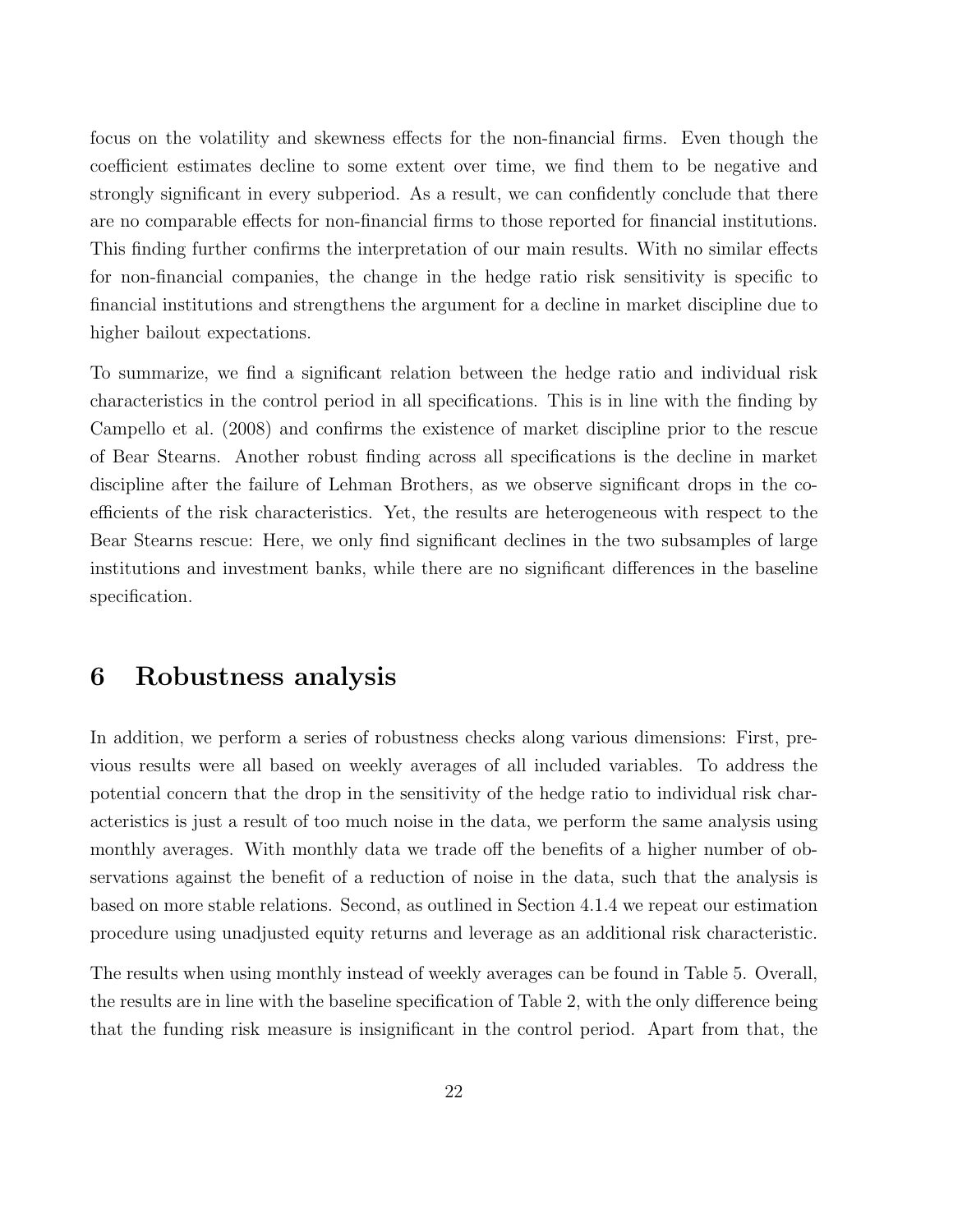results of Table 5 confirm the earlier findings. In particular, the coefficients of all risk proxies are still negative and significant after the Bear Stearns rescue but strongly decline after October 2008.

The regression results from the unadjusted equity return data can be found in Table 6. Again, the coefficients of the risk proxies are negative in all control periods and highly significant with only one exception. For the skewness, implied volatility and funding risk proxies, the coefficients become notably smaller and turn insignificant already after the Bear Stearns rescue. Of particular interest, however, are the results from the last row columns of Table 6, as we could not include the leverage risk proxy in the baseline regression (17). In contrast to Campello et al. (2008), we find a significant influence of the leverage proxy on the debt-to-equity sensitivity, at least in the control period. In addition, we find that the leverage factor remains negative after March 2008 and the difference to the control period being insignificant. Only after the Lehman default, the leverage proxy turns insignificant as well.

Finally, we repeat our analysis using the (quasi-) market value leverage instead of values in order to calculate the adjusted stock returns. As the results are qualitatively and quantitatively similar to the ones in Table 2, we refrain from reporting them separately.

## 7 Conclusion

In this paper, we develop a novel test for changes in the degree of market discipline that stem from changes in the perceived probability of future bailouts. We apply this method to analyze the strength of market discipline during the recent financial crisis. A particular advantage of our methodology is its robustness to specific assumptions about the underlying firm value model. Instead we exploit the sensitivity of the hedge ratio to changes in firm specific risk characteristics - a relation that already follows from a parsimonious firm value model.

We find that overall market discipline significantly weakened for all financial institutions after September 2008, i. e. after the events surrounding and following the failure of Lehman Brothers. This result is robust across all specifications. We find the effects to be more pronounced for the subsamples of large financial institutions and investment banks. In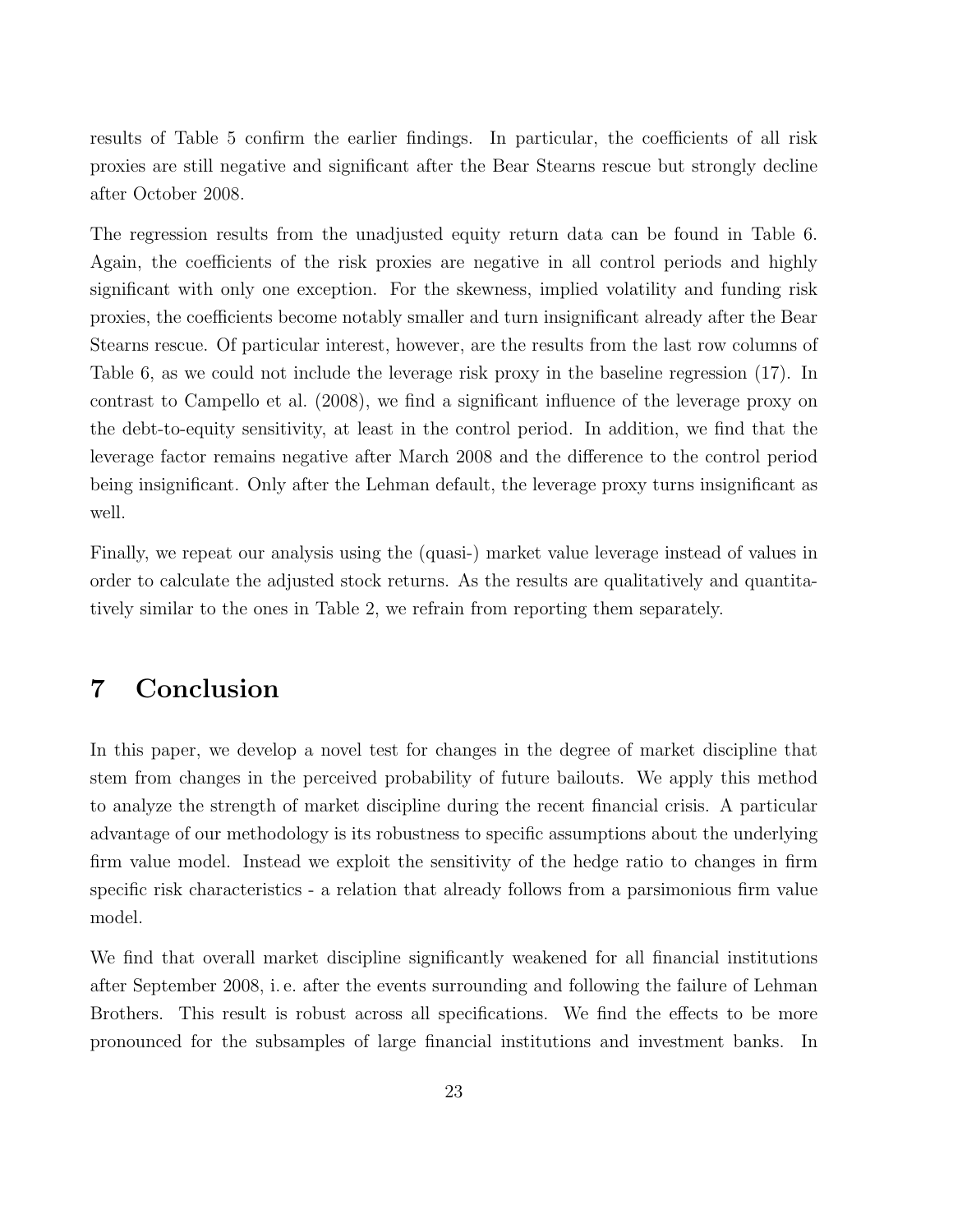particular, some of the loss in market discipline took place already after the rescue of Bear Stearns in March 2008 for those institutions. Furthermore, we find no comparable effects for non-financial firms. This adds further confidence that the declining sensitivity of the hedge ratio to individual risk characteristics for financial institutions can indeed be attributed to the change in perceived bailout probabilities.

Our results cast additional doubt on the decision to let Lehman Brothers fail. Given that the hope to re-establish market discipline was an important reason for the non-intervention, the further deterioration of market discipline in the aftermath of September 2008 indicates that this goal has not been accomplished. In addition, the nature of the heterogeneity of the effect suggests that market participants in fact adjust expectations about future bailout probabilities in a sophisticated manner: After the rescue of Bear Stearns market participants altered their bailout expectations only for investment banks. This can be rationalized as Bear Stearns had been the first investment bank to be bailed out by the government. Thus, the event should have mattered more for remaining investment banks compared to other financial institutions. Only after the Lehman bankruptcy and the broad government interventions across the whole financial sector (like TARP, for example) market discipline vanishes across the entire sample.

Overall, we find strong evidence that market participants rationally adjust their bailout expectations in response to government interventions. Given these findings, policymakers should take into account the potential effects on market discipline when deciding about public bailouts in future crises.

## References

- Acharya, V. V., L. H. Pedersen, T. Philippon, and M. P. Richardson (2010). Measuring systemic risk. Working Paper 10-02, FRB of Cleveland.
- Adrian, T. and M. Brunnermeier (2011). CoVaR. NBER Working Paper 17454.
- Avery, R., T. Belton, and M. Goldberg (1988). Market discipline in regulating bank risk: New evidence from the capital markets. Journal of Money, Credit and Banking  $20(4)$ , 597–610.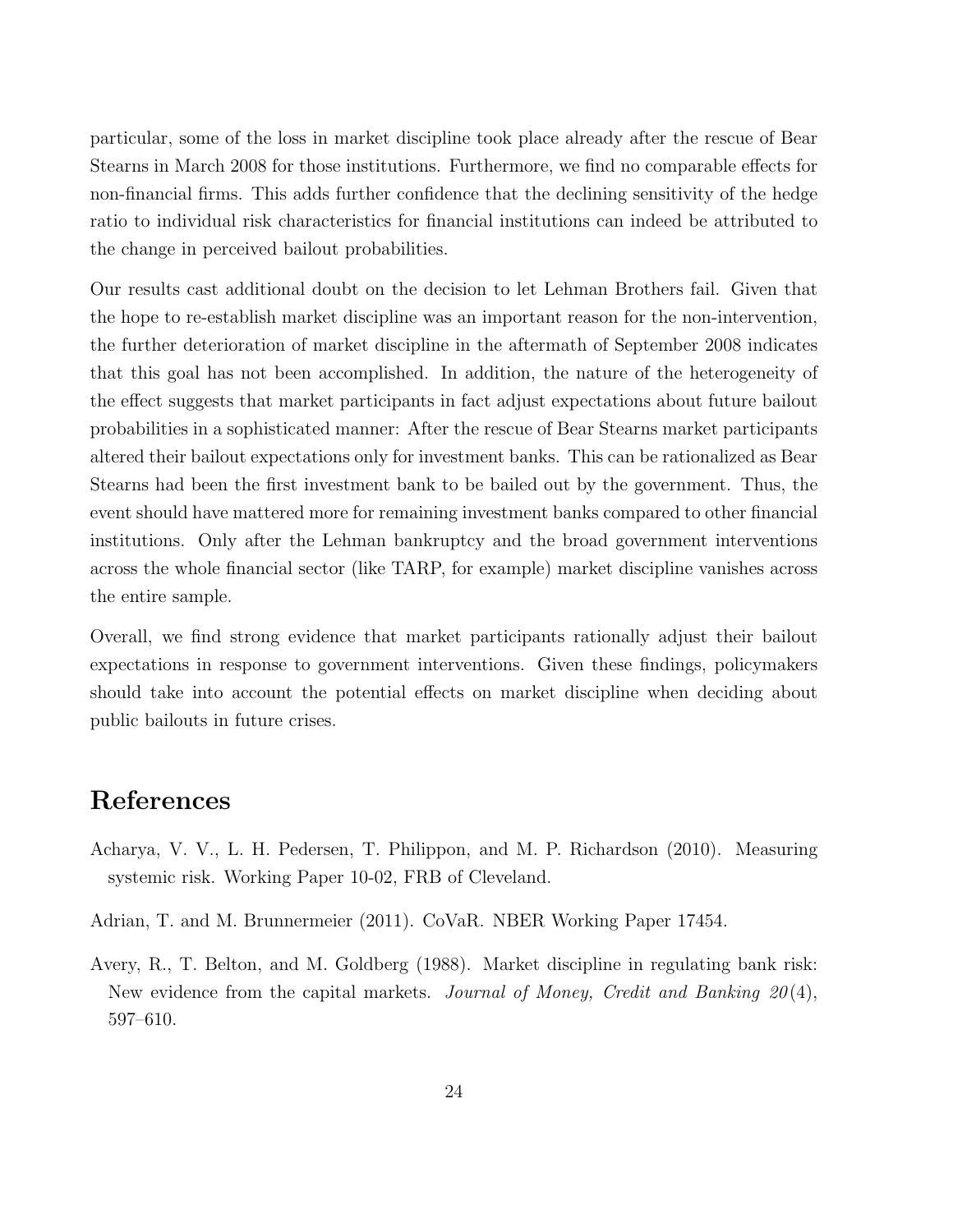- Bakshi, G., N. Kapadia, and D. Madan (2003). Stock return characteristics, skew laws, and the differential pricing of individual equity options. Review of Financial Studies  $16(1)$ , 101–143.
- Balasubramnian, B. and K. B. Cyree (2011). Market discipline of banks: Why are yield spreads on bank-issued subordinated notes and debentures not sensitive to bank risks? Journal of Banking and Finance  $35(1)$ ,  $21-35$ .
- Barth, A. and I. Schnabel (2013). Why banks are not too big to fail evidence from the CDS market. Economic Policy 28 (74), 335–369.
- Black, F. and J. Cox (1976). Valuing corporate securities: Some effects of bond indenture provisions. Journal of Finance 31 (2), 351–67.
- Bliss, R. and M. Flannery (2001). Market discipline in the governance of U.S. bank holding companies: Monitoring versus influencing. In Prudential Supervision: What Works and What Doesn't, NBER Chapters, pp. 107–146. National Bureau of Economic Research, Inc.
- Calomiris, C. (1999). Building an incentive-compatible safety net. Journal of Banking  $\mathcal C$ Finance 23(10), 1499–1519.
- Calomiris, C. and C. Kahn (1991). The role of demandable debt in structuring optimal banking arrangements. American Economic Review 81 (3), 497–513.
- Campello, M., L. Chen, and L. Zhang (2008). Expected returns, yield spreads, and asset pricing tests. Review of Financial Studies 21 (3), 1297–1338.
- Dam, L. and M. Koetter (2012). Bank bailouts and moral hazard: Evidence from Germany. Review of Financial Studies 25 (8), 2343–2380.
- Dell'Ariccia, G., I. Schnabel, and J. Zettelmeyer (2006). How do official bailouts affect the risk of investing in emerging markets? Journal of Money, Credit, and Banking  $38(7)$ , 1689–1714.
- Demirguc-Kunt, A. and E. Detragiache (2002). Does deposit insurance increase banking system stability? an empirical investigation. Journal of Monetary Economics  $49(7)$ , 1373–1406.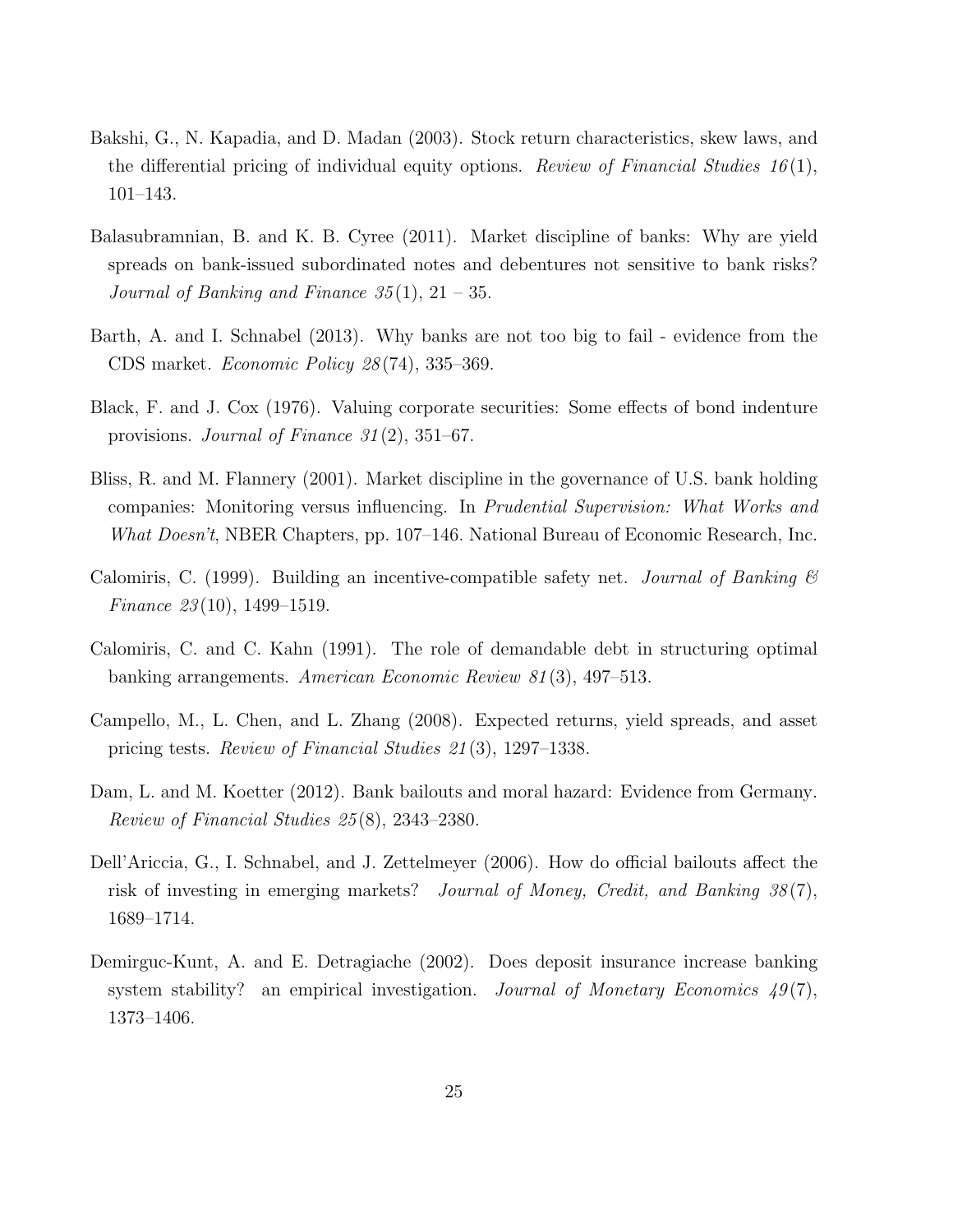- Diamond, D. W. and P. H. Dybvig (1983). Bank runs, deposit insurance, and liquidity. Journal of Political Economy 91 (3), 401–419.
- Finger, C., V. Finkelstein, J. Lardy, G. Pan, T. Ta, and J. Tierney (2002). Credit grades technical document. Risk metrics group working paper.
- Flannery, M. (1998). Using market information in prudential bank supervision: A review of the U.S. empirical evidenc. Journal of Money, Credit and Banking  $30(3)$ , 273–305.
- Flannery, M. (2001). The faces of market discipline. Journal of Financial Services Research  $20(2)$ , 107-119.
- Flannery, M. and S. Sorescu (1996). Evidence of bank market discipline in subordinated debenture yields: 1983-1991. Journal of Finance 51 (4), 1347–77.
- Gorton, G. and A. Santomero (1990). Market discipline and bank subordinated debt. *Journal* of Money, Credit and Banking 22 (1), 119–28.
- Gropp, R., H. Hakenes, and I. Schnabel (2011). Competition, risk-shifting, and public bailout policies. Review of Financial Studies 24 (6), 2084–2120.
- Gropp, R. and J. Vesala (2004). Deposit insurance, moral hazard and market monitoring. Review of Finance  $8(4)$ , 571–602.
- Gropp, R., J. Vesala, and G. Vulpes (2006). Equity and bond market signals as leading indicators of bank fragility. Journal of Money, Credit and Banking 38 (2), 399–428.
- Hancock, D. and M. Kwast (2001). Using subordinated debt to monitor bank holding companies: Is it feasible? *Journal of Financial Services Research 20* (2-3), 147–187.
- Hannan, T. and G. Hanweck (1988). Bank insolvency risk and the market for large certificates of deposit. Journal of Money, Credit and Banking  $20(2)$ , 203–11.
- Hellwig, M. (2005). Market discipline, information processing, and corporate governance. Working Paper Series of the Max Planck Institute for Research on Collective Goods 2005/19, Max Planck Institute for Research on Collective Goods.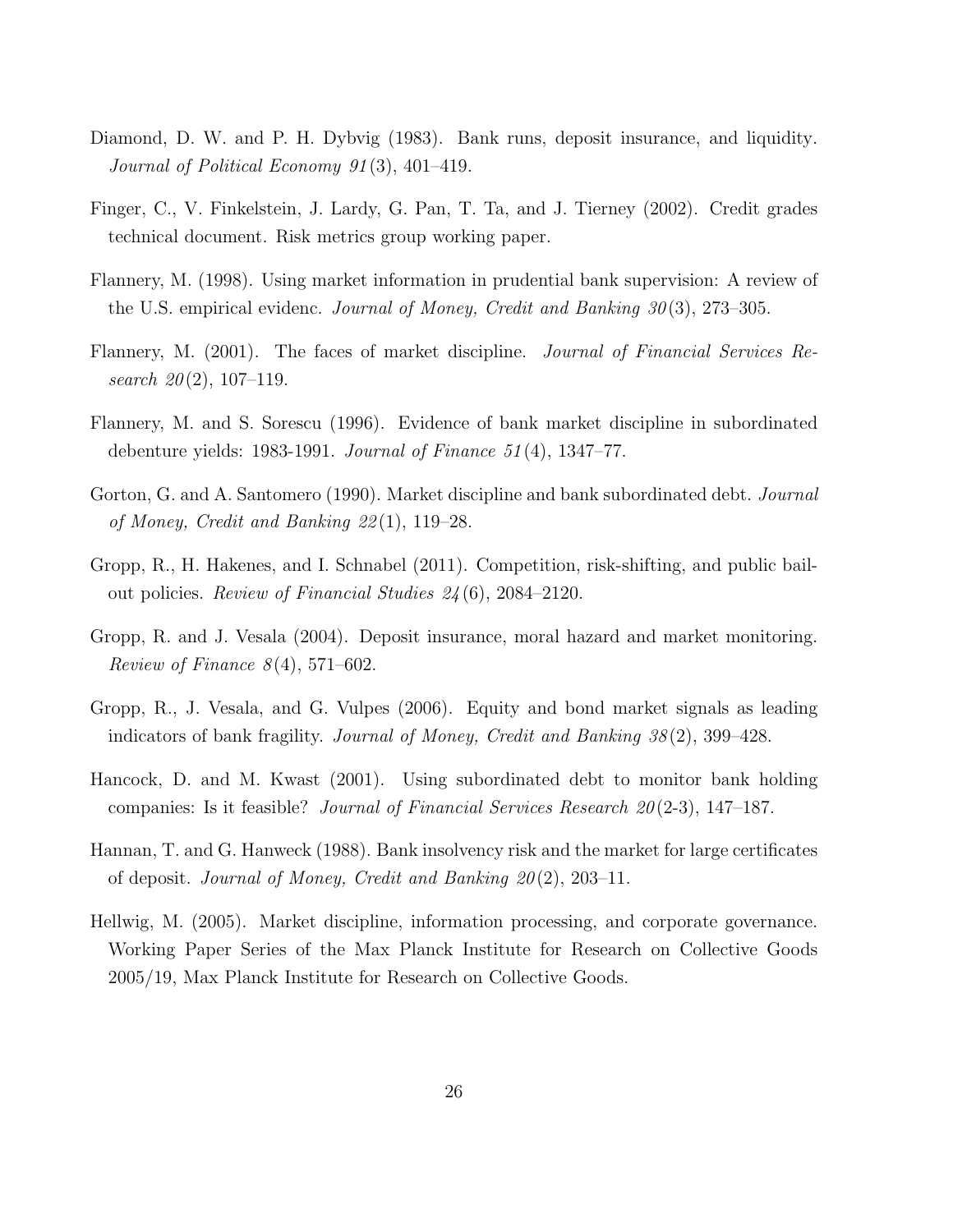- Jagtiani, J., G. Kaufman, and C. Lemieux (2002). The effect of credit risk on bank and bank holding company bond yields: Evidence from the post-FDICIA period. Journal of Financial Research  $25(4)$ , 559–575.
- Keeley, M. (1990). Deposit insurance, risk, and market power in banking. American Economic Review  $80(5)$ , 1183-1200.
- Krishnan, C., P. Ritchken, and J. Thomson (2005). Monitoring and controlling bank risk: Does risky debt help? Journal of Finance  $60(1)$ , 343–378.
- Merton, R. (1974). On the pricing of corporate debt: The risk structure of interest rates. Journal of Finance  $29(2)$ , 449–70.
- Morgan, D. and K. Stiroh (2001). Market discipline of banks: The asset test. *Journal of* Financial Services Research  $20(2)$ , 195–208.
- O'Hara, M. and W. Shaw (1990). Deposit insurance and wealth effects: The value of being too big to fail. The Journal of Finance  $45(5)$ , 1587–1600.
- Panetta, F., T. Faeh, G. Grande, C. Ho, M. King, A. Levy, F. Signoretti, M. Taboga, and A. Zaghini (2009). An assessment of financial sector rescue programmes. Questioni di Economia e Finanza (Occasional Papers) 47, Bank of Italy, Economic Research and International Relations Area.
- Rehman, Z. and G. Vilkov (2012). Risk-neutral skewness: Return predictability and its sources. mimeo.
- Schaefer, S. and I. Strebulaev (2008). Structural models of credit risk are useful: Evidence from hedge ratios on corporate bonds. Journal of Financial Economics  $90(1)$ , 1–19.
- Schweikhard, F. and Z. Tsesmelidakis (2012). The impact of government interventions on CDS and equity markets. Available at ssrn: http://ssrn.com/abstract=1787380.
- Sironi, A. (2003). Testing for market discipline in the european banking industry: Evidence from subordinated debt issues. Journal of Money, Credit and Banking 35 (3), 443–72.
- Sorkin, A. (2011). Too big to fail: the inside story of how Wall Street and Washington fought to save the financial system - and themselves. Viking, New York.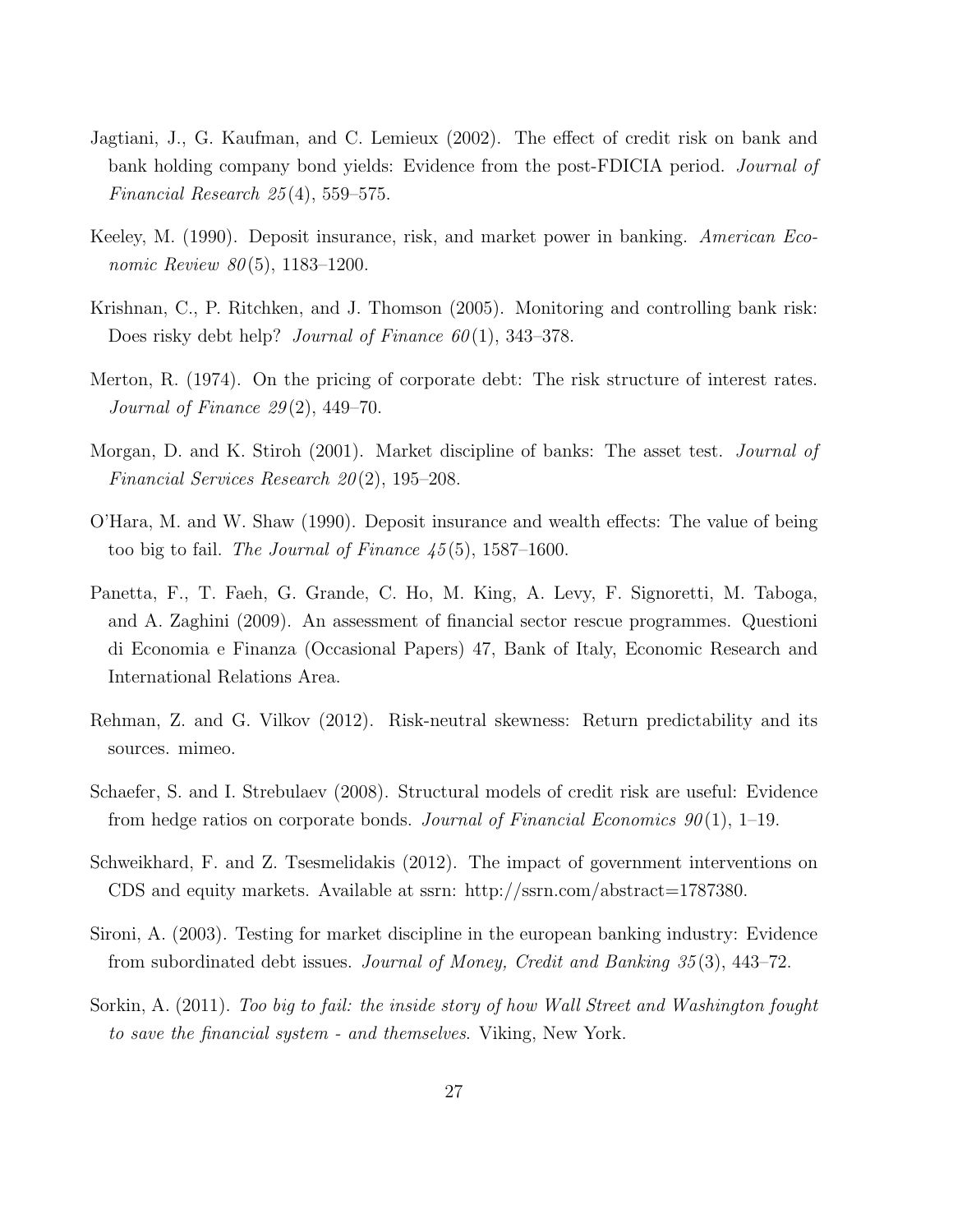- Stern, G. and R. Feldman (2004). Too big to fail: The hazards of bank bailouts. The Brookings Institute, Washington.
- The Economist (2008). The \$2 bail-out. Print edition, mar 22nd.
- Xing, Y., X. Zhang, and R. Zhao (2010). What does the individual option volatility smirk tell us about future equity returns? Journal of Financial and Quantitative Analysis  $\frac{45(3)}{10}$ , 641–662.
- Yan, S. (2011). Jump risk, stock returns, and slope of implied volatility smile. *Journal of* Financial Economics  $99(1)$ ,  $216-233$ .
- Zhou, C. (2001). The term structure of credit spreads with jump risk. Journal of Banking and Finance 25 (11), 2015–2040.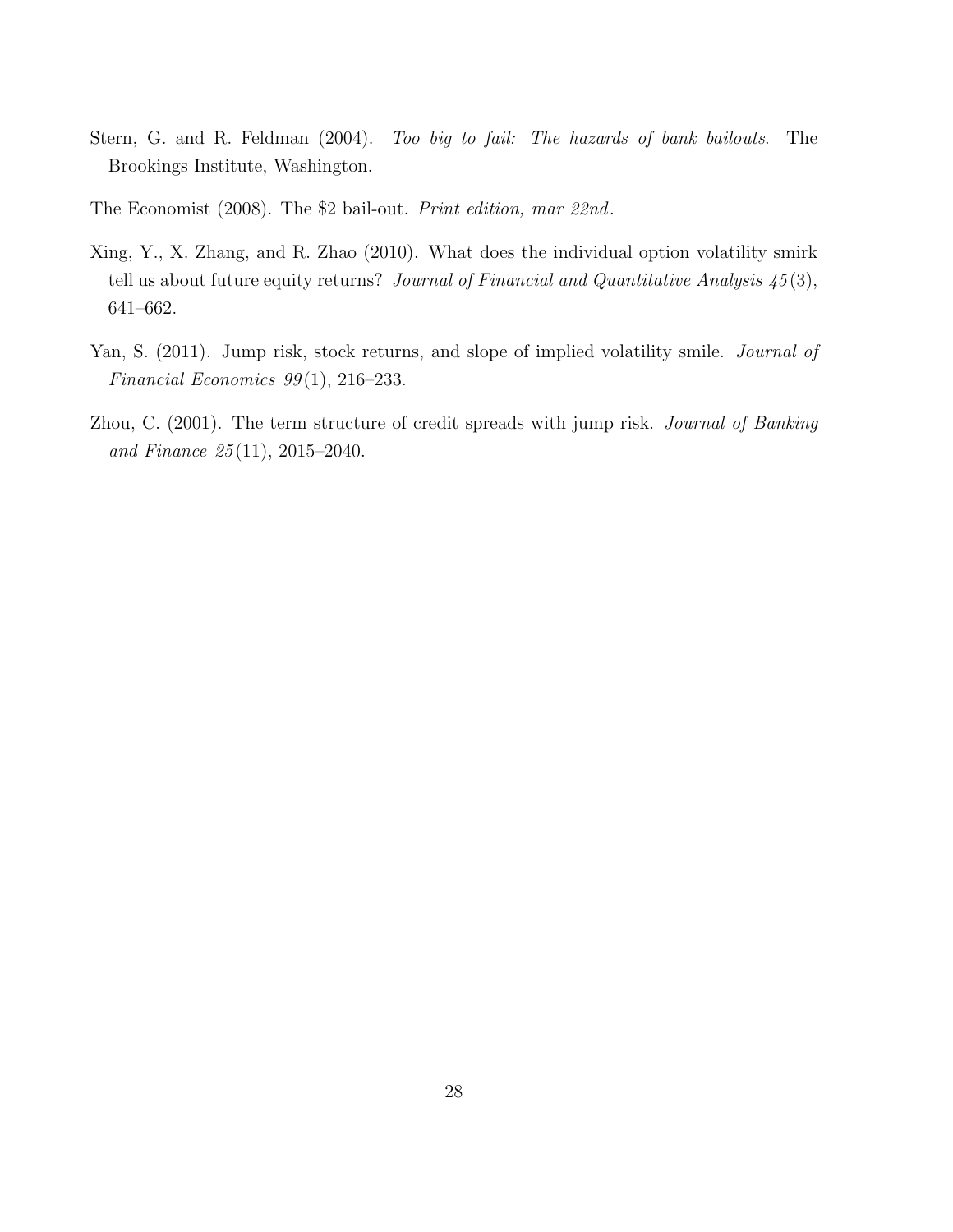# 8 Appendix A: Tables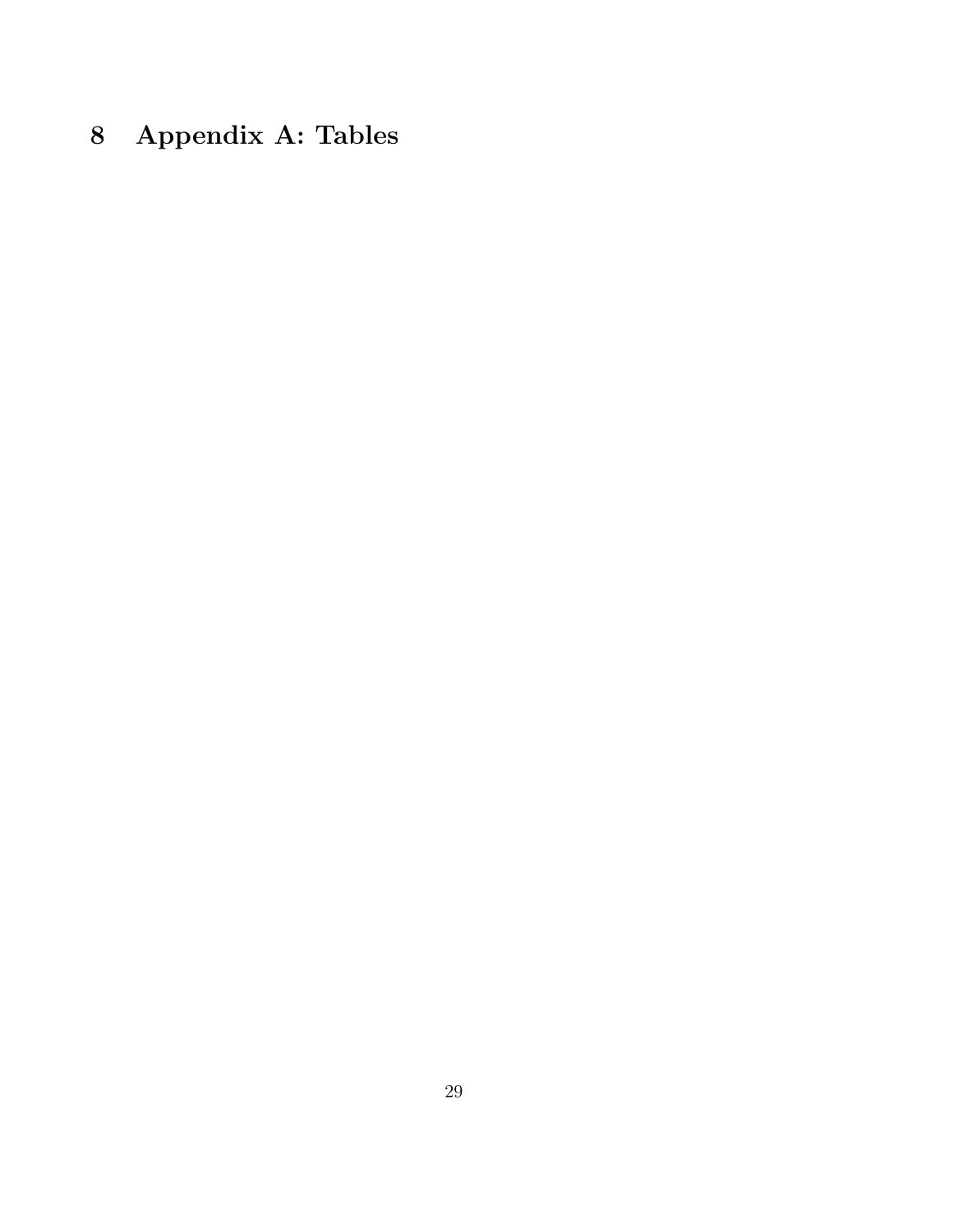| Variable                            | Obs            | Mean            | Median          | Std. Dev.                                  | Min          | Max              | Min Win  | Max Win |
|-------------------------------------|----------------|-----------------|-----------------|--------------------------------------------|--------------|------------------|----------|---------|
|                                     |                |                 |                 | <b>Full Sample</b>                         |              |                  |          |         |
| CDS                                 | 8,760          | 119.08          | 44.19           | 219.25                                     | 1.00         | 1986.80          |          |         |
| CDS change                          | 8,760          | 0.02            | $-0.02$         | 4.71                                       | $-20.50$     | 21.10            | $-92.55$ | 95.23   |
| Stock return                        | 8,760          | 0.00            | 0.00            | 0.01                                       | $-0.05$      | 0.05             | $-0.25$  | 0.26    |
| adjusted stock return               | 8,760          | 0.00            | 0.00            | 0.02                                       | $-0.25$      | 0.26             |          |         |
| Asset size (in bn)<br>Book leverage | 7,745          | 502.72<br>10.28 | 187.65<br>7.55  | 586.56<br>10.32                            | 4.73<br>1.16 | 2220.87<br>72.23 | 1.08     | 285.50  |
| Short-long-funding                  | 8,760<br>8,177 | 0.85            | 0.30            | 1.16                                       | 0.00         | 5.44             |          |         |
| FCP-NFCP spread                     | 8.715          | 0.08            | 0.03            | 0.17                                       | $-0.06$      | 1.86             |          |         |
| Fundingrisk                         | 8,134          | 0.05            | 0.01            | 0.13                                       | $-0.01$      | 0.87             | $-0.12$  | 3.60    |
| Implied volatility                  | 8,756          | 0.32            | 0.25            | 0.18                                       | 0.15         | 1.04             | 0.12     | 1.47    |
| Skewness                            | 8,756          | 0.06            | 0.05            | 0.04                                       | 0.01         | 0.25             | $-0.15$  | 0.57    |
|                                     |                |                 |                 | Control Period                             |              |                  |          |         |
| CDS                                 | 6,064          | 46.34           | 29.94           | 61.02                                      | 1.00         | 1126.58          |          |         |
| CDS change                          | 6,064          | 0.18            | 0.00            | 2.77                                       | $-20.50$     | 21.10            | $-60.10$ | 95.23   |
| Stock return                        | 6,064          | 0.00            | 0.00            | 0.01                                       | $-0.05$      | 0.05             | $-0.11$  | 0.06    |
| adjusted stock return               | 6,064          | 0.00            | 0.00            | 0.01                                       | $-0.11$      | 0.06             |          |         |
| Asset size (in bn)                  | 5,427          | 491.45          | 312.22          | 565.98                                     | 4.73         | 2220.87          |          |         |
| Book leverage                       | 6.064          | 7.90            | 6.84            | 5.51                                       | 1.16         | 35.05            | 1.08     | 35.05   |
| Short-long-funding                  | 5,676          | 1.01            | 0.34            | 1.28                                       | 0.00         | 5.44             |          |         |
| FCP-NFCP spread                     | 6,042          | 0.04            | 0.03            | 0.04                                       | $-0.06$      | 0.36             |          |         |
| Fundingrisk                         | 5,655          | 0.04            | 0.01            | 0.07                                       | $-0.01$      | 0.87             | $-0.12$  | 1.15    |
| Implied volatility                  | 6,064          | 0.24            | 0.22            | 0.07                                       | 0.15         | 1.03             | 0.12     | 1.03    |
| Skewness                            | 6,064          | 0.05            | 0.04            | 0.02                                       | 0.01         | 0.25             | $-0.15$  | 0.33    |
|                                     |                |                 |                 | After Bear Stearns, before Lehman Brothers |              |                  |          |         |
| CDS                                 | 548            | 218.23          | 133.82          | 260.79                                     | 40.17        | 1986.80          |          |         |
| CDS change                          | 548            | 0.48            | 0.46            | 6.95                                       | $-20.50$     | 21.10            | $-65.10$ | 58.90   |
| Stock return                        | 548            | 0.00            | 0.00            | 0.02                                       | $-0.05$      | 0.05             | $-0.10$  | 0.15    |
| adjusted stock return               | 548            | 0.00            | 0.00            | 0.02                                       | $-0.10$      | 0.15             |          |         |
| Asset size (in bn)<br>Book leverage | 482<br>548     | 552.28<br>14.00 | 345.65<br>12.64 | 591.22<br>10.36                            | 4.73<br>1.42 | 2220.87<br>43.00 | 1.42     | 43.00   |
| Short-long-funding                  | 526            | 0.72            | 0.30            | 0.94                                       | 0.00         | 3.53             |          |         |
| FCP-NFCP spread                     | 546            | 0.31            | 0.33            | 0.11                                       | 0.13         | 0.55             |          |         |
| Fundingrisk                         | 524            | 0.21            | 0.07            | 0.28                                       | 0.00         | 0.87             | 0.00     | 1.75    |
| Implied volatility                  | 548            | 0.46            | 0.39            | 0.18                                       | 0.24         | 1.04             | 0.24     | 1.24    |
| Skewness                            | 548            | 0.09            | 0.07            | 0.05                                       | 0.01         | 0.25             | $-0.07$  | 0.26    |
|                                     |                |                 |                 | After Lehman Brothers                      |              |                  |          |         |
| CDS                                 | 2.148          | 299.14          | 187.37          | 344.05                                     | 37.23        | 1975.41          |          |         |
| CDS change                          | 2,148          | $-0.54$         | $-0.44$         | 7.49                                       | $-20.50$     | 21.10            | $-92.55$ | 74.26   |
| Stock return                        | 2,148          | 0.00            | 0.00            | 0.02                                       | $-0.05$      | 0.05             | $-0.25$  | 0.26    |
| adjusted stock return               | 2.148          | 0.00            | 0.00            | 0.03                                       | $-0.25$      | 0.26             |          |         |
| Asset size (in bn)                  | 1,836          | 523.00          | 187.65          | 641.66                                     | 4.73         | 2220.87          |          |         |
| Book leverage                       | 2,148          | 16.06           | 11.46           | 16.39                                      | 1.56         | 72.23            | 1.56     | 285.50  |
| Short-long-funding                  | 1,975          | 0.45            | 0.14            | 0.59                                       | 0.00         | 1.99             |          |         |
| FCP-NFCP spread                     | 2,127          | 0.15            | 0.05            | 0.28                                       | $-0.04$      | 1.86             |          |         |
| Fundingrisk                         | 1,955          | 0.06            | 0.01            | 0.16                                       | $-0.01$      | 0.87             | $-0.05$  | 3.60    |
| Implied volatility                  | 2,144          | 0.52            | 0.46            | 0.22                                       | 0.18         | 1.04             | 0.18     | 1.47    |
| Skewness                            | 2,144          | 0.11            | 0.09            | 0.06                                       | 0.01         | 0.25             | $-0.09$  | 0.57    |

Table 1: Summary statistics. Above are the summary statistics for weekly data for the total sample of financial institutions as well as for each subsample: The period prior to the rescue of Bear Stearns (control period), the period between the rescue of Bear Stearns and the failure of Lehman Brothers, and the period after the failure of Lehman Brothers. Variables used in the final regressions are winsorized at the 1% level. For winsorized variables, the columns "Min Win" and "Max Win" refer to minimum and maximum values before winsorizing. Detailed variable descriptions are given in the text.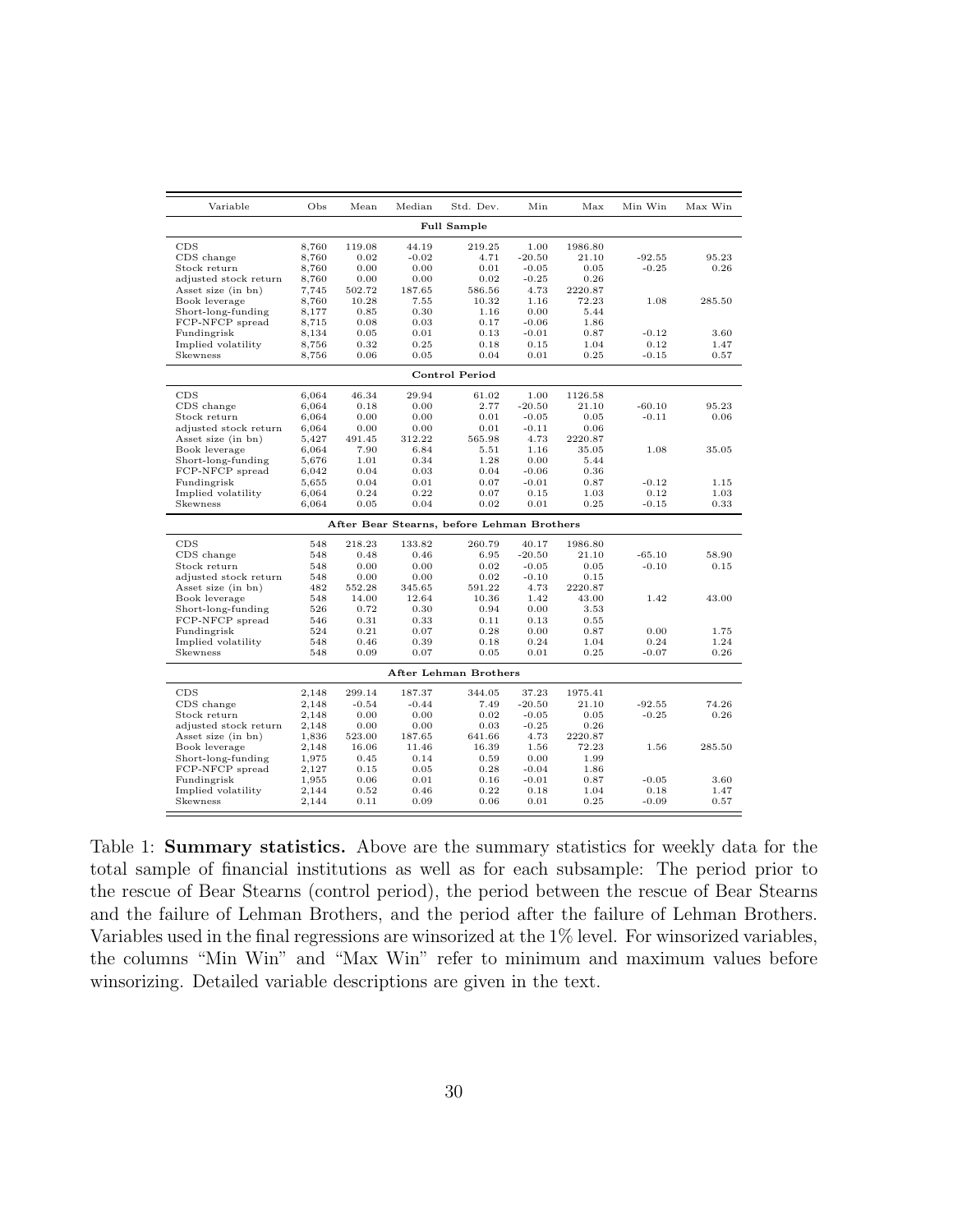|                                           | (1)             | (2)             | (3)             | (4)             | (5)             | (6)             |
|-------------------------------------------|-----------------|-----------------|-----------------|-----------------|-----------------|-----------------|
|                                           | $\triangle CDS$ | $\triangle CDS$ | $\triangle CDS$ | $\triangle CDS$ | $\triangle CDS$ | $\triangle CDS$ |
|                                           | 259.2***        | 253.7***        | 696.2**         | 687.0**         |                 |                 |
| $D_C \cdot r_{AE}$                        |                 |                 |                 |                 | $-99.91$        | $-97.39$        |
|                                           | (46.11)         | (46.56)         | (293.5)         | (301.0)         | (63.52)         | (62.23)         |
| $D_{BS} \cdot r_{AE}$                     | 155.1           | 159.4           | $912.6**$       | $919.5**$       | $-335.5$        | $-333.5$        |
|                                           | (248.6)         | (247.1)         | (343.8)         | (340.8)         | (226.8)         | (226.0)         |
| $D_{LEH} \cdot r_{AE}$                    | $-173.2$        | $-170.3$        | $-13.91$        | $-14.92$        | $-337.8***$     | $-335.8***$     |
|                                           | (173.6)         | (174.4)         | (163.9)         | (163.4)         | (117.6)         | (118.3)         |
| $D_C \cdot r_{AE} \cdot Skewness$         | $-10,267***$    | $-10.068***$    |                 |                 |                 |                 |
|                                           | (1, 277)        | (1,307)         |                 |                 |                 |                 |
| $D_{BS} \cdot r_{AE} \cdot Skewness$      | $-9,247***$     | $-9.279***$     |                 |                 |                 |                 |
|                                           | (1,948)         | (1,943)         |                 |                 |                 |                 |
| $D_{LEH} \cdot r_{AE} \cdot Skewness$     | $-2,174$        | $-2,176$        |                 |                 |                 |                 |
|                                           | (1,358)         | (1,366)         |                 |                 |                 |                 |
| $D_C \cdot r_{AE} \cdot Implied\ Vol$     |                 |                 | $-3,277***$     | $-3,237**$      |                 |                 |
|                                           |                 |                 | (1, 176)        | (1,208)         |                 |                 |
| $D_{BS} \cdot r_{AE} \cdot Implied$ Vol   |                 |                 | $-3,489***$     | $-3,505***$     |                 |                 |
|                                           |                 |                 | (633.0)         | (626.7)         |                 |                 |
|                                           |                 |                 | $-697.7*$       | $-693.5*$       |                 |                 |
| $D_{LEH} \cdot r_{AE} \cdot Implied\ Vol$ |                 |                 |                 |                 |                 |                 |
|                                           |                 |                 | (344.0)         | (345.3)         |                 |                 |
| $D_C \cdot r_{AE} \cdot Fundamental$      |                 |                 |                 |                 | $-7,644***$     | $-7,661***$     |
|                                           |                 |                 |                 |                 | (2,768)         | (2,776)         |
| $D_{BS} \cdot r_{AE} \cdot Fundamental$   |                 |                 |                 |                 | $-5.574**$      | $-5.574**$      |
|                                           |                 |                 |                 |                 | (2,316)         | (2,315)         |
| $D_{LEH} \cdot r_{AE} \cdot Fundamental$  |                 |                 |                 |                 | $-1,265$        | $-1,268$        |
|                                           |                 |                 |                 |                 | (766.4)         | (765.5)         |
| Bank fixed effects                        | yes             | no              | yes             | no              | yes             | no              |
| Observations                              | 8,756           | 8,756           | 8,756           | 8,756           | 8,134           | 8,134           |
| R-squared                                 | 0.065           | 0.064           | 0.071           | 0.070           | 0.057           | 0.057           |
| Number of banks                           | 31              | 31              | 31              | 31              | 31              | 31              |
| Period $0 = Period 1$                     | 0.65            | 0.73            | 0.88            | 0.85            | 0.44            | 0.44            |
| Period $0 =$ Period 2                     | 0.00            | 0.00            | 0.05            | 0.06            | 0.03            | 0.03            |
| Period $1 =$ Period 2                     | 0.00            | 0.00            | 0.00            | 0.00            | 0.07            | 0.07            |
|                                           |                 |                 |                 |                 |                 |                 |
|                                           |                 |                 |                 |                 |                 |                 |

Table 2: Regression results for full sample. Above are the results from regression (17) for the full sample of financial institutions, using weekly return data and skewness, implied volatility and funding risk as the main risk proxies.  $r_{AE}$  is the adjusted equity return according to Equation (18) and using book leverage values.  $D_C$ ,  $D_{BS}$  and  $D_{LEH}$  are dummy variables that are one before March 2008, between March and September 2008 and after September 2008, respectively, and zero otherwise. Standard errors clustered at the bank level are given in parentheses. \*, \*\* and \*\*\* denote significance at the 10%, 5% and 1% level, respectively. "Period  $0 =$  Period 1" refers to the p-value of a test on the equality of the coefficient of the interaction of the respective risk characteristic with adjusted equity returns in the control period and the period between Bear Stearns and Lehman Brothers. "Period 0 = Period 2" refers to the p-value of a test on the equality of the coefficient of the interaction of the respective risk characteristic with adjusted equity returns in the control period and the period after Lehman Brothers. "Period 1 = Period 2" refers to the p-value of a test on the equality of the coefficient of the interaction of the respective risk characteristic with adjusted equity returns in the control period and the period between Bear Stearns and Lehman Brothers. Detailed variable descriptions are given in the text.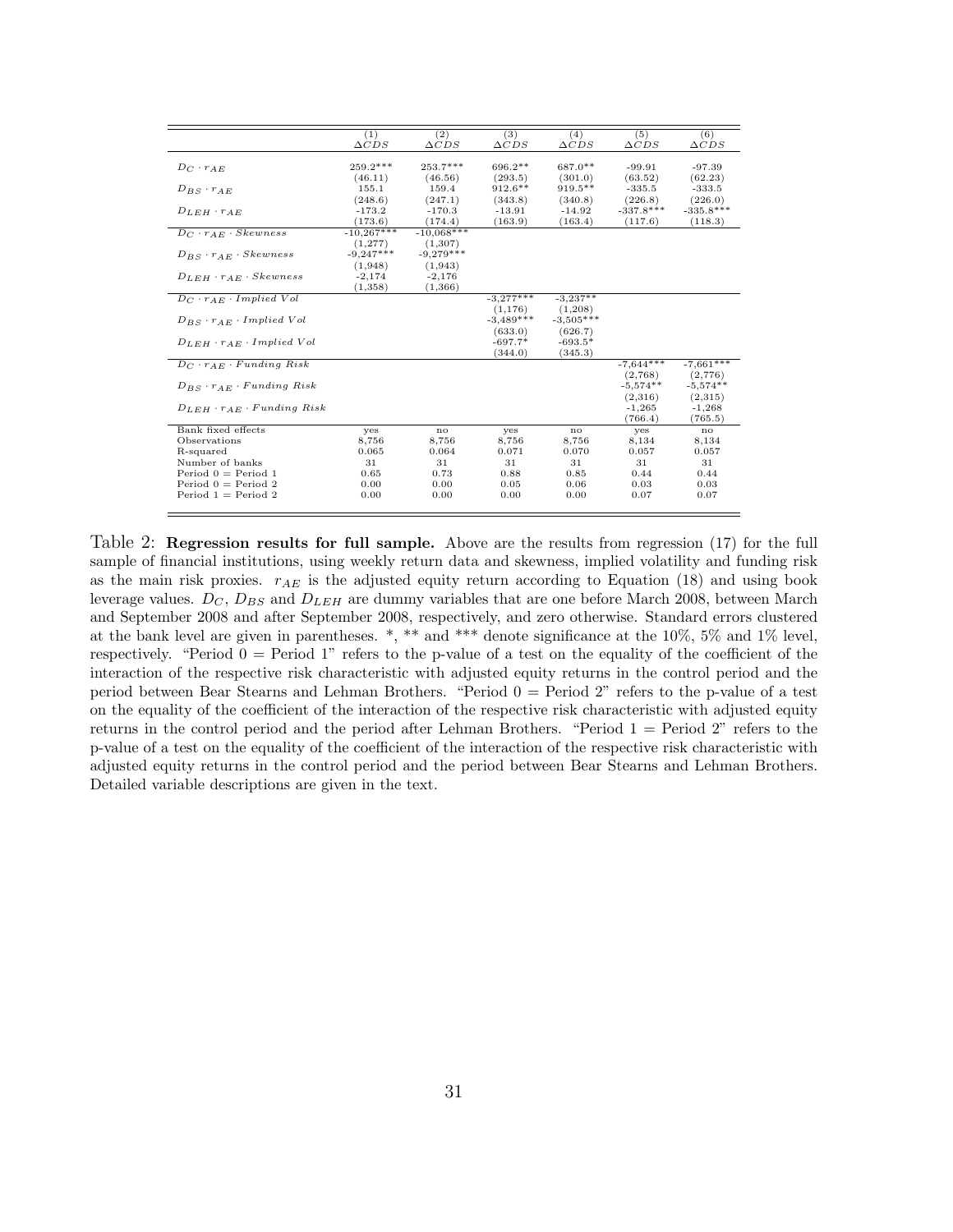|                                          | (1)             | (2)             | (3)             | (4)             | (5)             | (6)             |
|------------------------------------------|-----------------|-----------------|-----------------|-----------------|-----------------|-----------------|
|                                          | $\triangle CDS$ | $\triangle CDS$ | $\triangle CDS$ | $\triangle CDS$ | $\triangle CDS$ | $\triangle CDS$ |
|                                          |                 |                 |                 |                 |                 |                 |
| $D_C \cdot r_{AE}$                       | 750.0**         | $744.1**$       | $2,039**$       | $2,030**$       | $-699.5***$     | $-700.1***$     |
|                                          | (320.7)         | (323.1)         | (692.9)         | (688.3)         | (117.6)         | (117.8)         |
| $D_{BS} \cdot r_{AE}$                    | $-685.4$        | $-693.6$        | $-579.4$        | $-561.1$        | $-705.1*$       | $-701.2*$       |
|                                          | (657.3)         | (660.3)         | (1,618)         | (1,615)         | (379.4)         | (378.8)         |
| $D_{LEH} \cdot r_{AE}$                   | $-1,174*$       | $-1,165*$       | $-2.135**$      | $-2.157**$      | $-1.797***$     | $-1,798***$     |
|                                          | (611.0)         | (622.7)         | (919.2)         | (929.4)         | (410.9)         | (411.5)         |
| $D_C \cdot r_{AE} \cdot Skewness$        | $-33,794***$    | $-33,710***$    |                 |                 |                 |                 |
|                                          | (7, 158)        | (7,220)         |                 |                 |                 |                 |
| $D_{BS} \cdot r_{AE} \cdot Skewness$     | $-14,887$       | $-14,689$       |                 |                 |                 |                 |
|                                          | (8,575)         | (8,575)         |                 |                 |                 |                 |
| $D_{LEH} \cdot r_{AE} \cdot Skewness$    | $-3,977$        | $-4,047$        |                 |                 |                 |                 |
|                                          | (3,884)         | (3,968)         |                 |                 |                 |                 |
| $D_C \cdot r_{AE} \cdot Implied$ Vol     |                 |                 | $-11,465***$    | $-11,435***$    |                 |                 |
|                                          |                 |                 | (3, 397)        | (3,378)         |                 |                 |
| $D_{BS} \cdot r_{AE} \cdot Implied$ Vol  |                 |                 | $-2,578$        | $-2,602$        |                 |                 |
|                                          |                 |                 | (3,236)         | (3,233)         |                 |                 |
| $D_{LEH} \cdot r_{AE} \cdot Implied$ Vol |                 |                 | 608.9           | 637.5           |                 |                 |
|                                          |                 |                 | (1, 321)        | (1, 336)        |                 |                 |
| $D_C \cdot r_{AE} \cdot Funding\ Risk$   |                 |                 |                 |                 | $-6,466**$      | $-6,482**$      |
|                                          |                 |                 |                 |                 | (2,489)         | (2, 495)        |
| $D_{BS} \cdot r_{AE} \cdot Fundamental$  |                 |                 |                 |                 | $-4.886*$       | $-4,887*$       |
|                                          |                 |                 |                 |                 | (2,310)         | (2,305)         |
| $D_{LEH} \cdot r_{AE} \cdot Fundamental$ |                 |                 |                 |                 | 593.9           | 592.9           |
|                                          |                 |                 |                 |                 | (901.8)         | (899.7)         |
| Bank fixed effects                       | yes             | no              | yes             | no              | yes             | no              |
| Observations                             | 4,610           | 4,610           | 4,610           | 4,610           | 4,432           | 4,432           |
| R-squared                                | 0.171           | 0.170           | 0.171           | 0.171           | 0.167           | 0.167           |
| Number of banks                          | 15              | 15              | 15              | 15              | 15              | 15              |
| Period $0 = Period 1$                    | 0.06            | 0.06            | 0.12            | 0.12            | 0.37            | 0.37            |
| Period $0 =$ Period 2                    | 0.00            | 0.00            | 0.01            | 0.01            | 0.02            | 0.02            |
| Period $1 =$ Period 2                    | 0.30            | 0.32            | 0.34            | 0.33            | 0.03            | 0.03            |
|                                          |                 |                 |                 |                 |                 |                 |

Table 3: Regression results for largest financial Institutions. Above are the results from regression (17) for the largest financial institutions, using weekly return data and skewness, implied volatility and funding risk as the main risk proxies. The relevant size classification of the financial institutions can be found in Table 8 in Appendix D.  $r_{AE}$  is the adjusted equity return according to Equation (18) and using book leverage values.  $D_C$ ,  $D_{BS}$  and  $D_{LEH}$  are dummy variables that are one before March 2008, between March and September 2008 and after September 2008, respectively, and zero otherwise. Standard errors clustered at the bank level are given in parentheses. \*, \*\* and \*\*\* denote significance at the 10%, 5% and 1% level, respectively. "Period  $0 =$  Period 1" refers to the p-value of a test on the equality of the coefficient of the interaction of the respective risk characteristic with adjusted equity returns in the control period and the period between Bear Stearns and Lehman Brothers. "Period 0 = Period 2" refers to the p-value of a test on the equality of the coefficient of the interaction of the respective risk characteristic with adjusted equity returns in the control period and the period after Lehman Brothers. "Period 1 = Period 2" refers to the p-value of a test on the equality of the coefficient of the interaction of the respective risk characteristic with adjusted equity returns in the control period and the period between Bear Stearns and Lehman Brothers. Detailed variable descriptions are given in the text.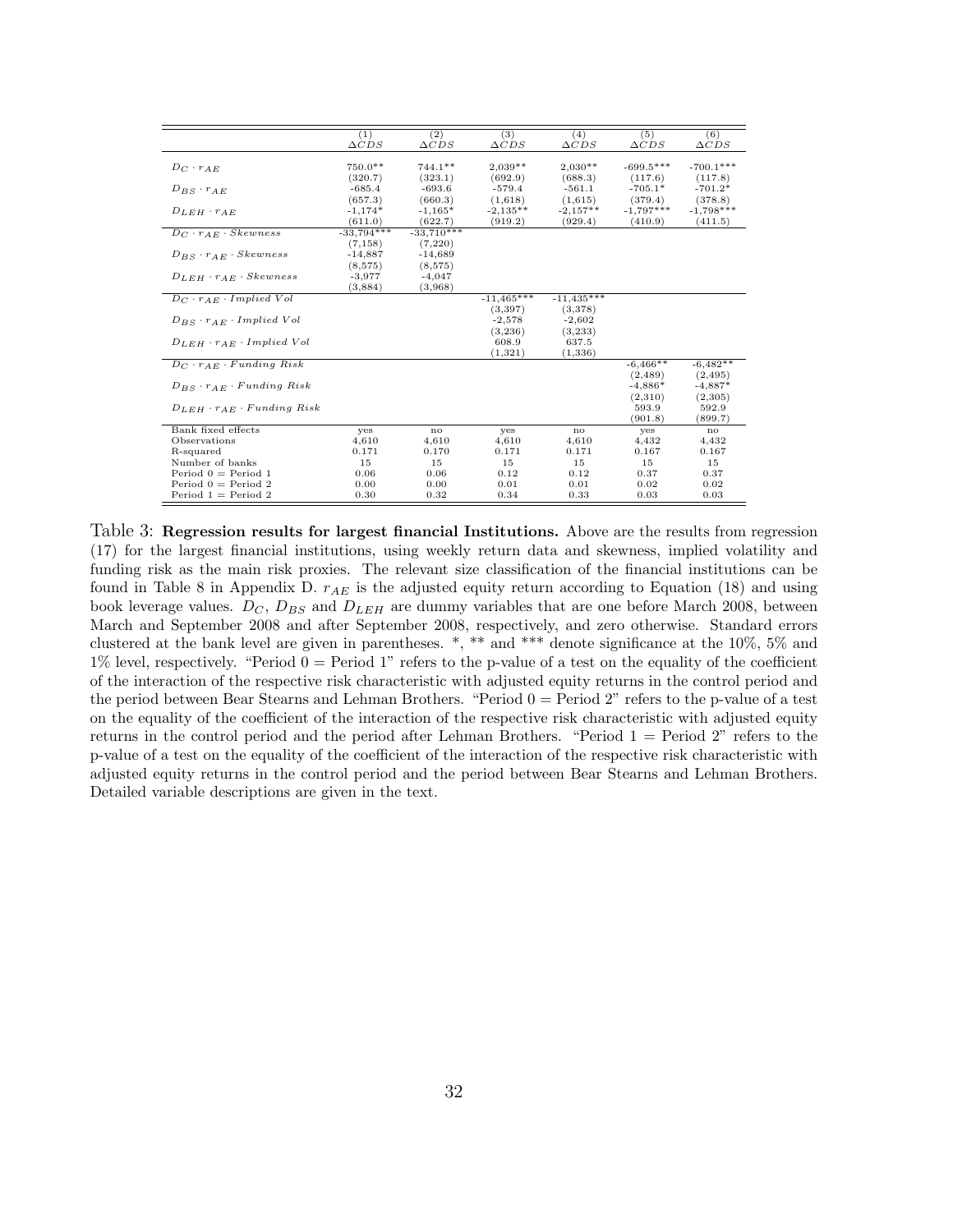|                                                 | (1)<br>$\triangle CDS$ | (2)<br>$\triangle CDS$ | (3)<br>$\triangle CDS$ | (4)<br>$\triangle CDS$ | (5)<br>$\triangle CDS$ | (6)<br>$\triangle CDS$ |
|-------------------------------------------------|------------------------|------------------------|------------------------|------------------------|------------------------|------------------------|
| $D_C \cdot r_{AE}$                              | $5,254***$             | $5,394***$             | $8,660***$             | 8,805***               | $-1.768***$            | $-1,732***$            |
|                                                 | (690.0)                | (722.6)                | (864.1)                | (924.2)                | (143.2)                | (143.4)                |
| $D_{BS} \cdot r_{AE}$                           | $-5,293$               | $-5,421$               | $-8,585**$             | $-8,601**$             | 685.4                  | 432.9                  |
|                                                 | (4, 128)               | (4.084)                | (2,168)                | (2, 197)               | (1,235)                | (1,326)                |
| $D_{LEH} \cdot r_{AE}$                          | $-3.573***$            | $-3.579***$            | $-5,604***$            | $-5,602***$            | $-4,291***$            | $-4,272***$            |
|                                                 | (335.8)                | (343.7)                | (162.8)                | (168.5)                | (16.34)                | (31.57)                |
| $D_C \cdot \overline{r_{AE} \cdot Skewness}$    | $-147,100***$          | $-149,407***$          |                        |                        |                        |                        |
|                                                 | (10, 794)              | (11, 408)              |                        |                        |                        |                        |
| $D_{BS} \cdot r_{AE} \cdot Skewness$            | $-8,431$               | $-7,398$               |                        |                        |                        |                        |
|                                                 | (27, 281)              | (26, 984)              |                        |                        |                        |                        |
| $D_{LEH} \cdot r_{AE} \cdot Skewness$           | 3,686                  | 3,744                  |                        |                        |                        |                        |
|                                                 | (2,301)                | (2, 198)               |                        |                        |                        |                        |
| $D_C \cdot r_{AE} \cdot Implied$ Vol            |                        |                        | $-40,882***$           | $-41,354***$           |                        |                        |
|                                                 |                        |                        | (3, 166)               | (3, 439)               |                        |                        |
| $D_{BS} \cdot r_{AE} \cdot Implied$ Vol         |                        |                        | 3,877                  | 3,897                  |                        |                        |
|                                                 |                        |                        | (2,742)                | (2,784)                |                        |                        |
| $D_{LEH} \cdot r_{AE} \cdot Implied$ Vol        |                        |                        | $4,334**$              | $4.323**$              |                        |                        |
|                                                 |                        |                        | (1,018)                | (1,017)                |                        |                        |
| $D_C \cdot r_{AE} \cdot Funding\ Risk$          |                        |                        |                        |                        | $-6,934**$             | $-7,050**$             |
|                                                 |                        |                        |                        |                        | (1,332)                | (1,275)                |
| $D_{BS} \cdot r_{AE} \cdot Fundamental$         |                        |                        |                        |                        | $-9,233***$            | $-8,906***$            |
|                                                 |                        |                        |                        |                        | (347.6)                | (468.9)                |
| $D_{LEH}$ $\cdot$ $r_{AE}$ $\cdot$ Funding Risk |                        |                        |                        |                        | 2,375                  | 2,345                  |
|                                                 |                        |                        |                        |                        | (1,091)                | (1, 117)               |
| Bank fixed effects                              | yes                    | no                     | yes                    | no                     | yes                    | no                     |
| Observations                                    | 1,144                  | 1,144                  | 1,144                  | 1,144                  | 1,141                  | 1,141                  |
| R-squared                                       | 0.355                  | 0.354                  | 0.388                  | 0.389                  | 0.367                  | 0.363                  |
| Number of banks                                 | $\overline{4}$         | 4                      | $\overline{4}$         | $\overline{4}$         | 4                      | $\overline{4}$         |
| Period $0 = Period 1$                           | 0.02                   | 0.02                   | 0.00                   | 0.00                   | 0.17                   | 0.25                   |
| Period $0 =$ Period 2                           | 0.00                   | 0.00                   | 0.00                   | 0.00                   | 0.01                   | 0.01                   |
| Period $1 =$ Period 2                           | 0.69                   | 0.71                   | 0.87                   | 0.88                   | 0.00                   | 0.00                   |

Table 4: Regression results for investment banks. Above are the results from regression (17) for the largest financial institutions, using weekly return data and skewness, implied volatility and funding risk as the main risk proxies. The relevant business type classification of the financial institutions can be found in Table 8 in Appendix D.  $r_{AE}$  is the adjusted equity return according to Equation (18) and using book leverage values.  $D_C$ ,  $D_{BS}$  and  $D_{LEH}$  are dummy variables that are one before March 2008, between March and September 2008 and after September 2008, respectively, and zero otherwise. Standard errors clustered at the bank level are given in parentheses. \*, \*\* and \*\*\* denote significance at the 10%, 5% and 1% level, respectively. "Period  $0 =$  Period 1" refers to the p-value of a test on the equality of the coefficient of the interaction of the respective risk characteristic with adjusted equity returns in the control period and the period between Bear Stearns and Lehman Brothers. "Period 0 = Period 2" refers to the p-value of a test on the equality of the coefficient of the interaction of the respective risk characteristic with adjusted equity returns in the control period and the period after Lehman Brothers. "Period 1 = Period 2" refers to the p-value of a test on the equality of the coefficient of the interaction of the respective risk characteristic with adjusted equity returns in the control period and the period between Bear Stearns and Lehman Brothers. Detailed variable descriptions are given in the text.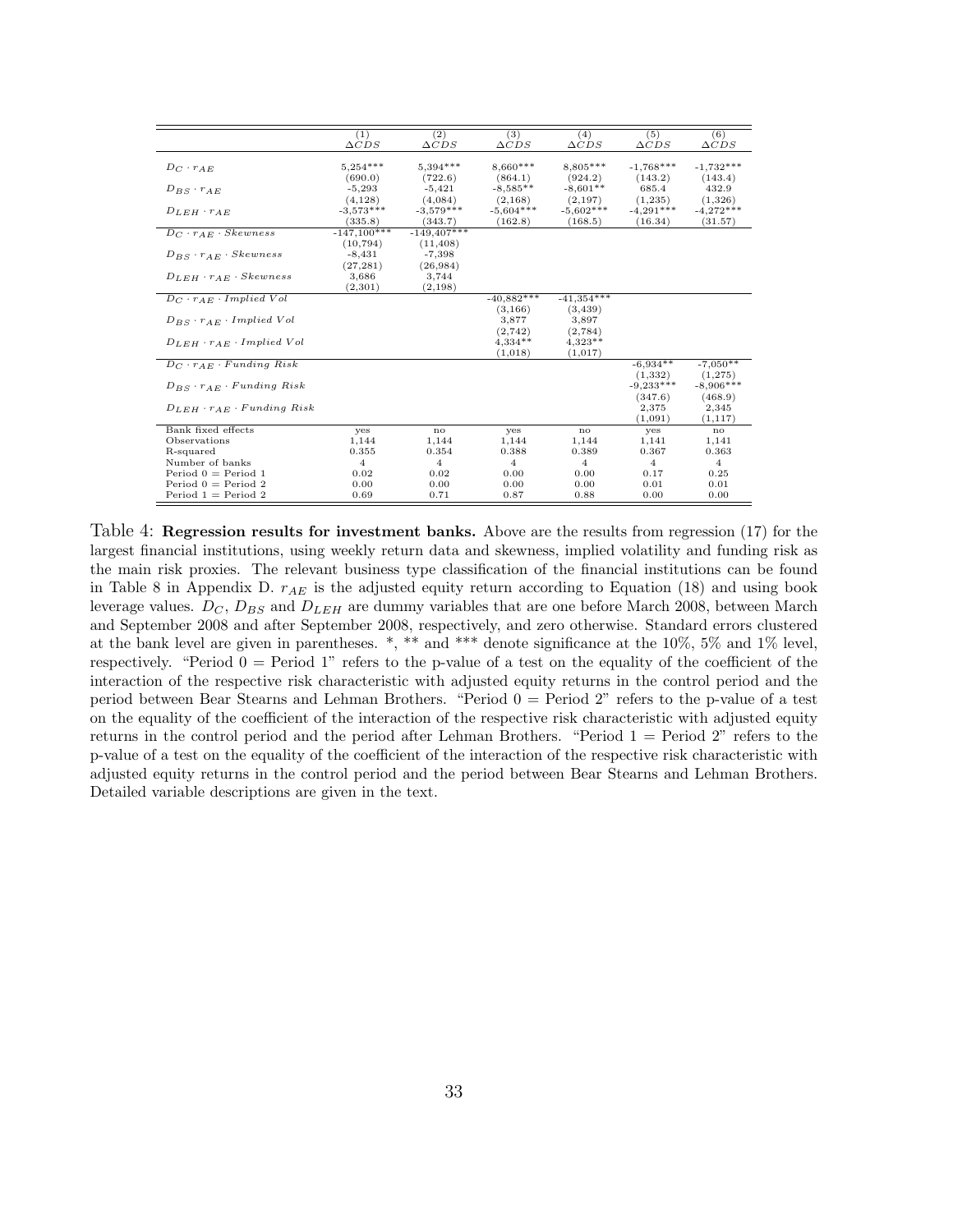| (2)<br>(1)<br>(3)<br>(4)<br>$\triangle CDS$<br>$\triangle CDS$<br>$\triangle CDS$<br>$\triangle CDS$<br>$\triangle CDS$<br>$\triangle CDS$<br>$477.5***$<br>479.6***<br>949.3***<br>955.8***<br>$-158.0$<br>$-141.6$<br>$D_C \cdot r_{AE}$<br>(95.33)<br>(87.21)<br>(36.72)<br>(31.46)<br>(68.45)<br>(80.00)<br>542.8<br>576.1<br>$1,259**$<br>$1,286**$<br>$-145.0$<br>$-125.5$<br>$D_{BS} \cdot r_{AE}$<br>(370.3)<br>(367.4)<br>(509.2)<br>(510.0)<br>(308.6)<br>(307.6)<br>$-463.5***$<br>$-444.8***$<br>$-407.5$<br>$-391.1$<br>142.0<br>147.0<br>$D_{LEH} \cdot r_{AE}$<br>(370.2)<br>(364.3)<br>(312.5)<br>(306.2)<br>(137.5)<br>(135.8)<br>$D_C \cdot r_{AE} \cdot Skewness$<br>$-16,961***$<br>$-16,526***$<br>(809.3)<br>(937.0)<br>$-11,572***$<br>$-11,835***$<br>$D_{BS} \cdot r_{AE} \cdot Skewness$<br>(2,917)<br>(2,849) |                                       |          |          |  | (5) | (6) |
|------------------------------------------------------------------------------------------------------------------------------------------------------------------------------------------------------------------------------------------------------------------------------------------------------------------------------------------------------------------------------------------------------------------------------------------------------------------------------------------------------------------------------------------------------------------------------------------------------------------------------------------------------------------------------------------------------------------------------------------------------------------------------------------------------------------------------------------|---------------------------------------|----------|----------|--|-----|-----|
|                                                                                                                                                                                                                                                                                                                                                                                                                                                                                                                                                                                                                                                                                                                                                                                                                                          |                                       |          |          |  |     |     |
|                                                                                                                                                                                                                                                                                                                                                                                                                                                                                                                                                                                                                                                                                                                                                                                                                                          |                                       |          |          |  |     |     |
|                                                                                                                                                                                                                                                                                                                                                                                                                                                                                                                                                                                                                                                                                                                                                                                                                                          |                                       |          |          |  |     |     |
|                                                                                                                                                                                                                                                                                                                                                                                                                                                                                                                                                                                                                                                                                                                                                                                                                                          |                                       |          |          |  |     |     |
|                                                                                                                                                                                                                                                                                                                                                                                                                                                                                                                                                                                                                                                                                                                                                                                                                                          |                                       |          |          |  |     |     |
|                                                                                                                                                                                                                                                                                                                                                                                                                                                                                                                                                                                                                                                                                                                                                                                                                                          |                                       |          |          |  |     |     |
|                                                                                                                                                                                                                                                                                                                                                                                                                                                                                                                                                                                                                                                                                                                                                                                                                                          |                                       |          |          |  |     |     |
|                                                                                                                                                                                                                                                                                                                                                                                                                                                                                                                                                                                                                                                                                                                                                                                                                                          |                                       |          |          |  |     |     |
|                                                                                                                                                                                                                                                                                                                                                                                                                                                                                                                                                                                                                                                                                                                                                                                                                                          |                                       |          |          |  |     |     |
|                                                                                                                                                                                                                                                                                                                                                                                                                                                                                                                                                                                                                                                                                                                                                                                                                                          |                                       |          |          |  |     |     |
|                                                                                                                                                                                                                                                                                                                                                                                                                                                                                                                                                                                                                                                                                                                                                                                                                                          |                                       |          |          |  |     |     |
|                                                                                                                                                                                                                                                                                                                                                                                                                                                                                                                                                                                                                                                                                                                                                                                                                                          |                                       |          |          |  |     |     |
|                                                                                                                                                                                                                                                                                                                                                                                                                                                                                                                                                                                                                                                                                                                                                                                                                                          | $D_{LEH} \cdot r_{AE} \cdot Skewness$ | $-1,436$ | $-1,420$ |  |     |     |
| (3, 171)<br>(3, 105)                                                                                                                                                                                                                                                                                                                                                                                                                                                                                                                                                                                                                                                                                                                                                                                                                     |                                       |          |          |  |     |     |
| $-4,455***$<br>$-4.425***$<br>$D_C \cdot r_{AE} \cdot Implied$ Vol                                                                                                                                                                                                                                                                                                                                                                                                                                                                                                                                                                                                                                                                                                                                                                       |                                       |          |          |  |     |     |
| (285.9)<br>(342.0)                                                                                                                                                                                                                                                                                                                                                                                                                                                                                                                                                                                                                                                                                                                                                                                                                       |                                       |          |          |  |     |     |
| $-3.919***$<br>$-3.961***$<br>$D_{BS} \cdot r_{AE} \cdot Implied$ Vol                                                                                                                                                                                                                                                                                                                                                                                                                                                                                                                                                                                                                                                                                                                                                                    |                                       |          |          |  |     |     |
| (893.9)<br>(881.8)                                                                                                                                                                                                                                                                                                                                                                                                                                                                                                                                                                                                                                                                                                                                                                                                                       |                                       |          |          |  |     |     |
| $-1,232*$<br>$-1,251*$<br>$D_{LEH} \cdot r_{AE} \cdot Implied$ Vol                                                                                                                                                                                                                                                                                                                                                                                                                                                                                                                                                                                                                                                                                                                                                                       |                                       |          |          |  |     |     |
| (617.3)<br>(608.2)                                                                                                                                                                                                                                                                                                                                                                                                                                                                                                                                                                                                                                                                                                                                                                                                                       |                                       |          |          |  |     |     |
| $D_C \cdot r_{AE} \cdot Funding\ Risk$<br>$-4,231$<br>$-3,647$                                                                                                                                                                                                                                                                                                                                                                                                                                                                                                                                                                                                                                                                                                                                                                           |                                       |          |          |  |     |     |
| (3,289)<br>(3,260)                                                                                                                                                                                                                                                                                                                                                                                                                                                                                                                                                                                                                                                                                                                                                                                                                       |                                       |          |          |  |     |     |
| $-5.612*$<br>$D_{BS} \cdot r_{AE} \cdot Fundamental$<br>$-5,730*$                                                                                                                                                                                                                                                                                                                                                                                                                                                                                                                                                                                                                                                                                                                                                                        |                                       |          |          |  |     |     |
| (3, 116)<br>(3, 154)                                                                                                                                                                                                                                                                                                                                                                                                                                                                                                                                                                                                                                                                                                                                                                                                                     |                                       |          |          |  |     |     |
| $D_{LEH} \cdot r_{AE} \cdot Fundamental$<br>$-2,215$<br>$-2,265$                                                                                                                                                                                                                                                                                                                                                                                                                                                                                                                                                                                                                                                                                                                                                                         |                                       |          |          |  |     |     |
| (1,370)<br>(1,341)                                                                                                                                                                                                                                                                                                                                                                                                                                                                                                                                                                                                                                                                                                                                                                                                                       |                                       |          |          |  |     |     |
| Bank fixed effects<br>yes<br>no<br>yes<br>no<br>yes<br>no                                                                                                                                                                                                                                                                                                                                                                                                                                                                                                                                                                                                                                                                                                                                                                                |                                       |          |          |  |     |     |
| Observations<br>2,088<br>2,088<br>2,088<br>2,088<br>1,966<br>1,966                                                                                                                                                                                                                                                                                                                                                                                                                                                                                                                                                                                                                                                                                                                                                                       |                                       |          |          |  |     |     |
| R-squared<br>0.108<br>0.104<br>0.116<br>0.113<br>0.068<br>0.065                                                                                                                                                                                                                                                                                                                                                                                                                                                                                                                                                                                                                                                                                                                                                                          |                                       |          |          |  |     |     |
| 31<br>31<br>Number of banks<br>31<br>31<br>31<br>31                                                                                                                                                                                                                                                                                                                                                                                                                                                                                                                                                                                                                                                                                                                                                                                      |                                       |          |          |  |     |     |
| Period $0 = Period 1$<br>0.07<br>0.10<br>0.53<br>0.55<br>0.70<br>0.58                                                                                                                                                                                                                                                                                                                                                                                                                                                                                                                                                                                                                                                                                                                                                                    |                                       |          |          |  |     |     |
| Period $0 =$ Period 2<br>0.00<br>0.00<br>0.00<br>0.00<br>0.55<br>0.68                                                                                                                                                                                                                                                                                                                                                                                                                                                                                                                                                                                                                                                                                                                                                                    |                                       |          |          |  |     |     |
| Period $1 =$ Period 2<br>0.00<br>0.00<br>0.04<br>0.24<br>0.24<br>0.04                                                                                                                                                                                                                                                                                                                                                                                                                                                                                                                                                                                                                                                                                                                                                                    |                                       |          |          |  |     |     |

Table 5: Regression results for full sample and monthly returns. Above are the results from regression (17) for the full sample of financial institutions, using monthly return data and skewness, implied volatility and funding risk as the main risk proxies.  $r_{AE}$  is the adjusted equity return according to Equation (18) and using book leverage values.  $D_C$ ,  $D_{BS}$  and  $D_{LEH}$  are dummy variables that are one before March 2008, between March and September 2008 and after September 2008, respectively, and zero otherwise. Standard errors clustered at the bank level are given in parentheses. \*, \*\* and \*\*\* denote significance at the 10%, 5% and 1% level, respectively. "Period  $0 =$  Period 1" refers to the p-value of a test on the equality of the coefficient of the interaction of the respective risk characteristic with adjusted equity returns in the control period and the period between Bear Stearns and Lehman Brothers. "Period 0 = Period 2" refers to the p-value of a test on the equality of the coefficient of the interaction of the respective risk characteristic with adjusted equity returns in the control period and the period after Lehman Brothers. "Period 1 = Period 2" refers to the p-value of a test on the equality of the coefficient of the interaction of the respective risk characteristic with adjusted equity returns in the control period and the period between Bear Stearns and Lehman Brothers. Detailed variable descriptions are given in the text.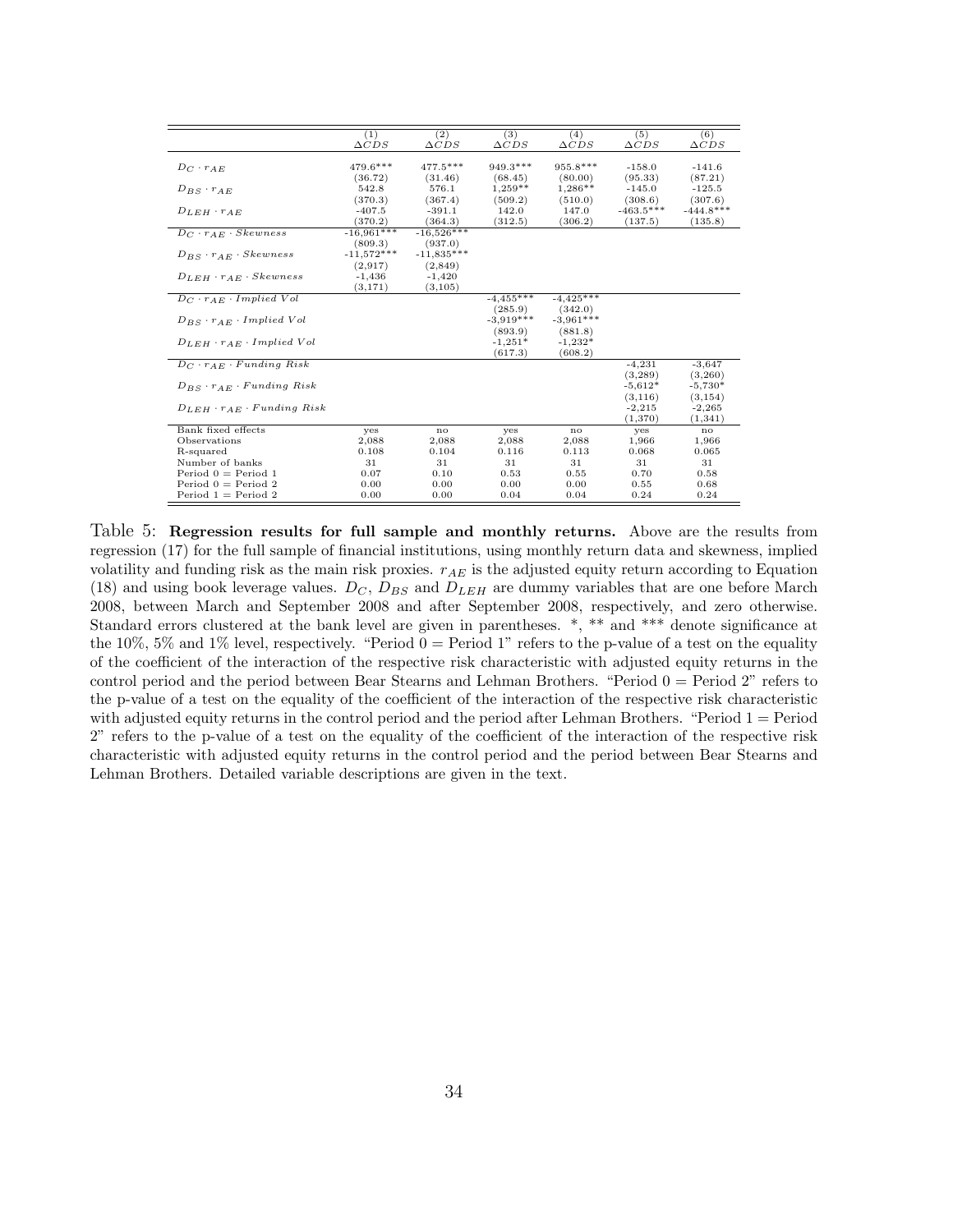|                                              | (1)             | (2)             | (3)             | (4)             | (5)             | (6)             | (7)             | (8)             |
|----------------------------------------------|-----------------|-----------------|-----------------|-----------------|-----------------|-----------------|-----------------|-----------------|
|                                              | $\triangle CDS$ | $\triangle CDS$ | $\triangle CDS$ | $\triangle CDS$ | $\triangle CDS$ | $\triangle CDS$ | $\triangle CDS$ | $\triangle CDS$ |
|                                              |                 |                 |                 |                 |                 |                 |                 |                 |
| $D_C \cdot r_{AE}$                           | $-5.166$        | $-7.533$        | 85.63**         | $85.21**$       | $-103.3***$     | $-103.5***$     | $-55.71***$     | $-55.59***$     |
|                                              | (14.44)         | (15.10)         | (38.57)         | (40.99)         | (16.54)         | (16.70)         | (17.00)         | (16.63)         |
| $D_{BS} \cdot r_{AE}$                        | $-130.9***$     | $-131.0***$     | $-98.74*$       | $-98.21*$       | $-168.1***$     | $-168.6***$     | $-126.6***$     | $-125.7***$     |
|                                              | (38.75)         | (39.68)         | (48.91)         | (48.70)         | (28.50)         | (28.68)         | (31.62)         | (31.84)         |
| $D_{LEH} \cdot r_{AE}$                       | $-155.5***$     | $-154.8***$     | $-191.2***$     | $-192.7***$     | $-151.4***$     | $-151.5***$     | $-122.3***$     | $-122.3***$     |
|                                              | (49.43)         | (50.22)         | (53.39)         | (53.73)         | (20.59)         | (20.62)         | (27.63)         | (27.70)         |
| $D_C \cdot \overline{r_{AE} \cdot Skewness}$ | $-1,734***$     | $-1.699***$     |                 |                 |                 |                 |                 |                 |
|                                              | (245.1)         | (258.9)         |                 |                 |                 |                 |                 |                 |
| $D_{BS} \cdot r_{AE} \cdot Skewness$         | $-555.3*$       | $-556.4*$       |                 |                 |                 |                 |                 |                 |
|                                              | (304.3)         | (311.6)         |                 |                 |                 |                 |                 |                 |
| $D_{LEH} \cdot r_{AE} \cdot Skewness$        | 108.0           | 102.1           |                 |                 |                 |                 |                 |                 |
|                                              | (321.4)         | (326.1)         |                 |                 |                 |                 |                 |                 |
| $D_C \cdot r_{AE} \cdot Implied$ Vol         |                 |                 | $-634.2***$     | $-633.0***$     |                 |                 |                 |                 |
|                                              |                 |                 | (141.7)         | (151.2)         |                 |                 |                 |                 |
| $D_{BS} \cdot r_{AE} \cdot Implied$ Vol      |                 |                 | $-154.5**$      | $-155.7**$      |                 |                 |                 |                 |
|                                              |                 |                 | (75.19)         | (74.74)         |                 |                 |                 |                 |
| $D_{LEH} \cdot r_{AE} \cdot Implied\ Vol$    |                 |                 | 70.99           | 72.87           |                 |                 |                 |                 |
|                                              |                 |                 | (79.84)         | (80.28)         |                 |                 |                 |                 |
| $D_C \cdot r_{AE} \cdot Funding\ Risk$       |                 |                 |                 |                 | $-140.7$        | $-141.7$        |                 |                 |
|                                              |                 |                 |                 |                 | (83.13)         | (84.47)         |                 |                 |
| $D_{BS} \cdot r_{AE} \cdot Funding\ Risk$    |                 |                 |                 |                 | $-103.8$        | $-102.7$        |                 |                 |
|                                              |                 |                 |                 |                 | (62.34)         | (62.78)         |                 |                 |
| $D_{LEH} \cdot r_{AE} \cdot Funding Risk$    |                 |                 |                 |                 | 72.52           | 72.43           |                 |                 |
|                                              |                 |                 |                 |                 | (65.61)         | (65.48)         |                 |                 |
| $D_C \cdot r_E \cdot \textit{Leverage}$      |                 |                 |                 |                 |                 |                 | $-6.070***$     | $-6.122***$     |
|                                              |                 |                 |                 |                 |                 |                 | (1.779)         | (1.779)         |
| $D_{BS} \cdot r_E \cdot Leverage$            |                 |                 |                 |                 |                 |                 | $-3.286**$      | $-3.339**$      |
|                                              |                 |                 |                 |                 |                 |                 | (1.554)         | (1.589)         |
| $D_{LEH} \cdot r_E \cdot \textit{Leverage}$  |                 |                 |                 |                 |                 |                 | $-0.761$        | $-0.762$        |
|                                              |                 |                 |                 |                 |                 |                 | (1.516)         | (1.521)         |
| Bank fixed effects                           | yes             | $\mathbf{no}$   | yes             | $\mathbf{no}$   | yes             | $\mathbf{no}$   | yes             | no              |
| Observations                                 | 8,756           | 8,756           | 8,756           | 8,756           | 8,134           | 8,134           | 8,760           | 8,760           |
| R-squared                                    | 0.164           | 0.163           | 0.170           | 0.170           | 0.151           | 0.151           | 0.154           | 0.154           |
| Number of banks                              | 31              | 31              | 31              | 31              | 31              | 31              | 31              | 31              |
| Period $0 = Period 1$                        | 0.01            | 0.01            | 0.02            | 0.03            | 0.56            | 0.55            | 0.30            | 0.30            |
| Period $0 =$ Period 2                        | 0.00            | 0.00            | 0.00            | 0.00            | 0.03            | 0.03            | 0.03            | 0.03            |
| Period $1 =$ Period 2                        | 0.17            | 0.18            | 0.04            | 0.04            | 0.04            | 0.04            | 0.24            | 0.24            |

Table 6: Regression results for unadjusted returns. Above are the regression results, using weekly unadjusted return data and skewness, implied volatility, funding risk and leverage as the main risk proxies.  $r_E$  is the unadjusted equity return and leverage is defined as  $L^* = D/E$ .  $D_C$ ,  $D_{BS}$  and  $D_{LEH}$  are dummy variables that are one before March 2008, between March and September 2008 and after September 2008, respectively, and zero otherwise. Standard errors clustered at the bank level are given in parentheses. \*, \*\* and \*\*\* denote significance at the 10%, 5% and 1% level, respectively. "Period  $0 =$  Period 1" refers to the p-value of a test on the equality of the coefficient of the interaction of the respective risk characteristic with adjusted equity returns in the control period and the period between Bear Stearns and Lehman Brothers. "Period 0 = Period 2" refers to the p-value of a test on the equality of the coefficient of the interaction of the respective risk characteristic with adjusted equity returns in the control period and the period after Lehman Brothers. "Period  $1 =$  Period 2" refers to the p-value of a test on the equality of the coefficient of the interaction of the respective risk characteristic with adjusted equity returns in the control period and the period between Bear Stearns and Lehman Brothers. Detailed variable descriptions are given in the text.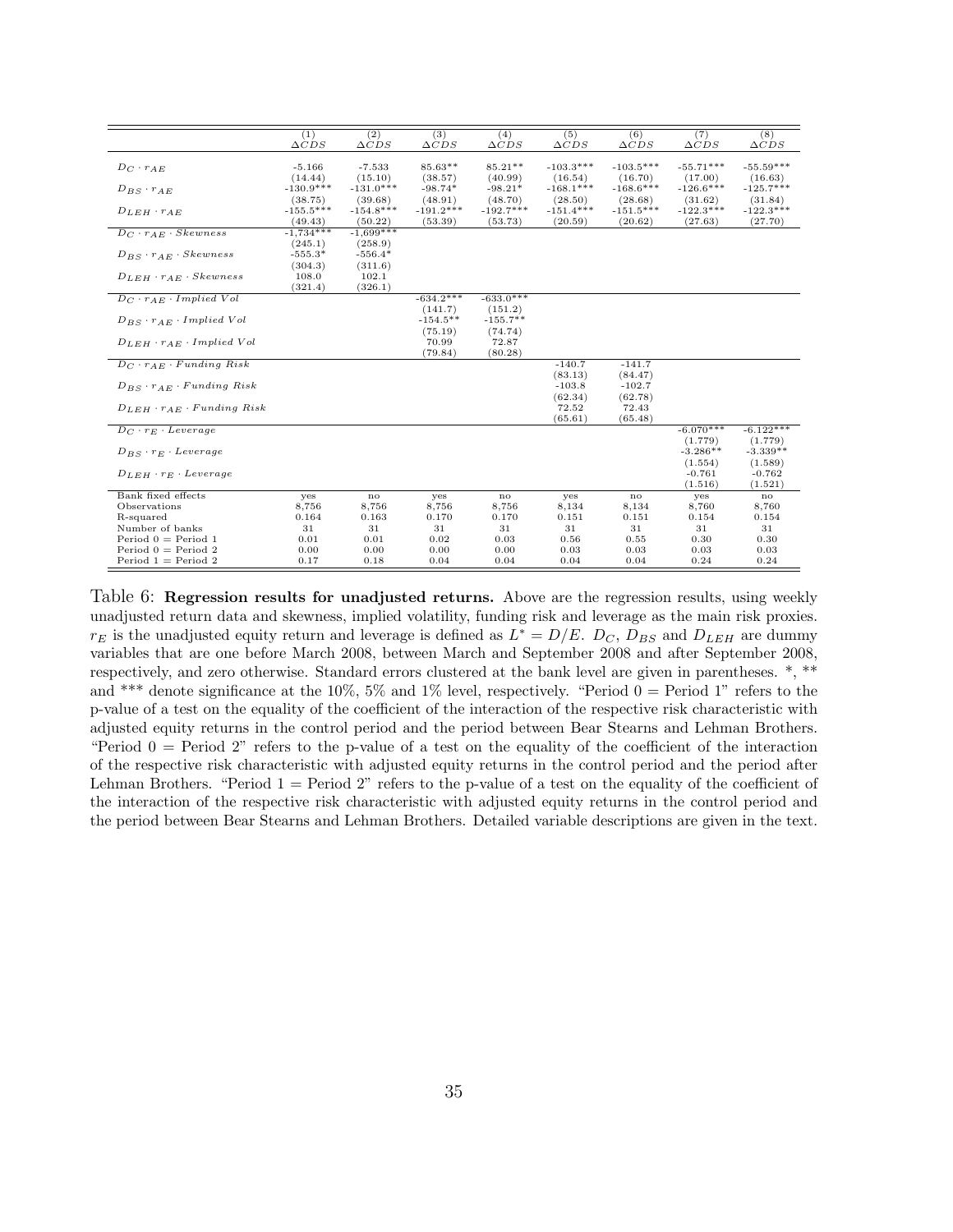|                                           | (1)<br>$\triangle CDS$ | (2)<br>$\triangle CDS$ | (3)<br>$\triangle CDS$ | (4)<br>$\triangle CDS$ |
|-------------------------------------------|------------------------|------------------------|------------------------|------------------------|
|                                           |                        |                        |                        |                        |
| $D_C \cdot r_{AE}$                        | 48.11***               | 48.81***               | $196.2***$             | 197.6***               |
|                                           | (13.82)                | (13.91)                | (21.95)                | (21.98)                |
| $D_{BS} \cdot r_{AE}$                     | $-67.91**$             | $-68.19**$             | $-32.64$               | $-31.75$               |
|                                           | (29.10)                | (29.05)                | (40.52)                | (40.46)                |
| $D_{LEH} \cdot r_{AE}$                    | $-87.75**$             | $-88.86**$             | $90.45***$             | $91.08***$             |
|                                           | (36.62)                | (36.52)                | (29.89)                | (29.86)                |
| $D_C \cdot r_{AE} \cdot Skewness$         | $-2,459***$            | $-2.464***$            |                        |                        |
|                                           | (357.8)                | (362.2)                |                        |                        |
| $D_{BS} \cdot r_{AE} \cdot Skewness$      | $-2,300***$            | $-2,293***$            |                        |                        |
|                                           | (328.2)                | (325.6)                |                        |                        |
| $D_{LEH} \cdot r_{AE} \cdot Skewness$     | $-1,343***$            | $-1,328***$            |                        |                        |
|                                           | (356.4)                | (355.5)                |                        |                        |
| $D_C \cdot r_{AE} \cdot Implied$ Vol      |                        |                        | $-888.6***$            | $-892.7***$            |
|                                           |                        |                        | (79.66)                | (79.93)                |
| $D_{BS} \cdot r_{AE} \cdot Implied$ Vol   |                        |                        | $-460.1***$            | $-461.7***$            |
|                                           |                        |                        | (85.08)                | (85.06)                |
| $D_{LEH} \cdot r_{AE} \cdot Implied\ Vol$ |                        |                        | $-606.3***$            | $-607.4***$            |
|                                           |                        |                        | (71.30)                | (71.25)                |
| Firm fixed effects                        | yes                    | no                     | yes                    | no                     |
| Observations                              | 25,294                 | 25,294                 | 25,294                 | 25,294                 |
| R-squared                                 | 0.157                  | 0.157                  | 0.175                  | 0.175                  |
| Number of firms                           | 78                     | 78                     | 78                     | 78                     |
| Period $0 =$ Period 1                     | 0.78                   | 0.76                   | 0.00                   | 0.00                   |
| Period $0 =$ Period 2                     | 0.01                   | 0.01                   | 0.00                   | 0.00                   |
| Period $1 =$ Period 2                     | 0.05                   | 0.05                   | 0.17                   | 0.17                   |
|                                           |                        |                        |                        |                        |

Table 7: Regression results for non-financial firms. Above are the results from regression (17) for the full sample of non-financial institutions, using weekly return data and skewness and implied volatility as the main risk proxies.  $r_{AE}$  is the adjusted equity return according to Equation (18) and using book leverage values.  $D_C$ ,  $D_{BS}$  and  $D_{LEH}$  are dummy variables that are one before March 2008, between March and September 2008 and after September 2008, respectively, and zero otherwise. Standard errors clustered at the firm level are given in parentheses.  $*$ ,  $**$  and  $***$  denote significance at the 10%, 5% and 1% level, respectively. "Period  $0 =$  Period 1" refers to the p-value of a test on the equality of the coefficient of the interaction of the respective risk characteristic with adjusted equity returns in the control period and the period between Bear Stearns and Lehman Brothers. "Period 0 = Period 2" refers to the p-value of a test on the equality of the coefficient of the interaction of the respective risk characteristic with adjusted equity returns in the control period and the period after Lehman Brothers. "Period 1 = Period 2" refers to the p-value of a test on the equality of the coefficient of the interaction of the respective risk characteristic with adjusted equity returns in the control period and the period between Bear Stearns and Lehman Brothers. Detailed variable descriptions are given in the text.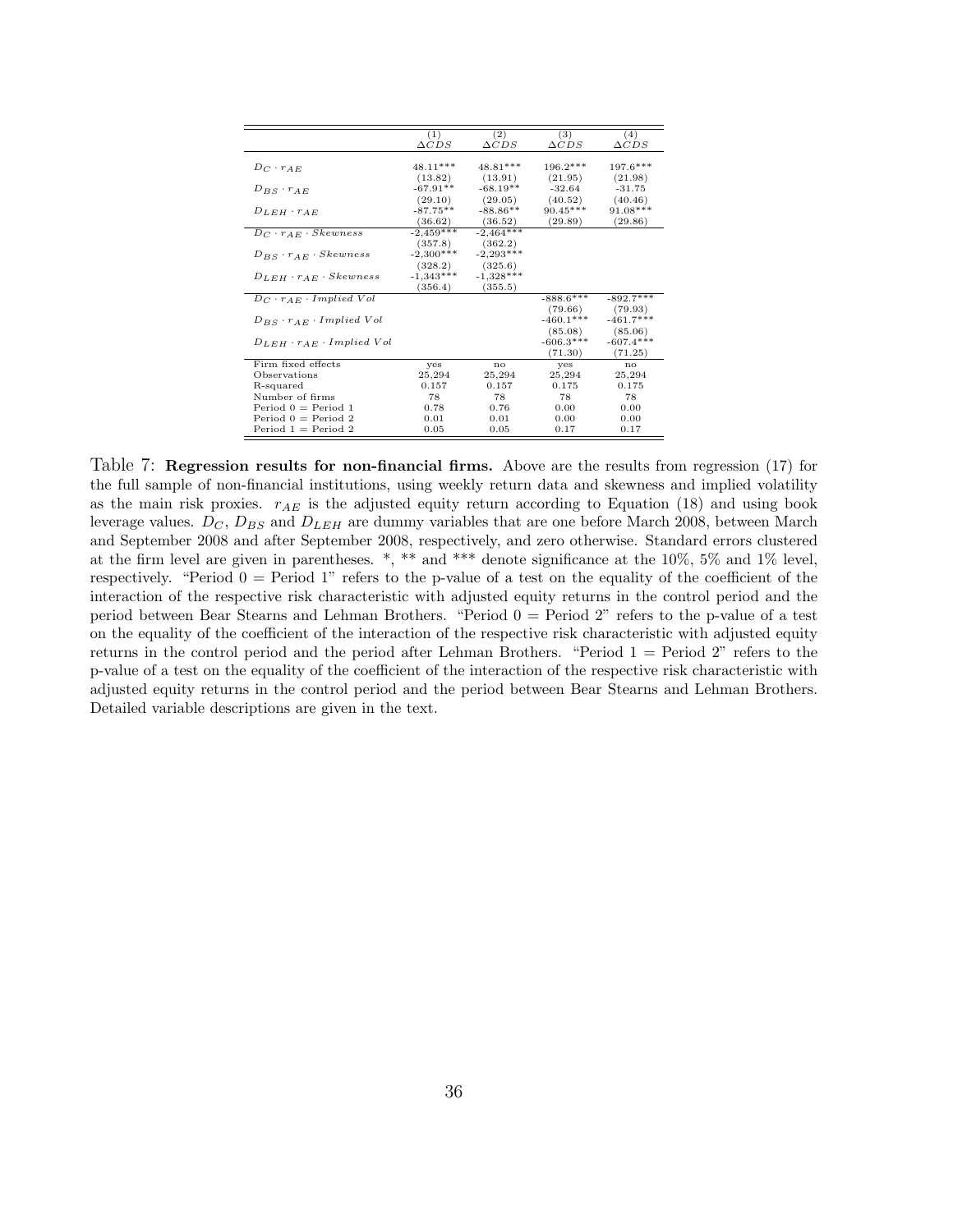## 9 Appendix B: Figures



Figure 1: Time series evolution of implied volatility and skewness proxies. Above graphs depict the time series evolution of the company specific implied volatility and skewness proxies for the full sample of financial institutions. The vertical dashed lines mark the rescue of Bear Stearns and the bankruptcy of Lehman Brothers.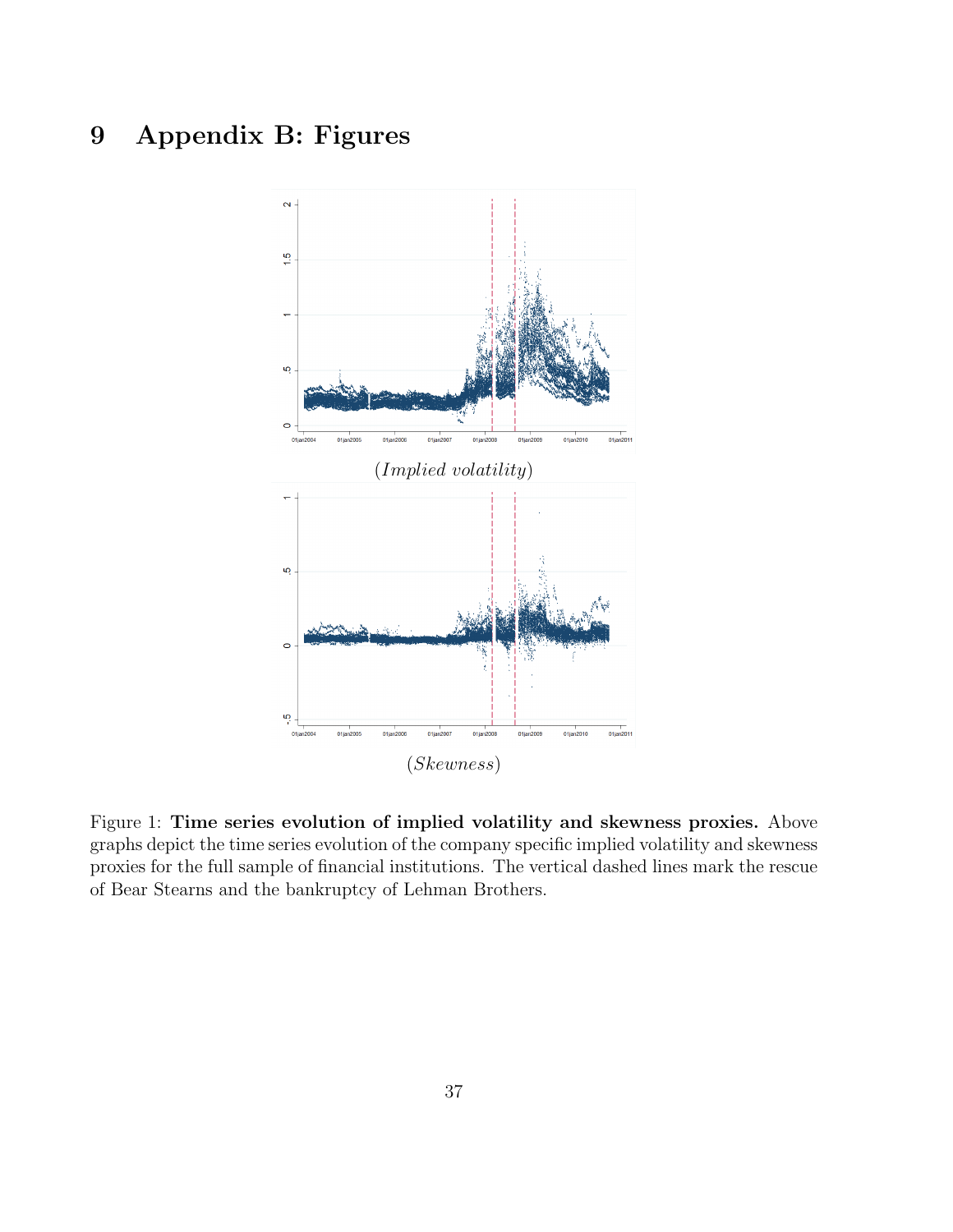

Figure 2: Time series evolution of funding risk and leverage proxies. Above graphs depict the time series evolution of the company specific funding risk and leverage proxies for the full sample of financial institutions. Leverage is defined as  $L = D/(D + E)$ . The vertical dashed lines mark the rescue of Bear Stearns and the bankruptcy of Lehman Brothers.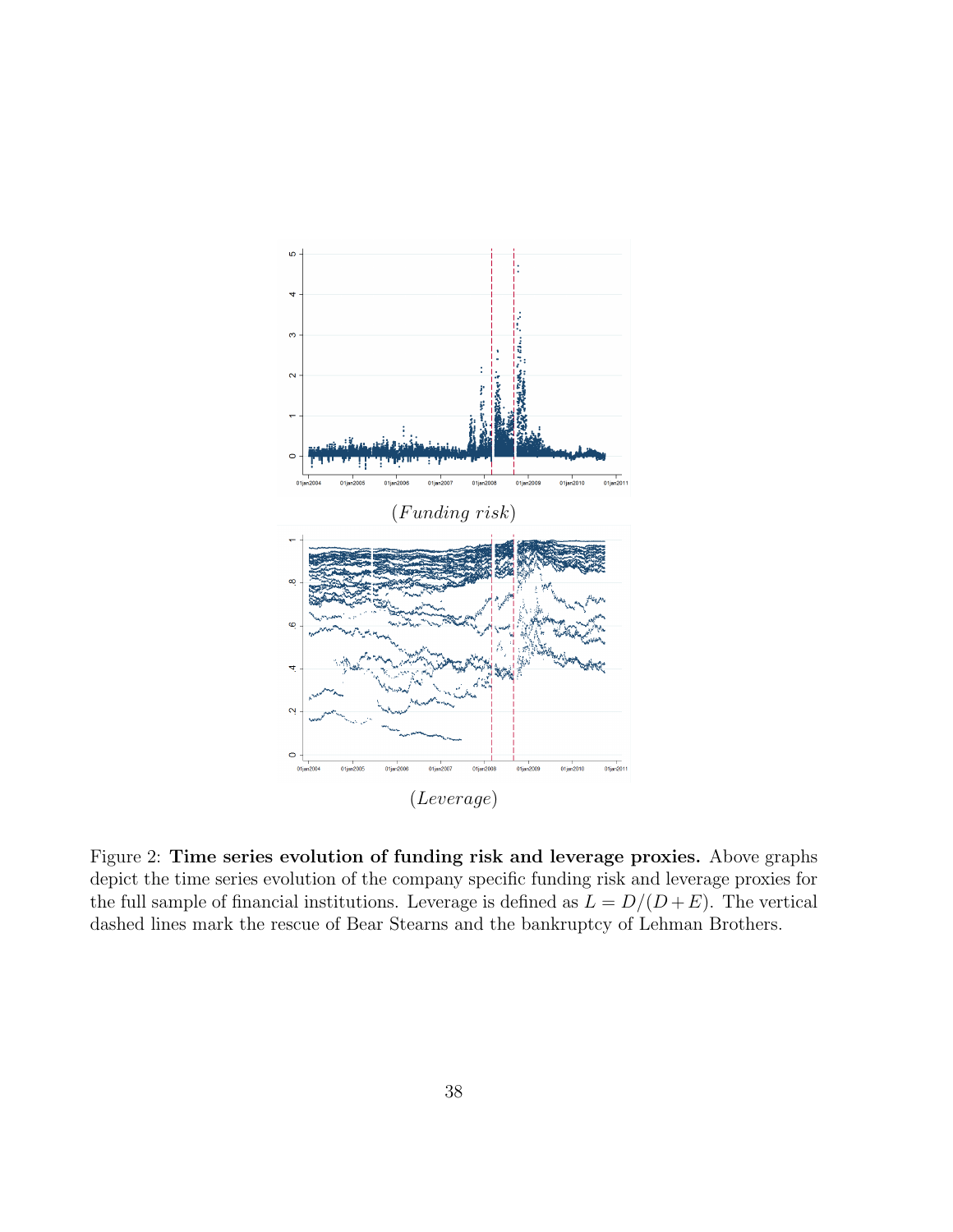## 10 Appendix C: Discussion of the linearity of the hedge ratio in risk

Assuming a linear functional form is a restriction by itself and comes at a potential cost. The cost however is limited if standard firm value models imply a close to linear relation as well. In order to visualize the effect for two main risk proxies, volatility and leverage, we use a market standard model from Finger et al. (2002) in order to derive theoretical debt-toequity sensitivities and hedge ratios for a set of realistic market parameter, as experienced during the crisis. Figures 3 and 4 depict the credit spread-to-equity semi-elasticity (beta) and the debt-to-equity hedge ratio for various values of the stock volatility and two different definitions of leverage  $(L = \frac{D}{D+1})$  $\frac{D}{D+E}$  and  $L^* = \frac{D}{E}$  $\frac{D}{E}$ ). The figure inputs are based on the same balance sheet data for J.P. Morgan Chase and calibrated to match the CDS level for June 2007, right before the onset of the financial crisis.<sup>16</sup> As can be seen in all four figures, the beta and the hedge ratio are approximately linear in the stock volatility regardless of the leverage definition. Scrutinizing the two different leverage definitions, the beta and the hedge ratio are rather non-linear in L. By contrast, the beta function is much less concave in  $L^*$ while the hedge ratio is almost linear in  $L^*$ . Thus, at least for the stock volatility and the leverage definition  $L^* = D/E$  the cost of the linearity assumption seems small relative to the possible gains of including non-traditional risk proxies. Those risk proxies enable us to include factors which are beyond the scope of traditional firm value models such as funding and liquidity proxies or option-implied information about future return distributions.

<sup>&</sup>lt;sup>16</sup>In order to ease comparability, the assumed exogenous parameters are the same as in Schweikhard and Tsesmelidakis (2012). Our CDS level calibration for June 2007 yields a mean recovery rate of  $\overline{L} = 0.08$  which is comparable in size with the estimated pre-crisis level of 0.03 estimated by Schweikhard and Tsesmelidakis (2012).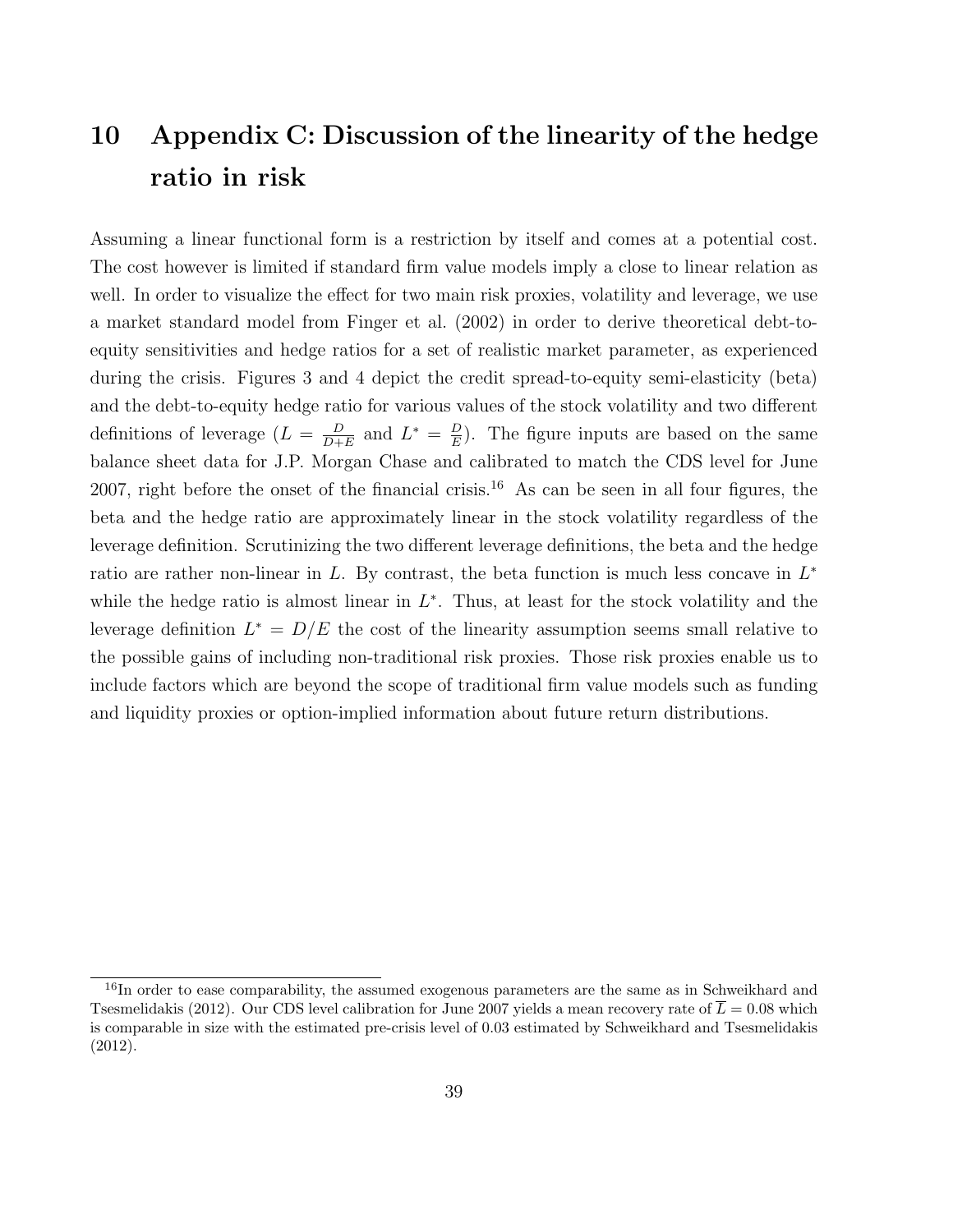

Figure 3: Illustration of theoretical credit spread semi-elasticities. Above are the theoretical credit spread semi-elasticities as functions of stock volatility and two different definitions of leverage, derived from Finger et al. (2002). On the left, leverage is defined as  $L = D/(D + E)$ , while on the right leverage is defined as  $L^* = D/E$ . The fundamental leverage and the other firm characteristics are the same in both figures. The model is calibrated using data for J.P. Morgan Chase in June 2007.



Figure 4: Illustration of theoretical hedge ratios. Above are the theoretical hedge ratios as functions of stock volatility and two different definitions of leverage, derived from Finger et al. (2002). On the left, leverage is defined as  $L = D/(D + E)$ , while on the right leverage is defined as  $L^* = D/E$ . The fundamental leverage and the other firm characteristics are the same in both figures. The model is calibrated using data for J.P. Morgan Chase in June 2007.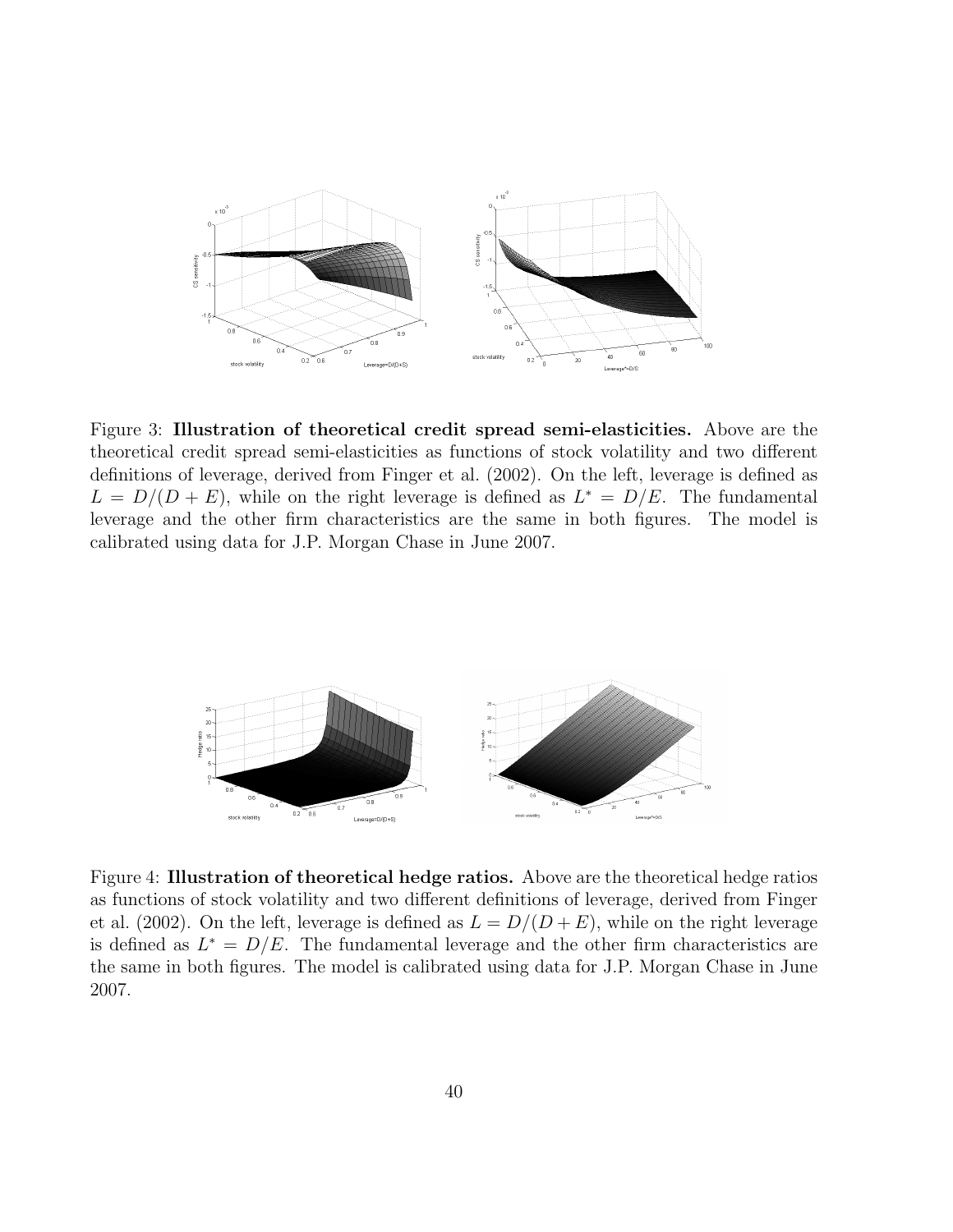# 11 Appendix D: List of included financial and nonfinancial institutions

| Ticker ID     | Company                        | Investment bank | Size  |
|---------------|--------------------------------|-----------------|-------|
| AIG           | AMERICAN INTERNATIONAL GROUP   | no              | Large |
| ALL           | <b>ALLSTATE CORP</b>           | no              | Small |
| <b>AOC</b>    | <b>AON CORP</b>                | $\mathbf{n}$    | Small |
| AXP           | AMERICAN EXPRESS CO            | no              | Large |
| <b>BAC</b>    | <b>BANK OF AMERICA CORP</b>    | no              | Large |
| <b>BEN</b>    | FRANKLIN RESOURCES INC         | $\mathbf{no}$   | Small |
| <b>BSC</b>    | BEAR STEARNS COMPANIES INC     | yes             | Large |
| $\mathcal{C}$ | CITIGROUP INC                  | no              | Large |
| <b>CIT</b>    | <b>CIT GROUP INC</b>           | no              | Small |
| <b>CNAFC</b>  | CNA FINANCIAL CORP             | no              | Large |
| COF           | CAPITAL ONE FINANCIAL CORP     | no              | Small |
| <b>CVH</b>    | COVENTRY HEALTH CARE INC       | no              | Small |
| <b>GS</b>     | <b>GOLDMAN SACHS GROUP INC</b> | yes             | Large |
| <b>HIG</b>    | HARTFORD FINANCIAL SERVICES    | no              | Large |
| <b>HNT</b>    | HEALTH NET INC                 | no              | Small |
| <b>JPM</b>    | <b>JPMORGAN CHASE &amp; CO</b> | no              | Large |
| LBTR.         | LEHMAN BROTHERS HOLDINGS INC   | yes             | Large |
| LNC           | LINCOLN NATIONAL CORP          | no              | Small |
| <b>MBI</b>    | MBIA INC                       | no              | Small |
| MER.          | MERRILL LYNCH & CO INC         | <b>ves</b>      | Large |
| <b>MET</b>    | METLIFE INC                    | no              | Large |
| <b>MMC</b>    | MARSH &MCLENNAN                | no              | Small |
| <b>MWD</b>    | MORGAN STANLEY                 | yes             | Large |
| PGR.          | PROGRESSIVE CORP-OHIO          | no              | Small |
| <b>STI</b>    | SUNTRUST BANKS INC             | no              | Small |
| <b>TMK</b>    | TORCHMARK CORP                 | no              | Small |
| <b>UNM</b>    | UNUM GROUP                     | $\mathbf{n}$    | Small |
| <b>UNP</b>    | UNION PACIFIC CORP             | no              | Small |
| <b>WB</b>     | <b>WACHOVIA CORP</b>           | no              | Large |
| <b>WFC</b>    | WELLS FARGO & CO               | $\mathbf{n}$    | Large |
| <b>WM</b>     | WASHINGTON MUTUAL INC          | no              | Small |

Table 8: List of financial institutions